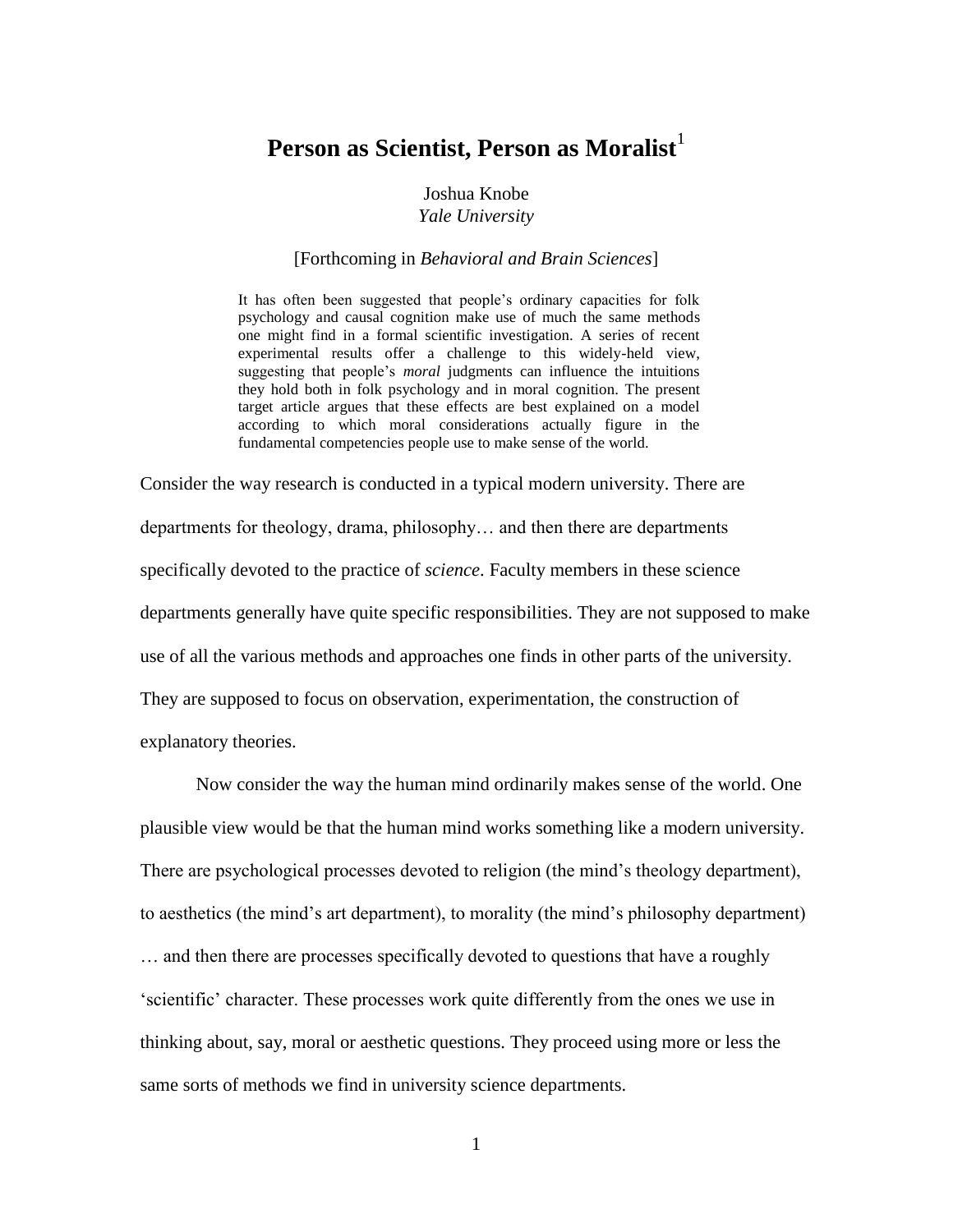This metaphor is a powerful one, and it has shaped research programs in many different areas of cognitive science. Take the study of *folk psychology*. Ordinary people have a capacity to ascribe mental states (beliefs, desires, etc.), and researchers have sometimes suggested that people acquire this capacity in much the same way that scientists develop theoretical frameworks (e.g., Gopnik & Wellman 1992). Or take *causal cognition*. Ordinary people have an ability to determine whether one event caused another, and it has been suggested that they do so by looking at the same sorts of statistical information scientists normally consult (e.g., Kelley 1967). Numerous other fields have taken a similar path. In each case, the basic strategy is to look at the methods used by professional research scientists and then to hypothesize that people actually use similar methods in their ordinary understanding. This strategy has clearly led to many important advances.

Yet, in recent years, a series of experimental results have begun pointing in a rather different direction. These results indicate that people's ordinary understanding does not proceed using the same methods one finds in the sciences. Instead, it appears that people's intuitions in both folk psychology and causal cognition can be affected by *moral* judgments. That is, people's judgments about whether a given action truly is morally good or bad can actually affect their intuitions about what that action caused and what mental states the agent had.

These results come as something of a surprise. They do not appear to fit comfortably with the view that certain aspects of people's ordinary understanding work much like a scientific investigation, and a question therefore arises about how best to understand them.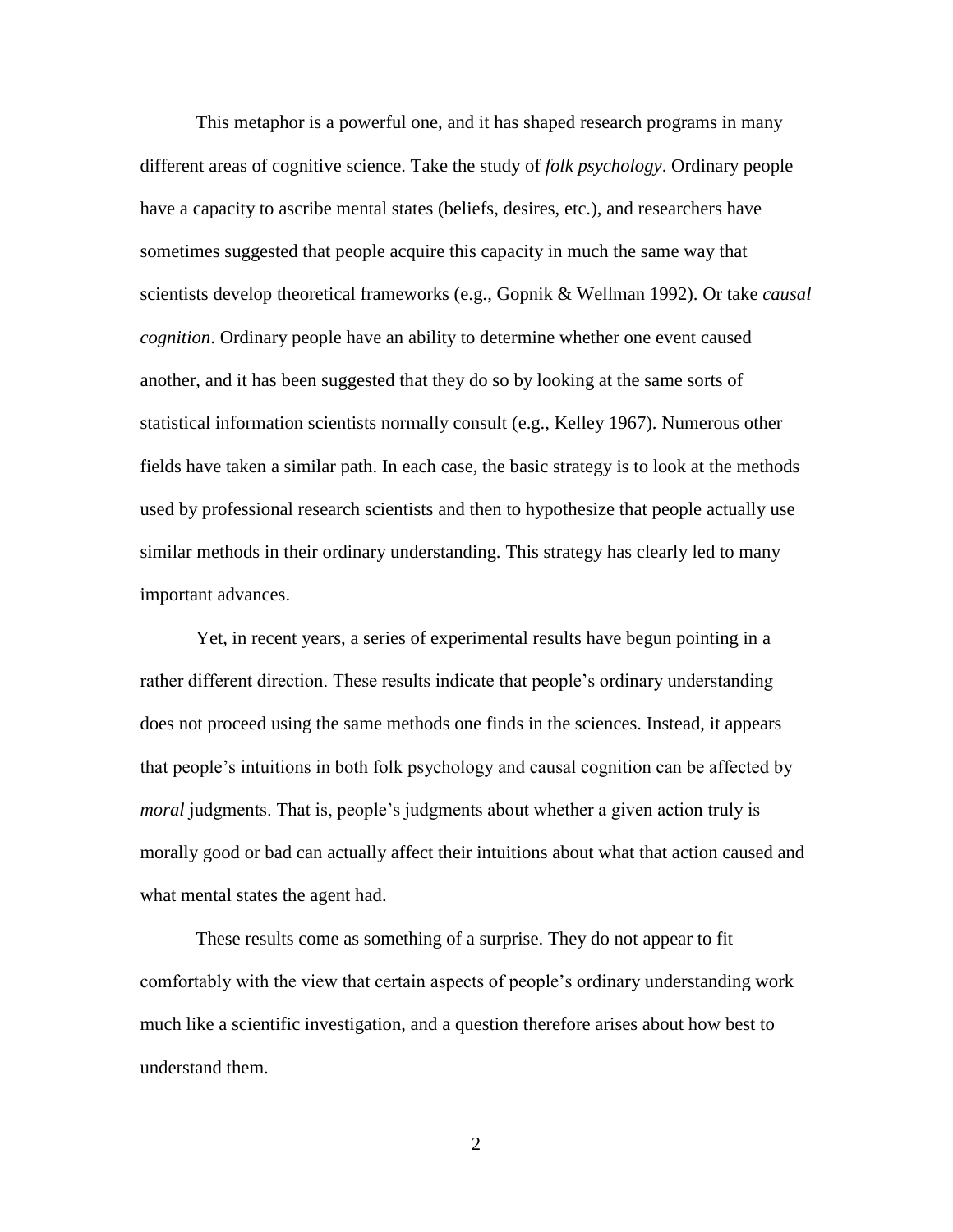One approach would be to suggest that people truly are engaged in an effort to pursue something like a scientific investigation but that they simply aren't doing a very good job of it. Perhaps the competencies underlying people's judgments actually are purely scientific in nature, but there are then various additional factors that get in the way of people's ability to apply these competencies correctly. Such a view might allow us to explain the patterns observed in people's intuitions while still holding onto the basic idea that people's capacities for thinking about psychology, causation, etc. can be understood on the model of a scientific investigation.

This approach has a strong intuitive appeal, and recent theoretical work has led to the development of specific hypotheses that spell it out with impressive clarity and precision. There is just one problem. The actual experimental results never seem to support these hypotheses. Indeed, the results point toward a far more radical view. They suggest that moral considerations actually figure in the competencies people use to make sense of human beings and their actions.

### **1. Introducing the Person-as-Scientist Theory**

In the existing literature on causal cognition and theory-of-mind, it has often been suggested that people's ordinary way of making sense of the world is in certain respects analogous to a scientific theory (Churchland 1981; Gopnik & Meltzoff 1997; Sloman 2005). This is an important and provocative suggestion, but if we are to grapple with it properly, we need to get a better understanding of precisely what it means and how experimental evidence might bear on it.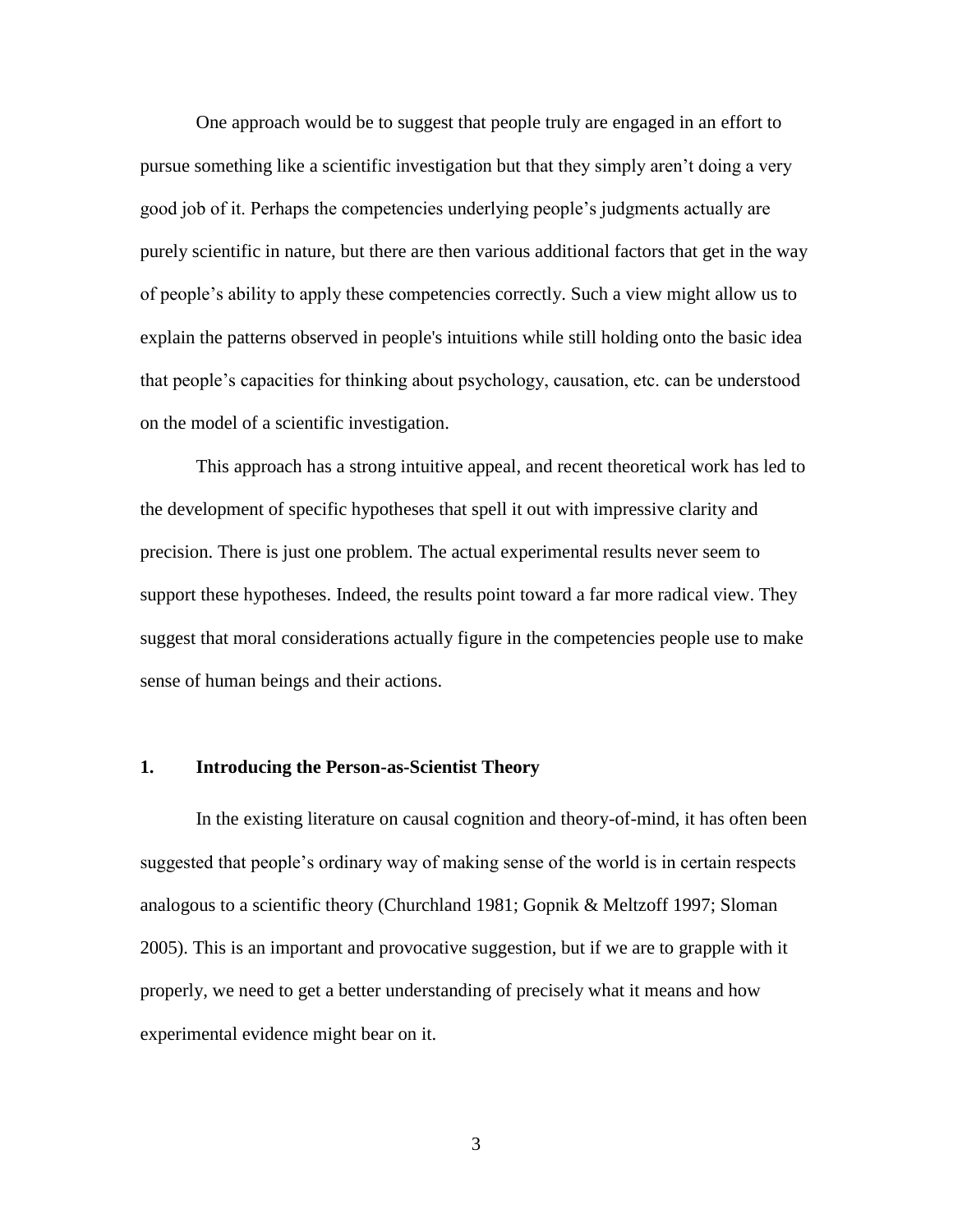### *1.1. Ordinary understanding and scientific theory*

To begin with, we will need to distinguish two different aspects of the claim that people's ordinary understanding is analogous to a scientific theory. First, there is the claim that human thought might sometimes take the form of a *theory*. To assess this first claim, one would have to pick out the characteristics that distinguish theories from other sorts of knowledge structures and then ask whether these characteristics can be found in ordinary cognition. This is certainly a worthwhile endeavor, but it has already been pursued in a considerable body of recent research (e.g., Carey & Spelke 1996; Goldman 2006; Murphy & Medin 1985), and I will have nothing further to say about it here. Instead, the focus of this target article will be on a second claim, namely, the claim that certain facets of human cognition are properly understood as *scientific*.

To begin with, it should be emphasized that this second claim is distinct from the first. If one looks to the usual sorts of criteria for characterizing a particular knowledge structure as a 'theory' (e.g., Premack & Woodruff 1978), one sees immediately that these criteria could easily be satisfied by, for example, a religious doctrine. A religious doctrine could offer systematic principles; it could posit unobservable entities and processes; it could yield definite predictions. For all these reasons, it seems perfectly reasonable to say that a religious doctrine could give us a certain kind of 'theory' about how the world works. Yet, although the doctrine might offer us a theory, it does not appear to offer us a specifically *scientific* theory. In particular, it seems that religious thinking often involves attending to different sorts of considerations from the ones we would expect to find in a properly scientific investigation. Our task here, then, is to figure out whether certain aspects of human cognition qualify as 'scientific' in this distinctive sense.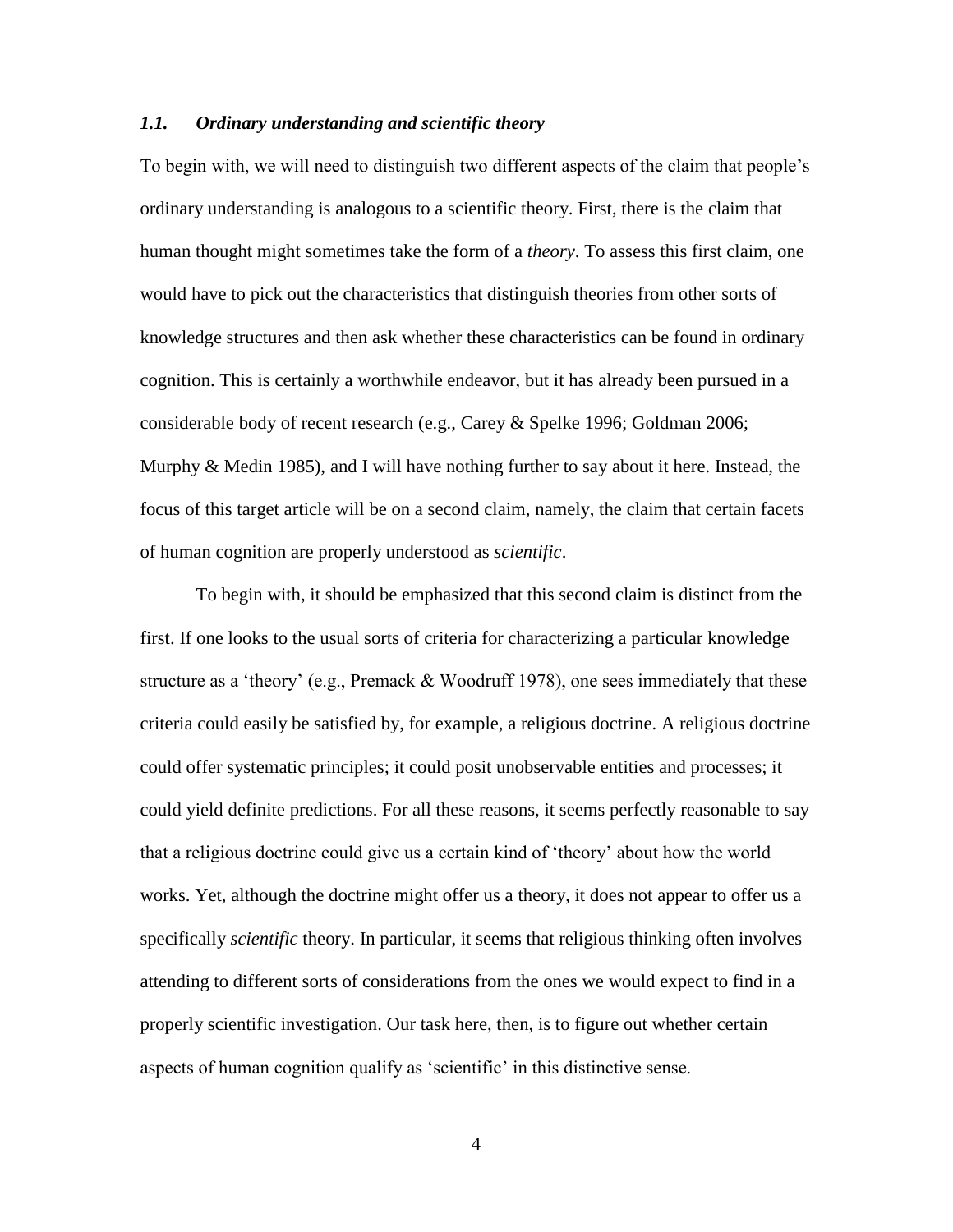One common view is that certain aspects of human cognition do indeed make use of the very same sorts of considerations we find in the systematic sciences. So, for example, in work on causal cognition, researchers sometimes proceed by looking to the statistical methods that appear in systematic scientific research and then suggesting that those same methods are at work in people's ordinary causal judgments (Gopnik et al. 2004; Kelley 1967; Woodward 2004). Different theories of this type appeal to quite different statistical methods, but these differences will not be relevant here. The thing to focus on is just the general idea that people's ordinary causal cognition is in some way analogous to a scientific inquiry.

And it is not only the study of causal cognition that proceeds in this way. A similar viewpoint can be found in the theory-of-mind literature (Gopnik & Meltzoff 1997), where it sometimes goes under the slogan 'Child as Scientist.' There, a central claim is that children refine their understanding of the mind in much the same way that scientists refine their theories. Hence, it is suggested that we can look at the way Kepler developed his theory of the orbits of the planets and then suggest that children use the same basic approach as they are acquiring the concept of belief (Gopnik & Wellman 1992). Once again, the idea is that the cognitive processes people use in ordinary life show a deep similarity to the ones at work in systematic science.

It is this idea that we will be taking up here. Genuinely scientific inquiry seems to be sensitive to a quite specific range of considerations and to take those considerations into account in a highly distinctive manner. What we want to know is whether certain aspects of ordinary cognition work in more or less this same way.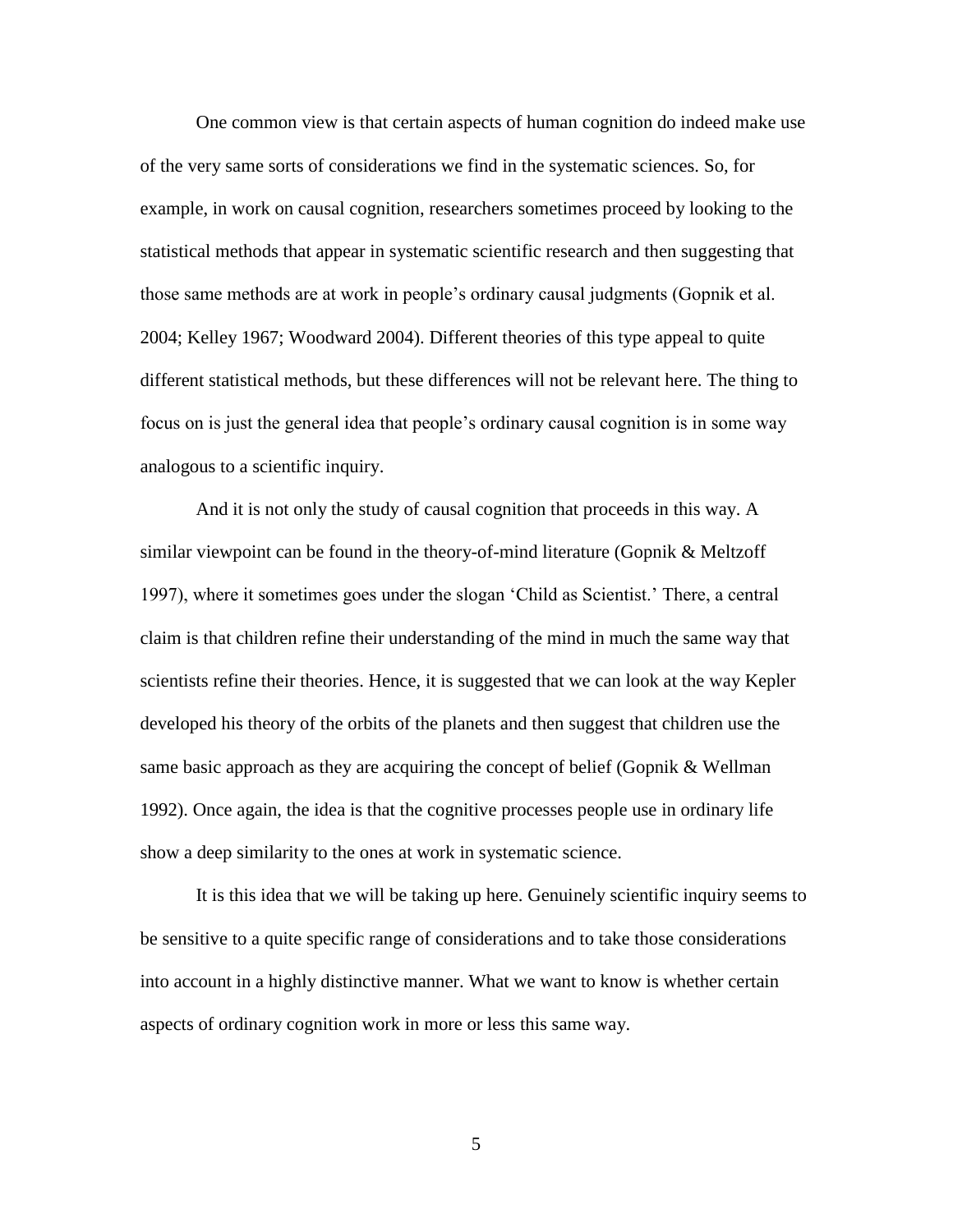# *1.2. Refining the question*

But now it might seem that the answer is obvious. For it has been known for decades that people's ordinary intuitions show certain patterns that one would never expect to find in a systematic scientific investigation. People make wildly inappropriate inferences from contingency tables, show shocking failures to properly detect correlations, display a tendency to attribute causation to whichever factor is most perceptually salient (Chapman & Chapman 1967; McArthur & Post 1977; Smedslund 1963). How could one possibly reconcile these facts about people's ordinary intuitions with a theory according to which people's ordinary cognition is based on something like a scientific methodology?

The answer, I think, is that we need to interpret that theory in a somewhat more nuanced fashion. The theory is not plausibly understood as an attempt to describe all of the factors that can influence people's intuitions. Instead, it is best understood as an attempt to capture the 'fundamental' or 'underlying' nature of certain cognitive capacities. There might then be various factors that interfere with our ability to apply those capacities correctly, but the existence of these additional factors would in no way impugn the theory itself.

To get a rough sense for the strategy here, it might be helpful to return to the comparison with religion. Faced with a discussion over religious doctrine, we might say: 'This discussion isn't best understood as a kind of scientific inquiry; it is something else entirely. So if we find that the participants in this discussion are diverging from proper scientific methods, the best interpretation is that they simply weren't trying to use those methods in the first place.' This would certainly be a reasonable approach to the study of religious discourse, but the key claim of the person-as-scientist approach is that it would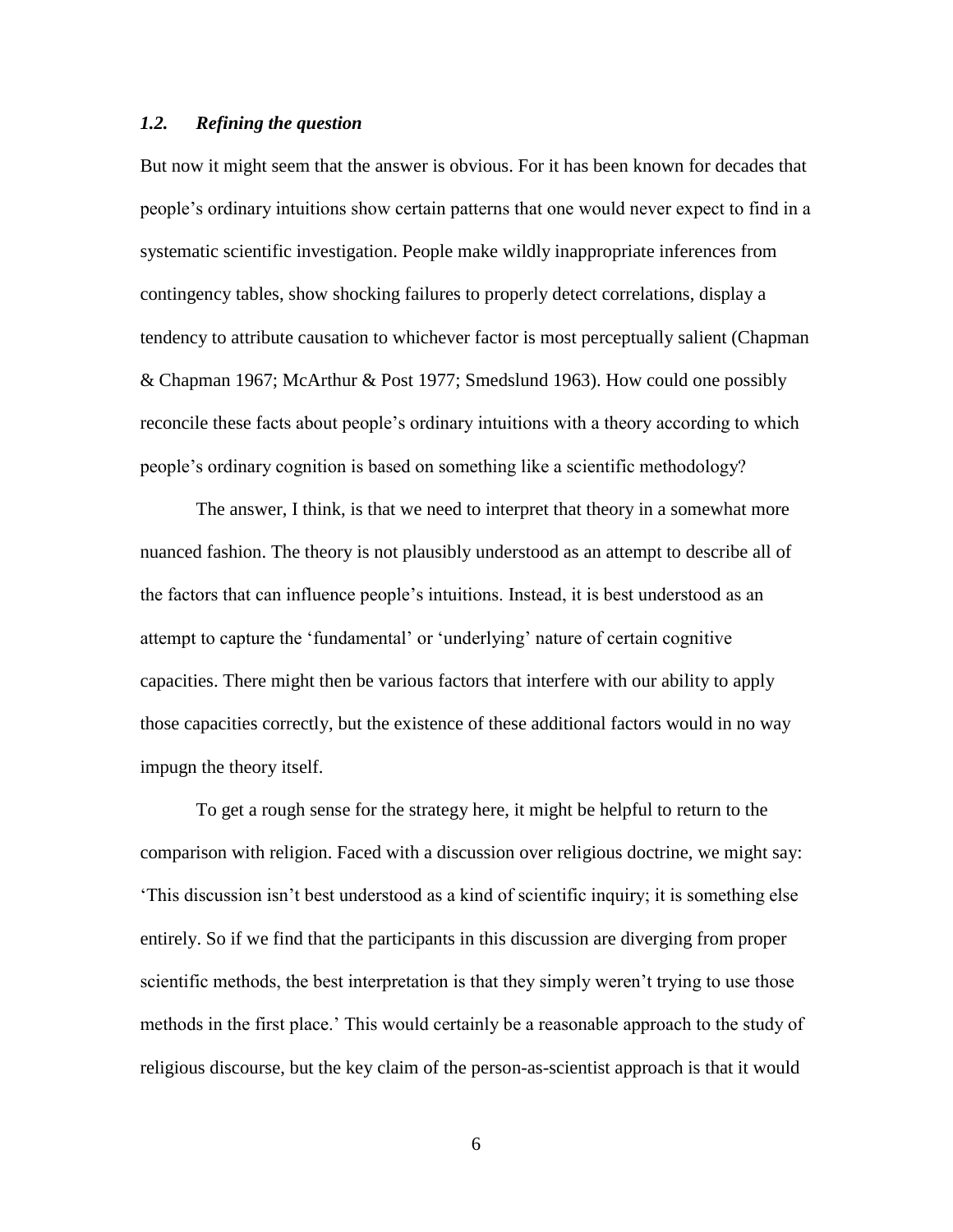*not* be the right approach to understanding certain aspects of our ordinary cognition. Looking at these aspects of ordinary cognition, a defender of the person-as-scientist view would adopt a very different stance. For example, she might say: 'Yes, it's true that people sometimes diverge from proper scientific methods, but that is *not* because they are engaging in some fundamentally different sort of activity. Rather, their underlying capacities for causal cognition and theory-of-mind really are governed by scientific methods; it's just that there are also various additional factors that get in the way and sometimes lead people into errors.'

Of course, it can be difficult to make sense of this talk of certain capacities being 'underlying' or 'fundamental,' and different researchers might unpack these notions in different ways:

- One view would be that people have a *domain-specific capacity* for making certain kinds of judgments but then various other factors intrude and allow these judgments to be affected by irrelevant considerations.
- Another would be that people have a *representation of the criteria* governing certain concepts but that they are not always able to apply these representations correctly.
- A third would be that the claim is best understood *counterfactually*, as a hypothesis about how people would respond if they only had sufficient cognitive resources and freedom from certain kinds of biases.

I will not be concerned here with the differences between these different specific views. Instead, let us introduce a vocabulary that allows us to abstract away from these details and talk about this approach more generally. Regardless of the specifics, I will say that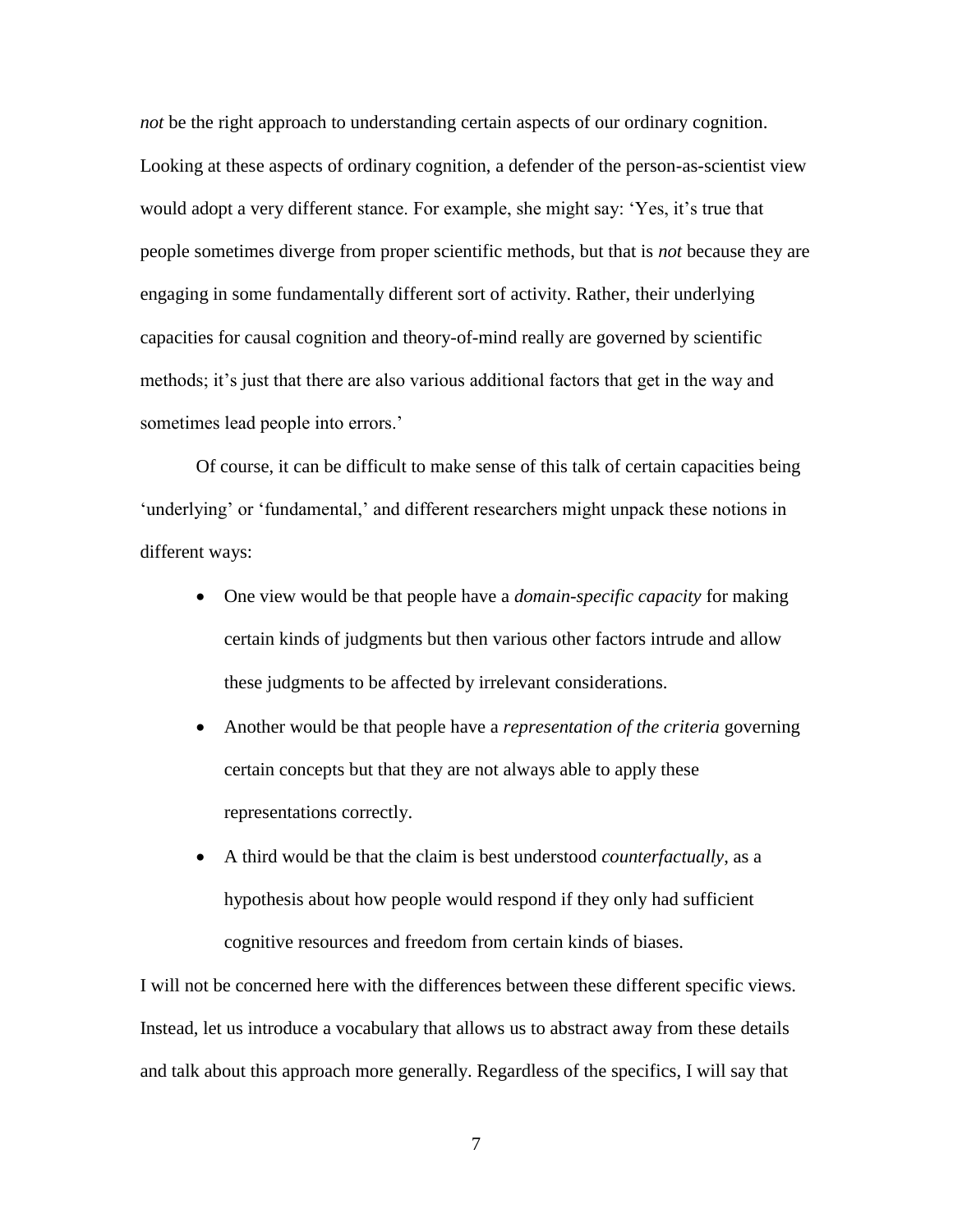the approach is to posit an underlying *competence* and then to posit various additional factors that get in the way of people's ability to apply that competence correctly.

With this framework in place, we can now return to our investigation of the impact of moral considerations on people's intuitions. How is this impact to be explained? One approach would be to start out by finding some way to distinguish people's underlying competencies from the various interfering factors. Then one could say that the competencies themselves are entirely scientific in nature but that the interfering factors then prevent people from applying these competencies correctly and allow moral considerations to affect their intuitions. This strategy is certainly a promising one, and we will be discussing it in further detail below. But it is important to keep in mind that we also have open another, very different option. It could always turn out that there simply is no underlying level at which the relevant cognitive capacities are purely scientific, that the whole process is suffused through and through with moral considerations.

### **2. Intuitions and moral judgments**

Before we think any further about these two types of explanations, we will need to get a better grasp of the phenomena to be explained. Let us begin, then, just by considering a few cases in which moral considerations appear to be impacting people's intuitions.

### *2.1. Intentional action*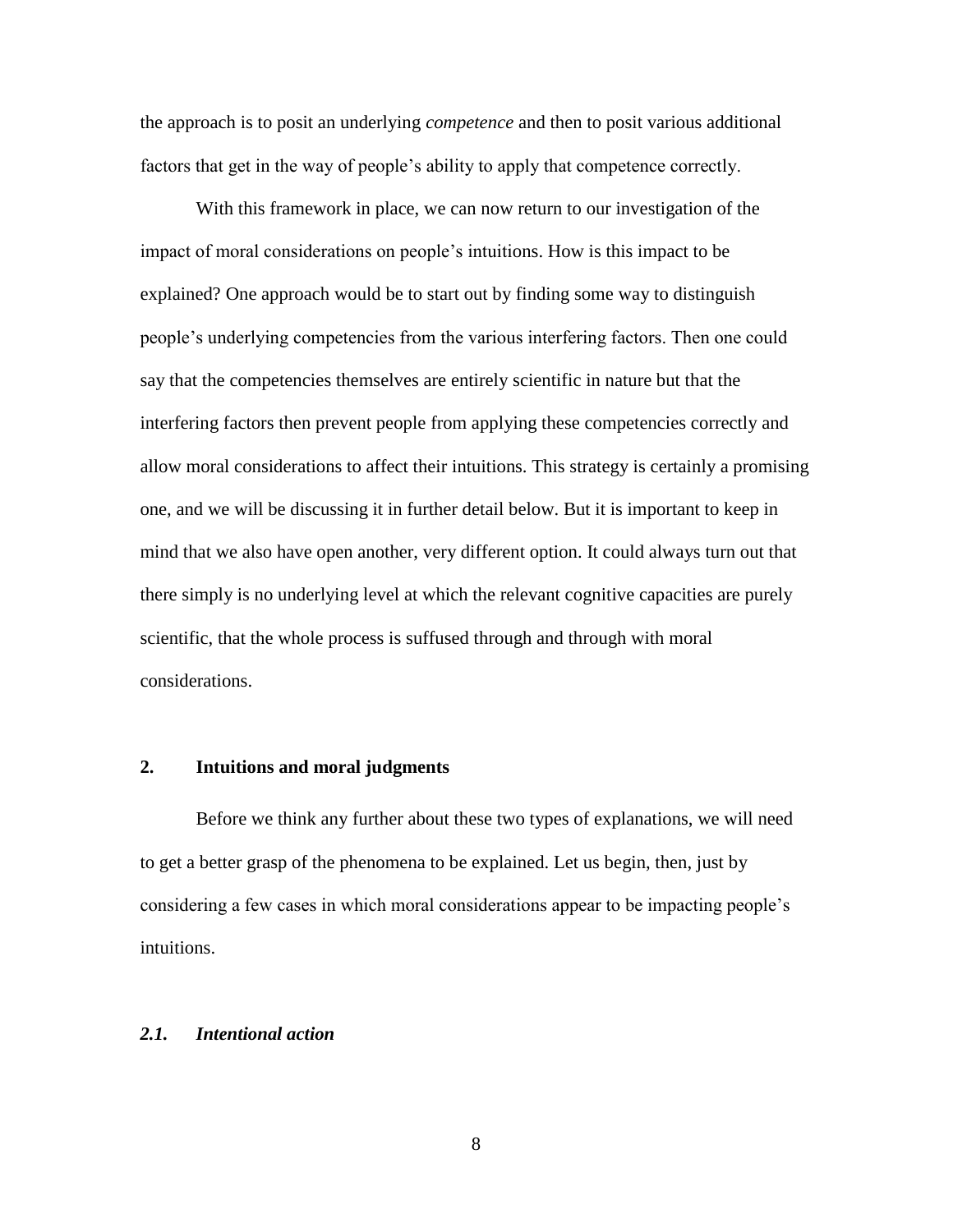Perhaps the most highly studied of these effects is the impact of people's moral judgments on their use of the concept of *intentional action*. This is the concept people use to distinguish between behaviors that are performed intentionally (e.g., hammering in a nail) and those that are performed unintentionally (e.g., accidentally bringing the hammer down on one's own thumb). It might at first appear that people's use of this distinction depends entirely on certain purely scientific facts about the role of the agent's mental states in his or her behavior, but experimental studies consistently indicate that something more complex is actually at work here. It seems that people's moral judgments can somehow influence their intuitions about whether a behavior is intentional or unintentional.

To demonstrate the existence of this effect, we can construct pairs of cases that are exactly the same in almost every respect but differ in their moral status.<sup>2</sup> For a simple example, consider the following vignette:

The vice-president of a company went to the chairman of the board and said, "We are thinking of starting a new program. It will help us increase profits, but it will also harm the environment.'

The chairman of the board answered, "I don"t care at all about harming the environment. I just want to make as much profit as I can. Let's start the new program.'

They started the new program. Sure enough, the environment was harmed.

Faced with this vignette, most subjects say that the chairman *intentionally* harmed the environment. One might initially suppose that this intuition relies only on certain facts about the chairman's own mental states, e.g., the fact that he specifically knew his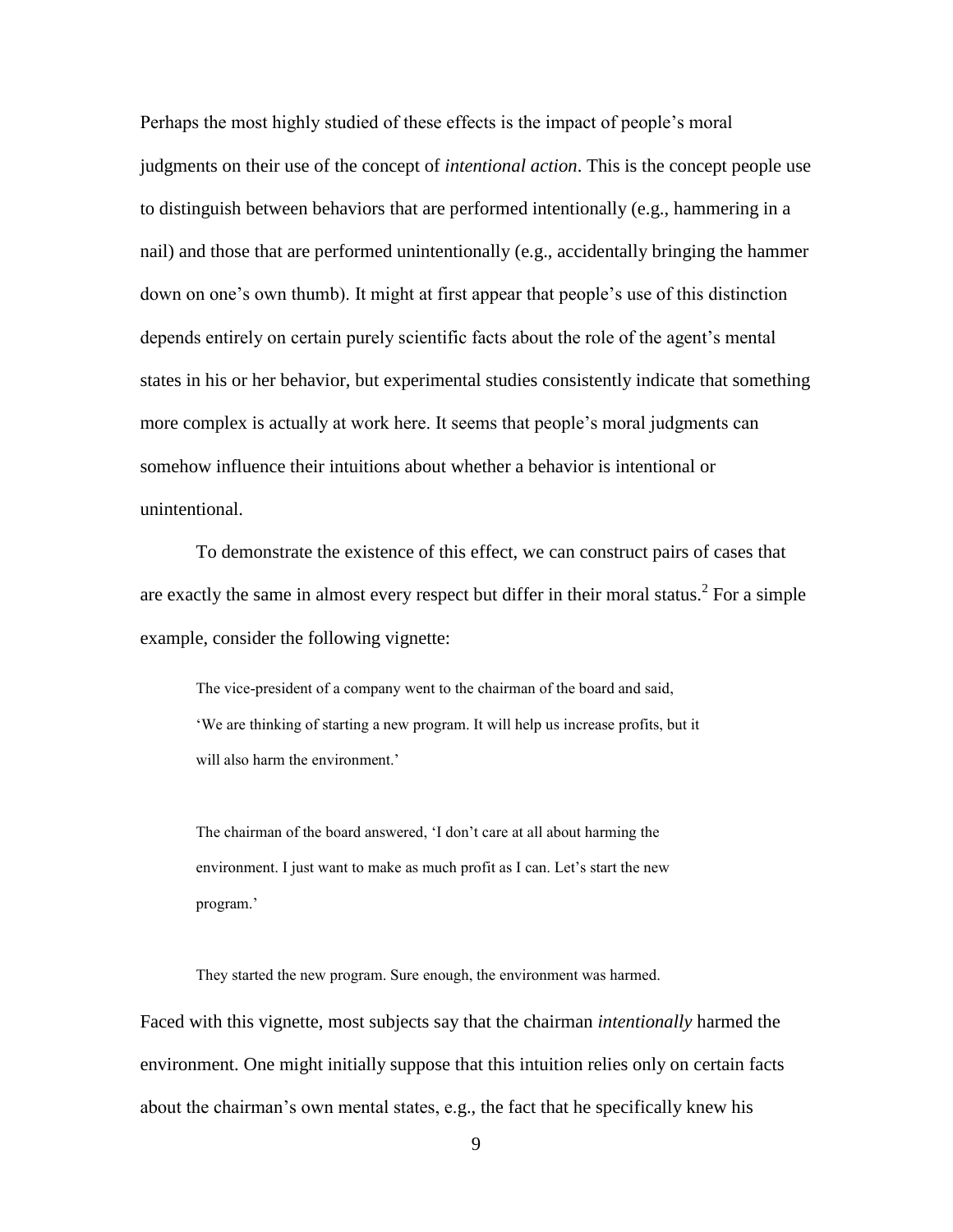behavior would result in environmental harm. But the data suggest that something more is going on here. For people's intuitions change radically when one alters the moral status of the chairman's behavior by simply replacing the word 'harm' with 'help':

The vice-president of a company went to the chairman of the board and said, "We are thinking of starting a new program. It will help us increase profits, and it will also help the environment.'

The chairman of the board answered, "I don"t care at all about helping the environment. I just want to make as much profit as I can. Let's start the new program.'

They started the new program. Sure enough, the environment was helped.

Faced with this second version of the story, most subjects actually say that the chairman *unintentionally* helped the environment. Yet it seems that the only major difference between the two vignettes lies in the moral status of the chairman's behavior. So it appears that people's moral judgments are somehow impacting their intuitions about intentional action.

Of course, it would be unwise to draw any strong conclusions from the results of just one experiment, but this basic effect has been replicated and extended in numerous further studies. To begin with, subsequent experiments have further explored the harm and help cases to see what exactly about them leads to the difference in people's intuitions. These experiments suggest that that moral judgments truly are playing a key role, since participants who start out with different moral judgments about the act of harming the environment end up arriving at different intuitions about whether the chairman acted intentionally (Tannenbaum, et al. 2009). But the effect is not limited to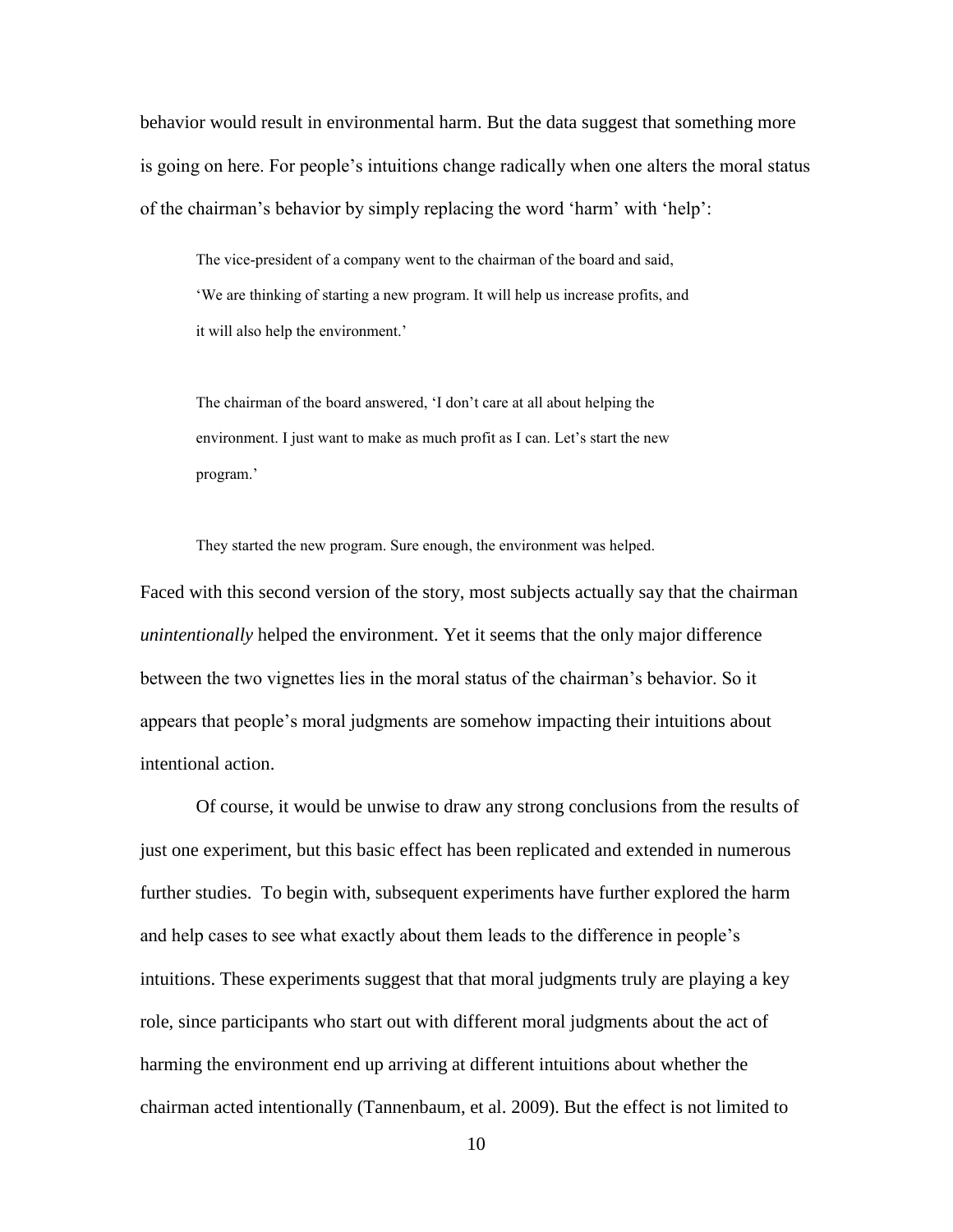vignettes involving environmental harm: it emerges when researchers use different cases (Cushman & Mele 2008; Knobe 2003a) and even when they turn to cases with quite different structures that do not involve side-effects in any way (Knobe 2003b; Nadelhoffer 2005). Nor does the effect appear to be limited to any one particular population: it emerges when the whole study is translated into Hindi and conducted on Hindi-speakers (Knobe & Burra 2006) and even when it is simplified and given to fouryear old children (Leslie, Knobe & Cohen 2006). At this point, there is really a great deal of evidence for the claim that people's moral judgments are somehow impacting their intuitions about intentional action.

Still, as long as all of the studies are concerned only with intuitions about intentional action specifically, it seems that our argument will suffer from a fatal weakness. For someone might say: 'Surely, we have very strong reason to suppose that the concept of intentional action works in more or less the same way as the other concepts people normally use to understand human action. But we have good theories of many of these other concepts – the concepts of deciding, wanting, causing, and so forth – and these other theories do not assign any role to moral considerations. So the best bet is that moral considerations do not play any role in the concept of intentional action either.' In my view, this is actually quite a powerful argument. Even if we have strong evidence for a certain view about the concept of intentional action specifically, it might well make sense to abandon this view in light of theories we hold about various other, seemingly similar concepts.

In a way, the argument under discussion here is reminiscent of the strategy that American troops adopted during the Vietnam War. In the early stages of the war, the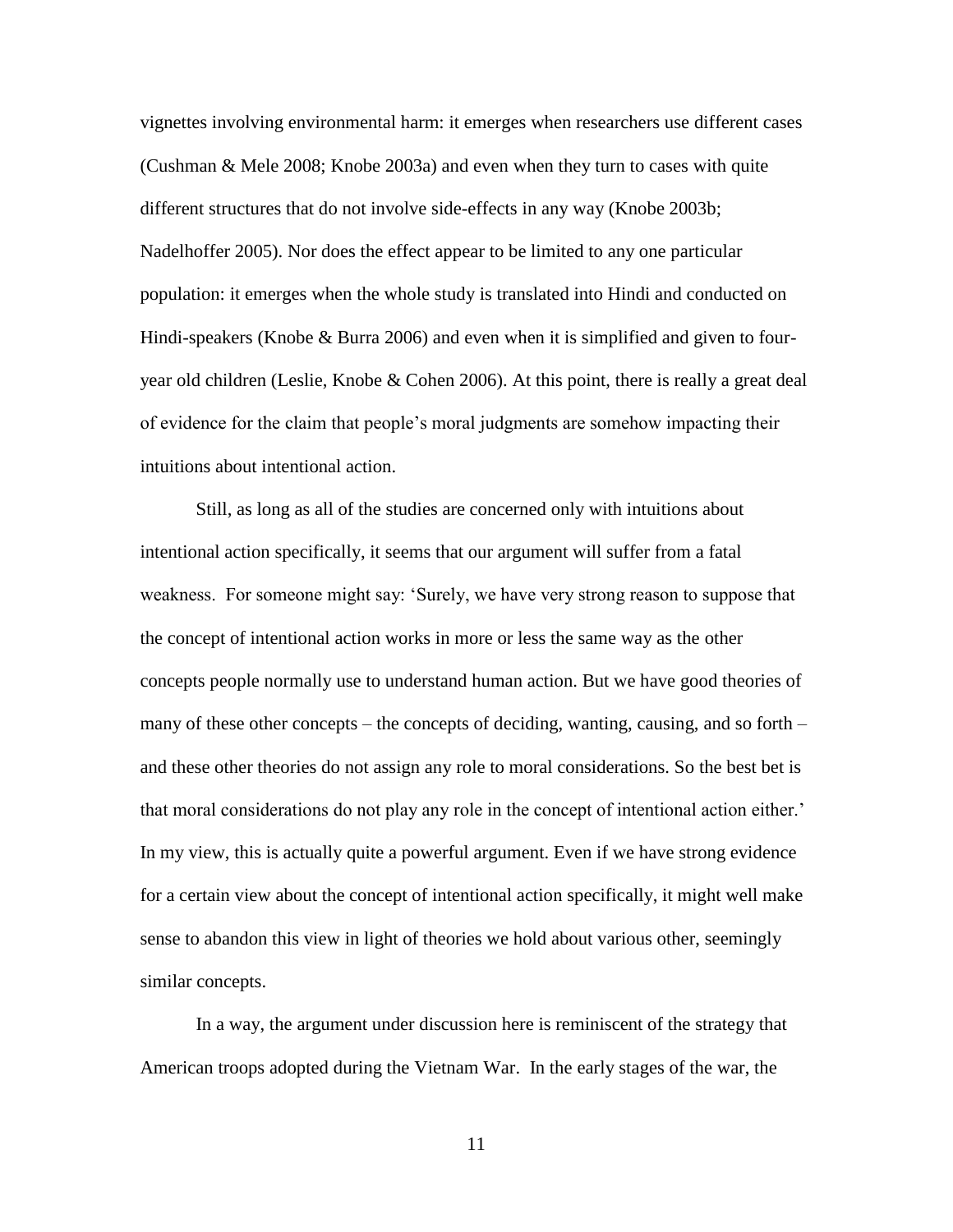Vietcong would try launching attacks on individual American bases, but the Americans were generally able to fend them off. After all, the Americans might sometimes be outnumbered at one particular base, but they had a large number of different bases, and when things got rough, they could always call on nearby bases for reinforcements. This strategy initially proved highly effective. But, of course, the Americans did not end up winning the war. The turning point came with the famous Tet Offensive, when the Vietcong launched a surprise attack on all of the American bases at the same time. Then none of the bases could bring in reinforcements from any of the others, and the progress of the war changed irreparably.

In just the same way, it seems that we will never be able to dislodge the prevailing view of the mind if we simply launch piecemeal attacks on theories of particular individual concepts. If we attack the prevailing view about the concept of intentional action, someone can always just say: 'But that approach worked so well when we applied it to the concept of causation!' And, conversely, when we attack the prevailing view about the concept of causation, someone can always say: 'But that approach worked so well when we applied it to the concept of intentional action!' The only way to make progress here is to launch a kind of theoretical Tet Offensive in which we provide evidence against a large swath of such theories all at the same time. Then no theory can be brought in as back-up because they will all be simultaneously under attack.

### *2.2. Further psychological states*

To begin with, we can show that the effect observed for intuitions about intentional action does not arise only for people's use of the word 'intentionally.' The very same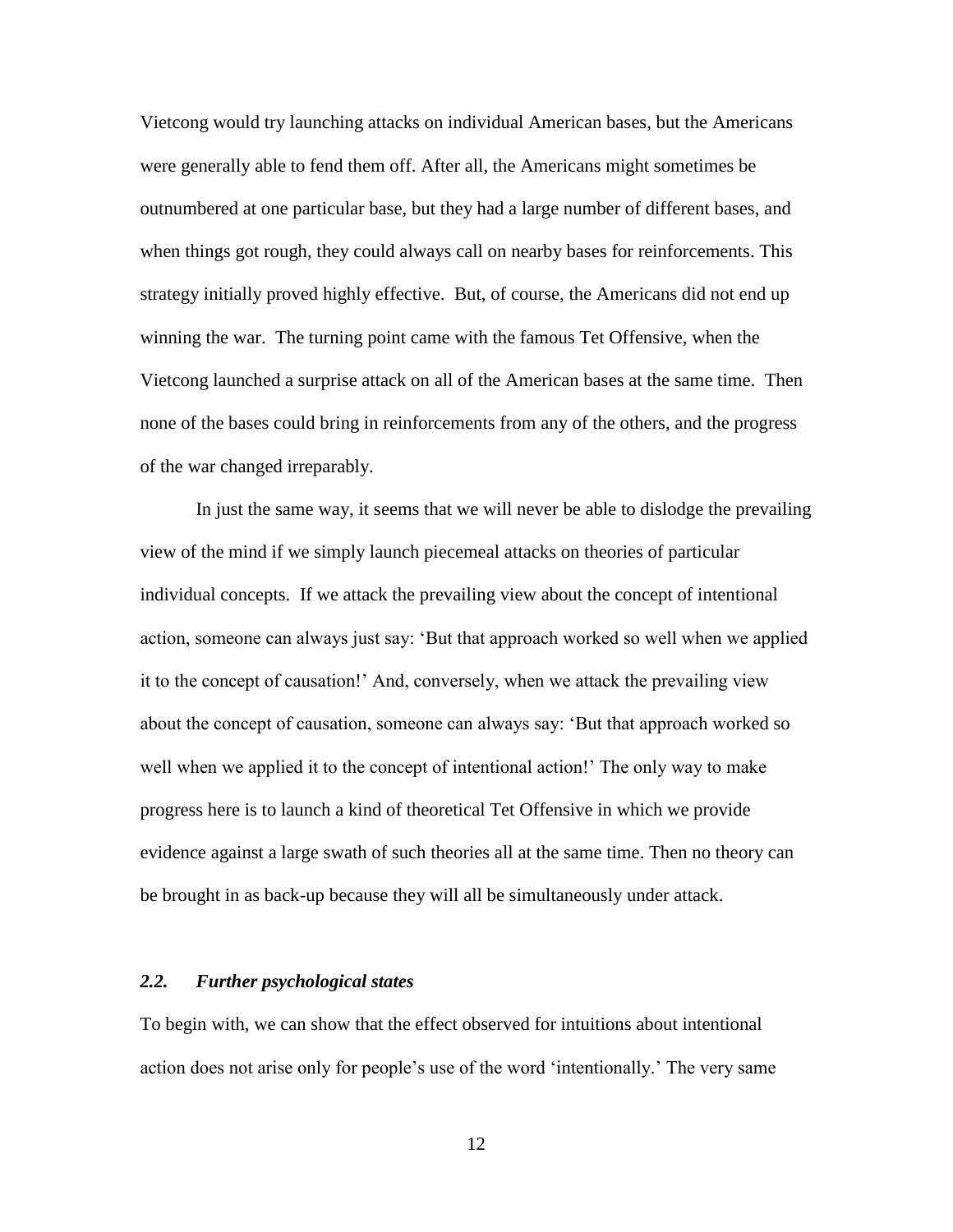effect also arises for people's use of 'intention,' 'deciding,' 'desire,' 'in favor of,' 'advocating,' and many other related expressions.

To get a grip on this phenomenon, it may be helpful to look in more detail at the actual procedure involved in conducting these studies. In one common experimental design, subjects are randomly assigned to receive either the story about harming the environment or the story about helping the environment and then, depending on the case, asked about the degree to which they agree or disagree with one of the following sentences:

(1) a. The chairman of the board harmed the environment intentionally.

| O                      |  |        |  |                     |
|------------------------|--|--------|--|---------------------|
| definitely<br>disagree |  | unsure |  | definitely<br>agree |

b. The chairman of the board helped the environment intentionally.

| Ο                      |  |  |        |  |                     |
|------------------------|--|--|--------|--|---------------------|
| definitely<br>disagree |  |  | unsure |  | definitely<br>agree |

When the study is conducted in this way, one finds that subjects show moderate agreement with the claim that the chairman harmed intentionally and moderate disagreement with the claim that he helped intentionally (Knobe 2004b). The difference between the ratings in these two conditions provides evidence that people's moral intuitions are affecting their intuitions about intentional action.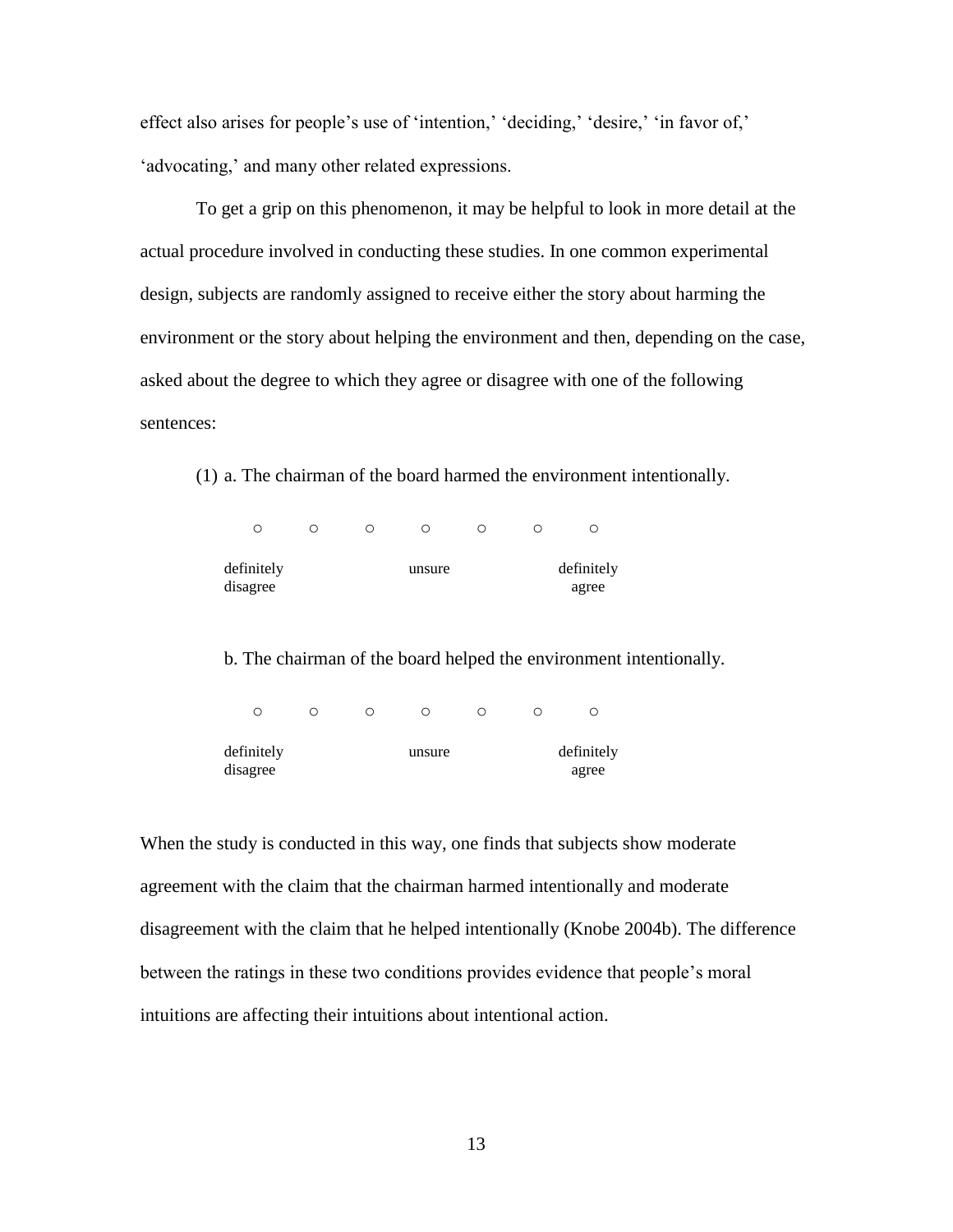It appears, however, that this effect is not limited to the concept of intentional action specifically. For example, suppose we eliminate the word 'intentionally' and instead use the word 'decided.' The two sentences then become:

#### (2) a. The chairman decided to harm the environment.

b. The chairman decided to help the environment.

Faced with these revised sentences, subjects show more or less the same pattern of intuitions. They tend to agree with the claim that the agent decided to harm, while they tend to disagree with the claim that the agent decided to help (Pettit & Knobe forthcoming).

Now suppose we make the case a little bit more complex. Suppose we do not use the adverb 'intentionally' but instead use the verb 'intend.' So the sentences come out as:

(3) a. The chairman intended to harm the environment.

b. The chairman intended to help the environment.

One then finds a rather surprising result. People's responses in both conditions are shifted over quite far toward the 'disagree' side. In fact, people's intuitions end up being shifted over so far that they do not, on the whole, agree in either of the two conditions (Shepard 2009; cf. Cushman 2010; Knobe 2004a; McCann 2005). Nonetheless, the basic pattern of the responses remains the same. Even though people's responses don't go all the way over to the 'agree' side of the scale in either condition, they are still *more* inclined to agree in the harm case than they are in the help case.

Once one conceptualizes the issue in this way, it becomes possible to find an impact of moral considerations just about everywhere one looks. Take people's application of the concept *in favor*. Now consider a case in which an agent says: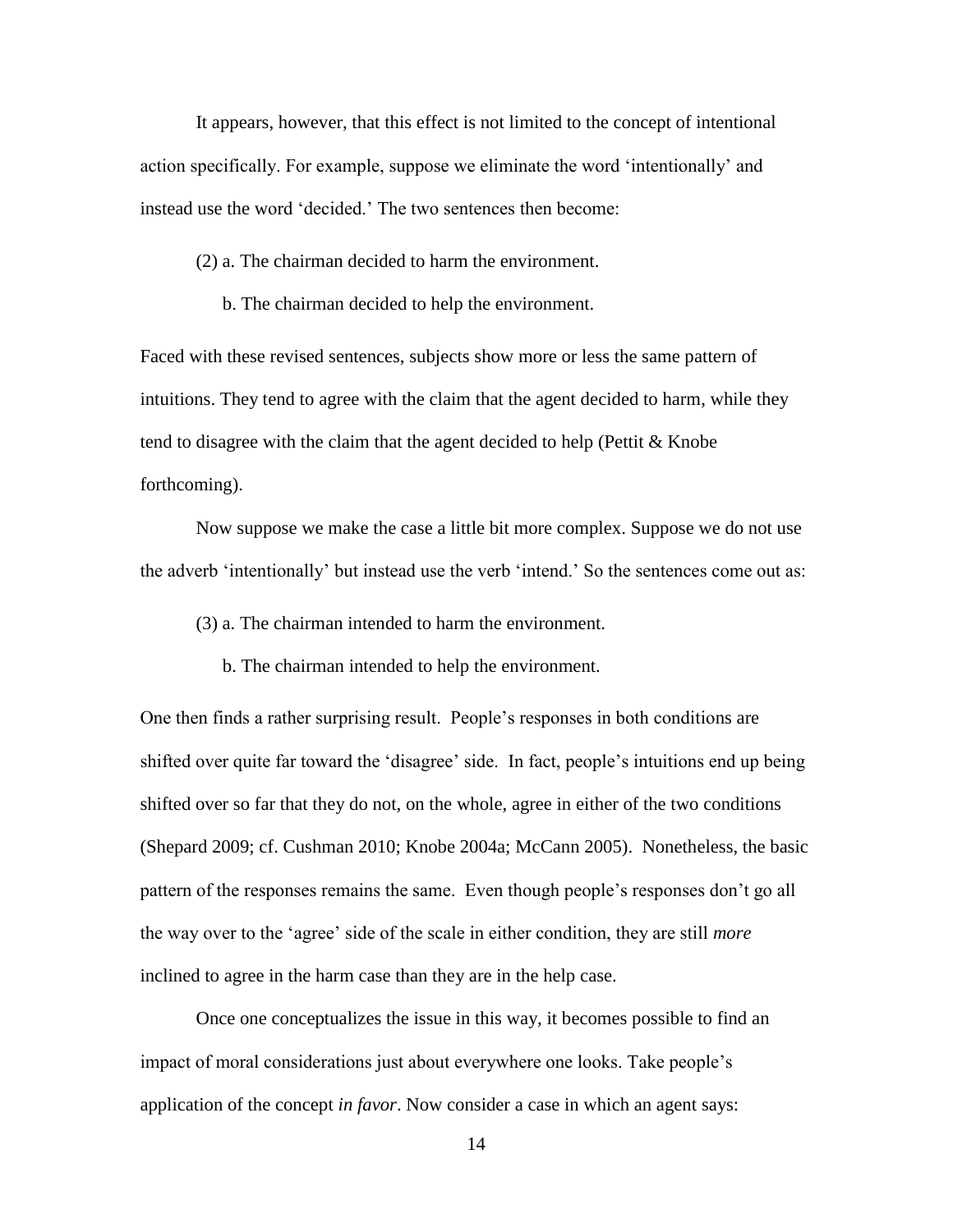I know that this new procedure will [bring about some outcome]. But that is not what we should be concerned about. The new procedure will increase profits, and that should be our goal.

Will people say in such a case that the agent is 'in favor' of bringing about the outcome? Here again, it seems that moral judgments play a role. People disagree with the claim that the agent is 'in favor' when the outcome is morally good, whereas they stand at just about the midpoint between agreement and disagreement when the outcome is morally bad (Pettit & Knobe forthcoming). And similar effects have been observed for people's use of many other concepts: *desiring*, *intending*, *choosing*, and so forth (Pettit & Knobe forthcoming; Pettit & Knobe unpublished data; Tannenbaum et al. 2009).

Overall, these results suggest that the effect obtained for intuitions about intentional action is just one example of a far broader phenomenon. The effect does not appear to be limited to the concept *intentionally*, nor even to closely related concepts such as *intention* and *intending*. Rather, it seems that we are tapping into a much more general tendency whereby moral judgments impact the application of a whole range of different concepts used to pick out psychological states and processes.

### *2.3. Action trees*

But the scope of the effect does not stop there. It seems also to apply to intuitions about the relations that obtain among the various actions an agent performs. Philosophers and cognitive scientists have often suggested that such relations could be represented in terms of an *action tree* (Goldman 1970; Mikhail 2007). Hence, the various actions performed by our chairman in the help case might be represented like this: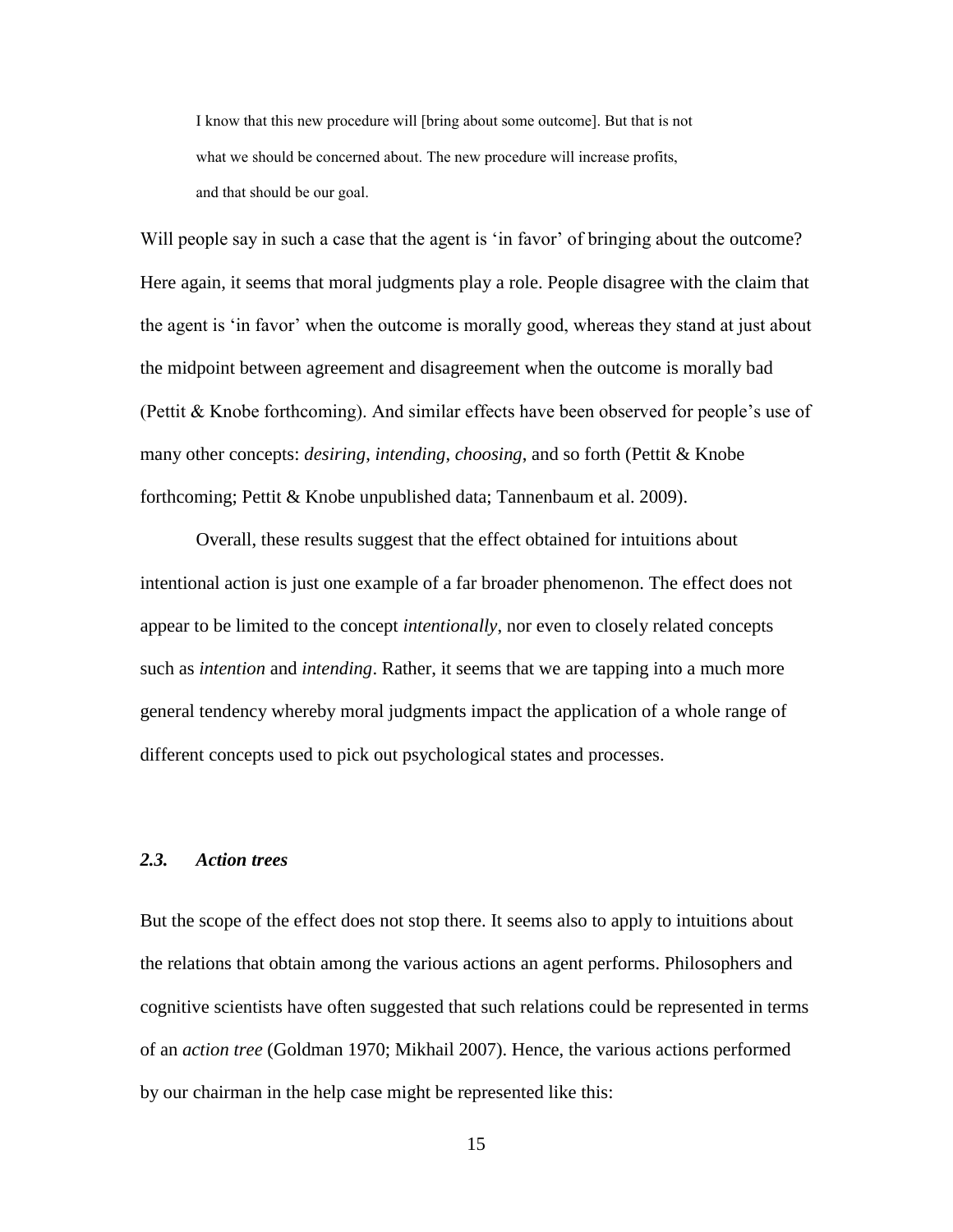

**Implement Policy** 

*Figure 1*: Action tree for the help case.

Needless to say, ordinary folks do not actually communicate with each other by writing out little diagrams like this one. Still, it seems that we can get a sense of how people are representing the action tree by looking at their use of various ordinary English expressions, e.g., by looking at the way they use the expressions 'in order to' and 'by.'

A number of complex issues arise here, but simplifying slightly, the key thing to keep in mind is that people only use 'in order to' for relations that go *upward* in the tree and they only use 'by' for relations that go *downward*. Thus, people are willing to say that the chairman 'implemented the program in order to increase profits' but not that he 'increased profits in order to implement the program.' And, conversely, they are willing to say that he 'increased profits by implementing the program' but not that he 'implemented the program by increasing profits.' Looking at people's intuitions about simple expressions like these, we can get a good sense of how they are representing the geometry of the action tree itself.

But now comes the tricky part. Experimental results indicate that people's intuitions about the proper use of these expressions can actually be influenced by their moral judgments (Knobe 2004; Knobe forthcoming). Hence, people are willing to say:

(1) The chairman harmed the environment in order to increase profits.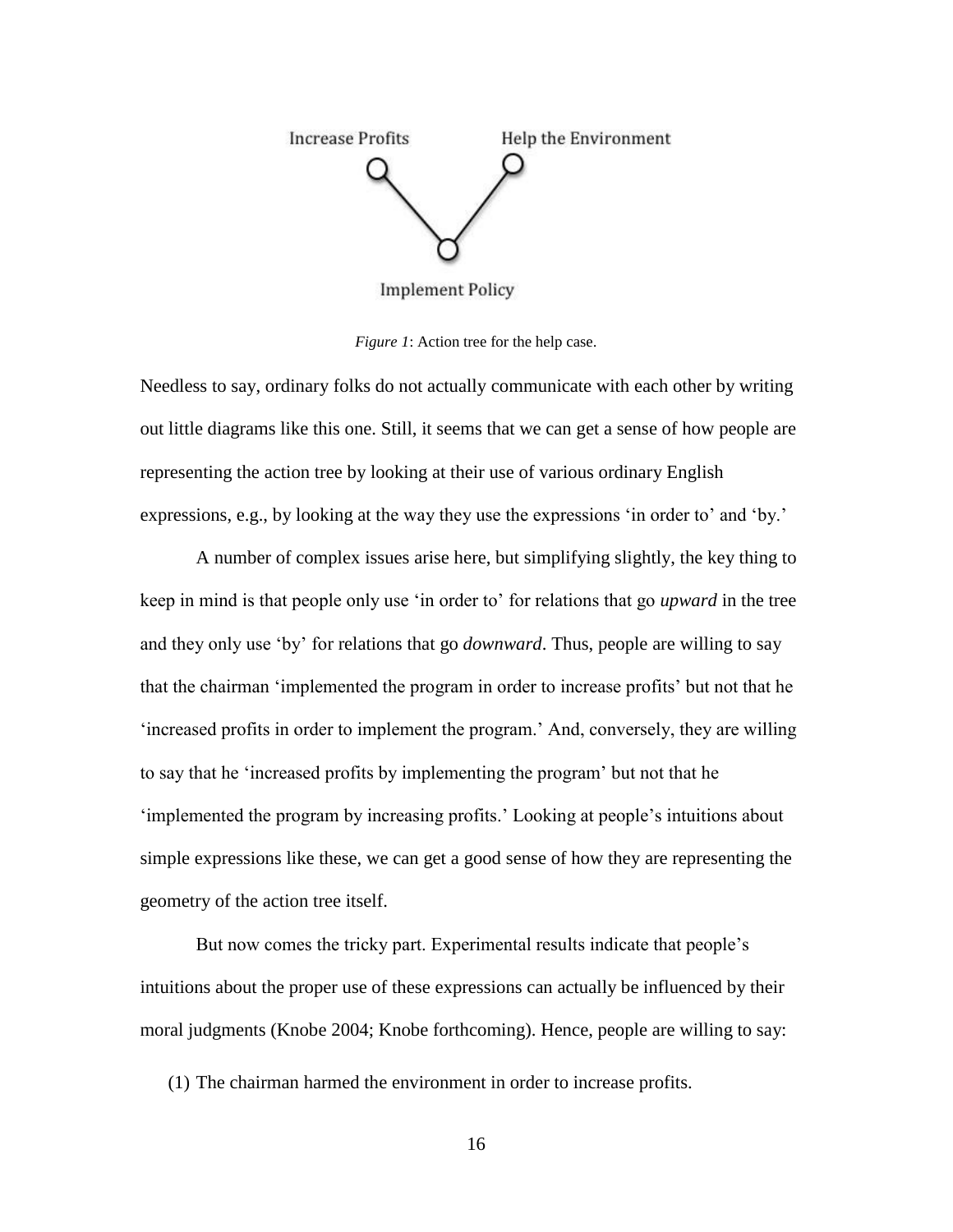but not:

(2) The chairman helped the environment in order to increase profits.

And, similarly, they are willing to say:

(3) The chairman increased profits by harming the environment.

but not:

(4) The chairman increased profits by helping the environment.

One natural way of explaining these asymmetries would be to suggest that people's moral judgments are having an effect on their representations of the action tree itself. For example, suppose that when people make a judgment that harming the environment is morally wrong, they thereby come to represent the corresponding node on the action tree as 'collapsing' into a lower node:



*Figure 2*: Action tree for the harm case.

The asymmetries we find for 'in order to' and 'by' would then follow immediately, without the need for any controversial assumptions about the semantics of these specific expressions. Although the issue here is a complex one, recent research does seem to be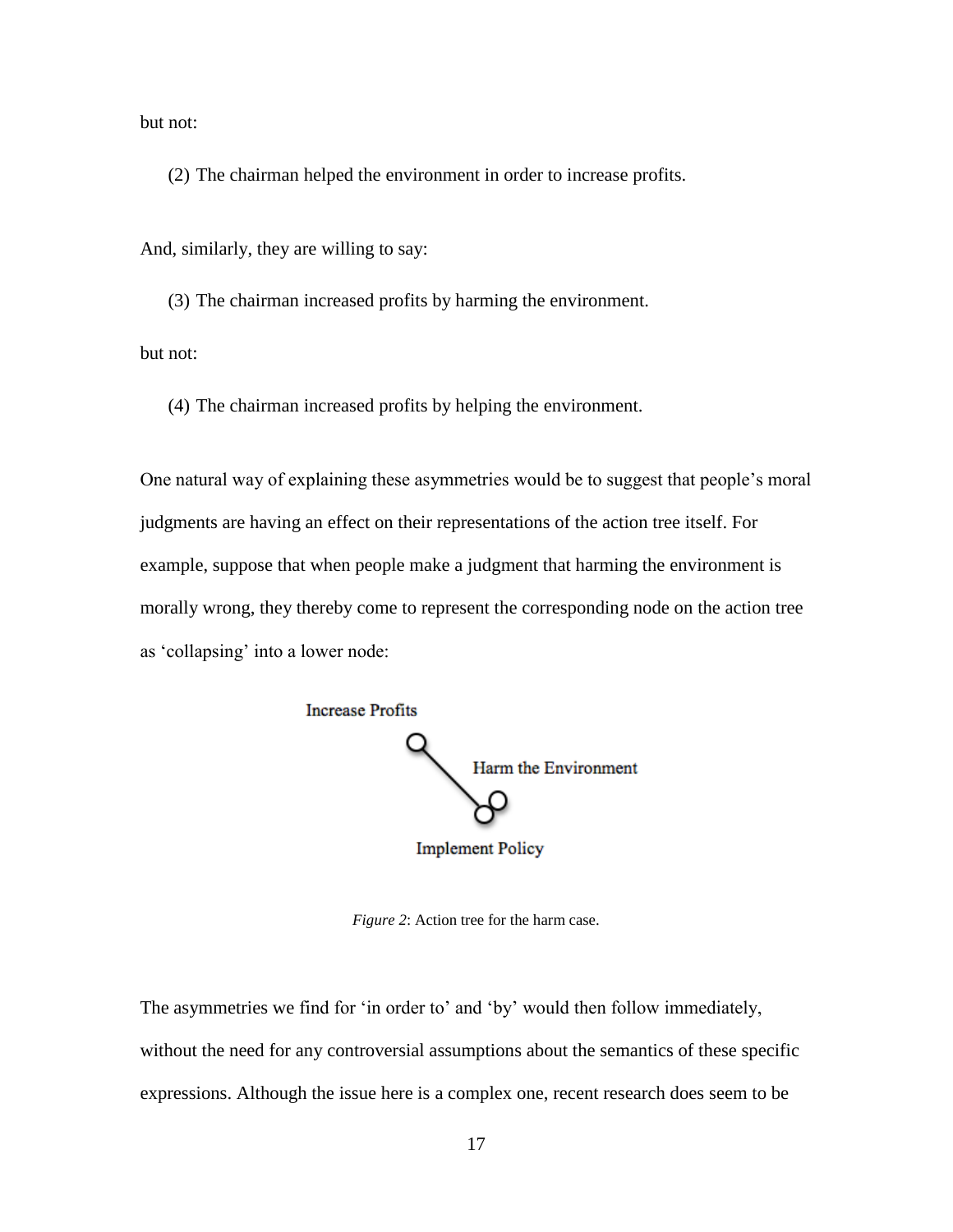supporting the claim that moral judgments are affecting action tree representations in this way (Knobe forthcoming; Ulatowski 2009).

### *2.4. Causation*

All of the phenomena we have been discussing thus far may appear to be quite tightly related, and one might therefore suspect that the effect of morality would disappear as soon as one turns to other, rather different cases. That, however, seems not to be the case. Indeed, the very same effect arises in people's intuitions about *causation* (Alicke 2000; Cushman 2010; Hitchcock & Knobe forthcoming; Knobe forthcoming; Knobe & Fraser 2008; Solan & Darley 2001).

For a simple example here, consider the following vignette:

The receptionist in the philosophy department keeps her desk stocked with pens. The administrative assistants are allowed to take pens, but faculty members are supposed to buy their own.

The administrative assistants typically do take the pens. Unfortunately, so do the faculty members. The receptionist repeatedly e-mailed them reminders that only administrators are allowed to take the pens.

On Monday morning, one of the administrative assistants encounters Professor Smith walking past the receptionist's desk. Both take pens. Later, that day, the receptionist needs to take an important message… but she has a problem. There are no pens left on her desk.

Faced with this vignette, most subjects say that the professor did cause the problem but that the administrative assistant did not cause the problem (Knobe & Fraser 2008). Yet,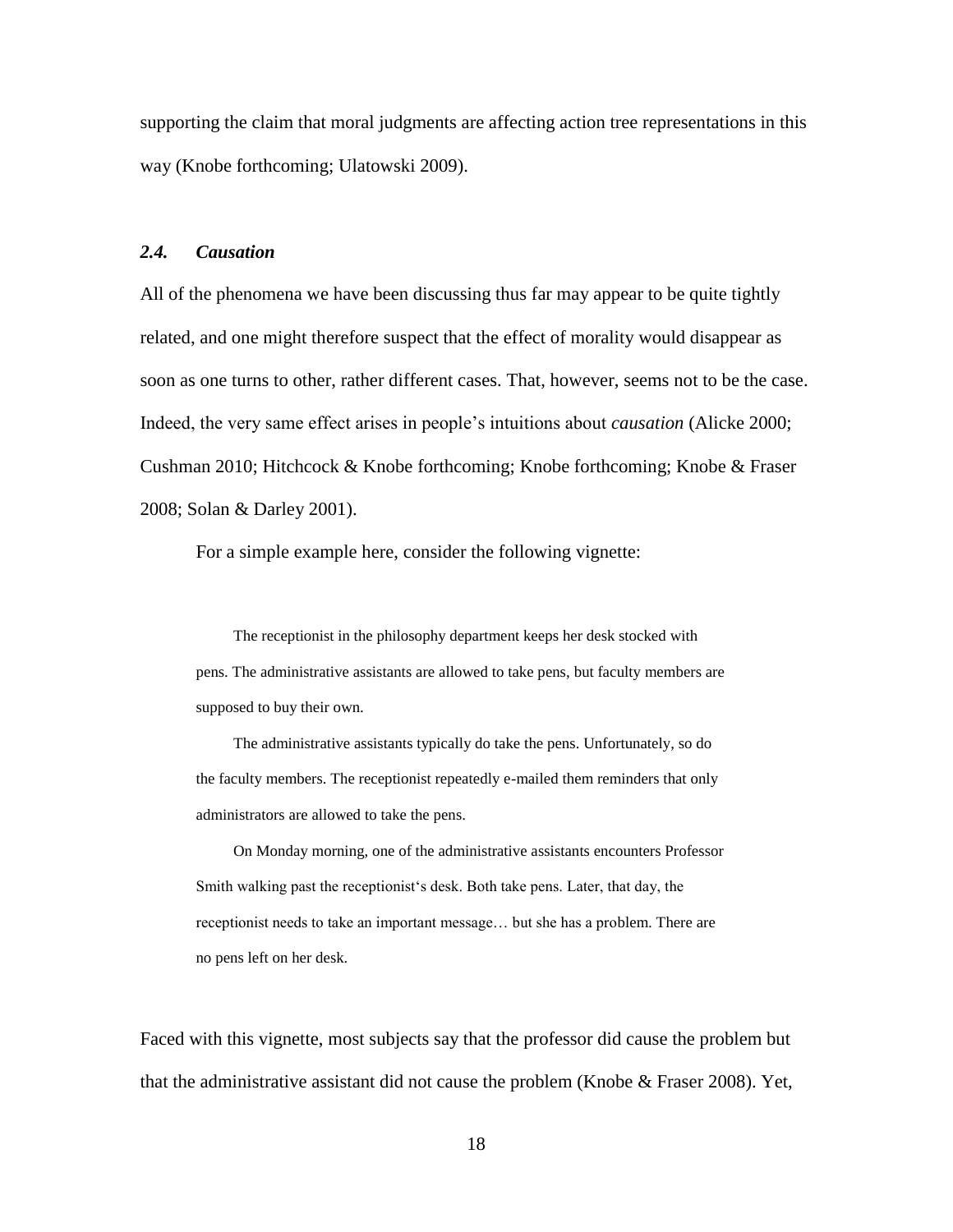when we examine the case from a purely scientific standpoint, it seems that the professor's action and the administrative assistant's action bear precisely the same relation to the problem that eventually arose. The main difference between these two causal factors is just that the professor is doing something wrong (violating the departmental rule) while the administrative assistant is doing exactly what she is supposed to (acting in accordance with the rules of the department). So it appears that people's judgment that the professor is doing something wrong is somehow affecting their intuitions about whether or not the professor *caused* the events that followed.

Now, looking just at this one case, one might be tempted to suppose that the effect is not at all a matter of moral judgment but simply reflects people's intuitive sense that the professor's action is more 'unusual' or 'strange' than the administrative assistant's. But subsequent studies strongly suggest that there is something more afoot here. People continue to show the same basic effect even when they are informed that the administrative assistants *never* take pens whereas the professors always do (Roxborough & Cumby 2009), and there is a statistically significant effect whereby pro-life subjects are more inclined than pro-choice subjects to regard the act of seeking an abortion as a cause of subsequent outcomes (Cushman, Knobe, Sinnott-Armstrong 2008). All in all, the evidence seems strongly to suggest that people's moral judgments are actually impacting their causal intuitions.

### *2.5. Doing and allowing*

People ordinarily distinguish between actually *breaking* something and merely *allowing* it to break, between actually *raising* something and merely *allowing* it to rise, between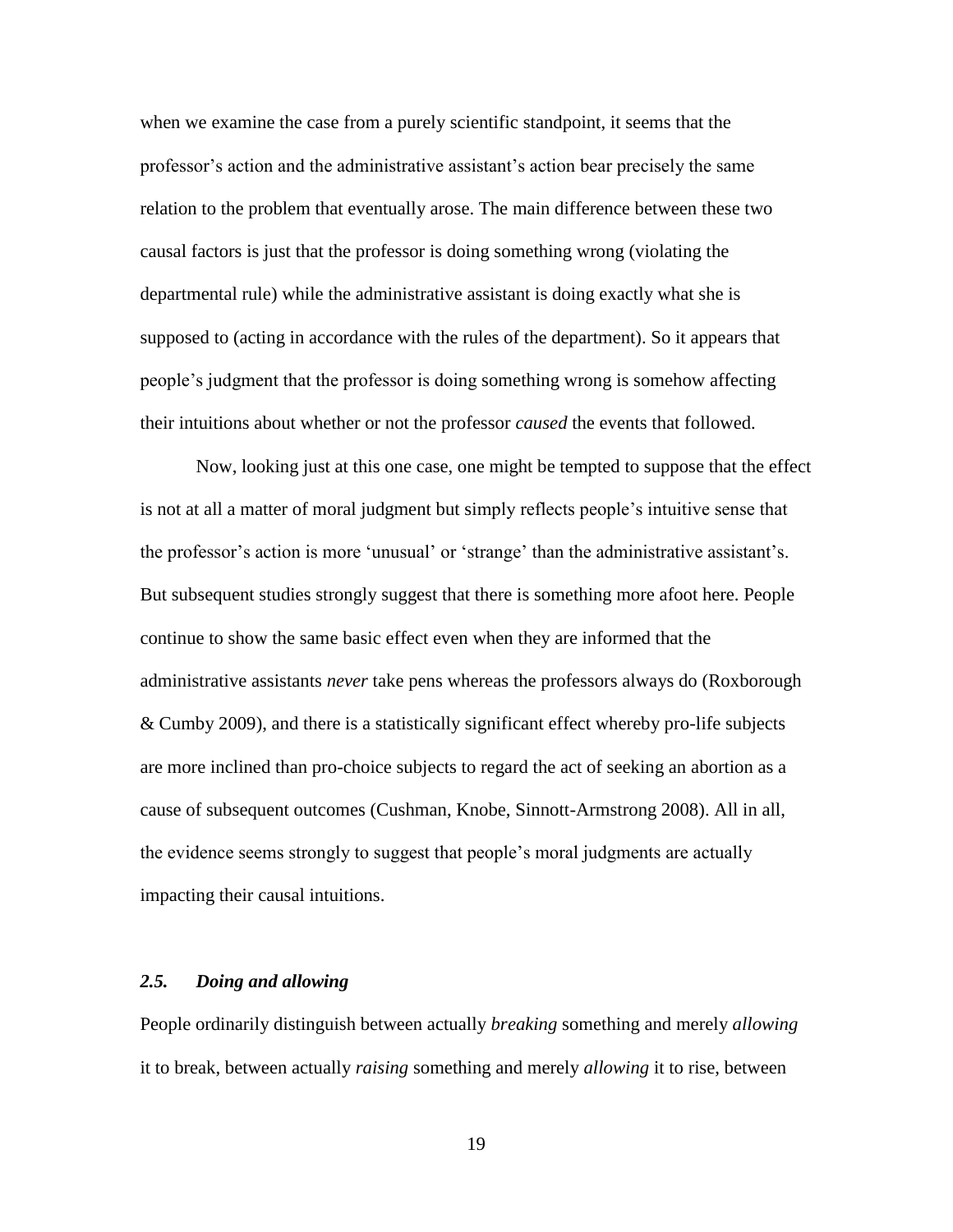actually *killing* someone and merely *allowing* a person to die. This distinction has come to be known as the distinction between *doing* and *allowing*.

To explore the relationship between people's intuitions about doing and allowing and their moral judgments, we used more or less the same methodology employed in these earlier studies (Cushman, et al. 2008). Subjects were randomly assigned to receive different vignettes. Subjects in one condition received a vignette in which the agent performs an action that appears to be morally permissible:

Dr. Bennett is an emergency-room physician. An unconscious homeless man is brought in, and his identity is unknown. His organ systems have shut down and a nurse has hooked him up to a respirator. Without the respirator he would die. With the respirator and some attention from Dr. Bennett he would live for a week or two, but he would never regain consciousness and could not live longer than two weeks.

Dr. Bennett thinks to himself, "This poor man deserves to die with dignity. He shouldn't spend his last days hooked up to such a horrible machine. The best thing to do would be to disconnect him from the machine."

For just that reason, Dr. Bennett disconnects the homeless man from the respirator, and the man quickly dies.

These subjects were then asked whether it would be more appropriate to say that the doctor *ended* the homeless man's life or that he *allowed* the homeless man's life to end.

Meanwhile, subjects in the other condition were given a vignette that was almost exactly the same, except that the doctor's internal monologue takes a somewhat different turn: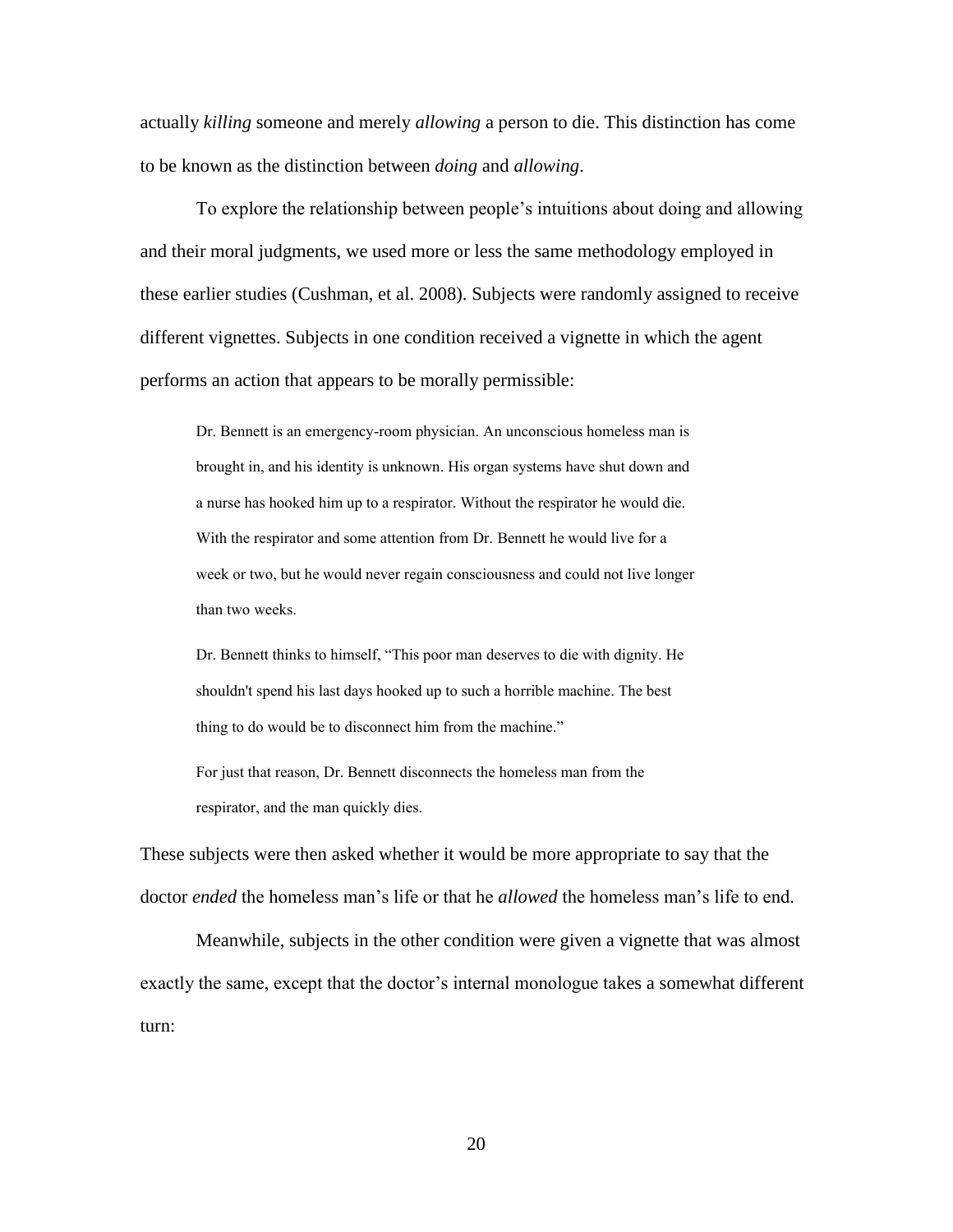Dr. Bennett thinks to himself, "This bum deserves to die. He shouldn't sit here soaking up my valuable time and resources. The best thing to do would be to disconnect him from the machine."

These subjects were asked the same question: whether it would be more appropriate to say that the doctor ended the man's life or allowed it to end.

Notice that the doctor performs exactly the same behavior in these two vignettes, and in both vignettes, he performs this behavior in the hopes that it will bring about the man's death. The only difference between the cases lies in the moral character of the doctor's reasons for hoping that the man will die. Yet this moral difference led to a striking difference in people's intuitions about doing vs. allowing. Subjects who received the first vignette tended to say that the doctor 'allowed' the man's life to end, whereas subjects who received the second vignette tended to say that the doctor 'ended' the man's life. (Moreover, even within the first vignette, there was a correlation whereby subjects who thought that euthanasia was generally morally wrong were less inclined to classify the act as an 'allowing.') Overall, then, the results of the study suggest that people's moral judgments are influencing their intuitions here as well.

It would, of course, be foolhardy to draw any very general conclusions from this one study, but the very same effect has also been observed in other studies using quite different methodologies (Cushman et al. 2008), and there is now at least some good provisional evidence in support of the view that people's intuitions about doing and allowing can actually be influenced by their moral judgments.

### *2.6. Additional effects*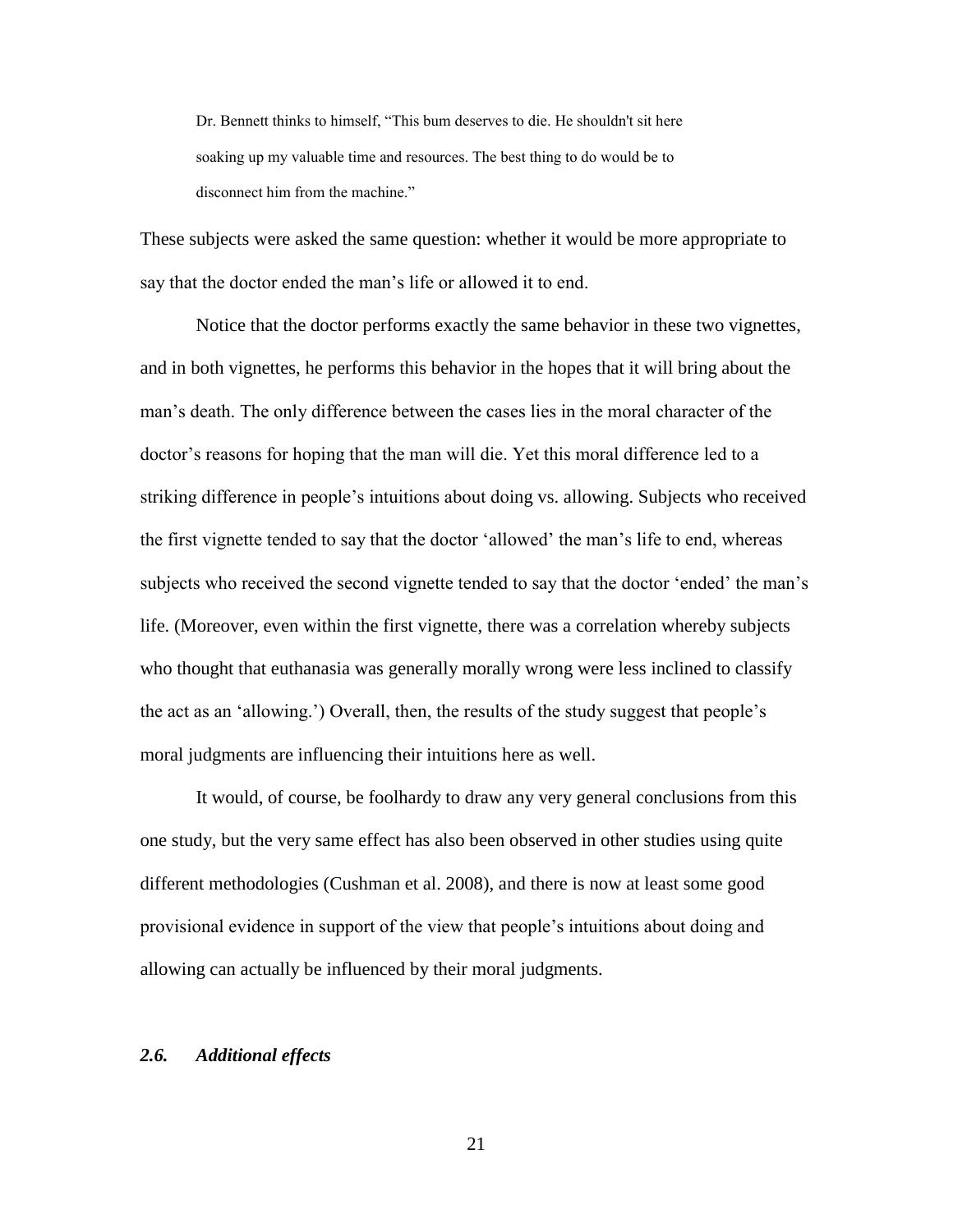Here we have discussed just a smattering of different ways in which people's moral judgments can impact their intuitions about apparently non-moral questions. But our review has been far from exhaustive: there are also studies showing that moral judgments can affect intuitions about *knowledge* (Beebe & Buckwalter forthcoming), *happiness* (Nyholm 2009), *valuing* (Knobe & Roedder forthcoming), *act individuation* (Ulatowski 2009), *freedom* (Phillips & Knobe 2009), and *naturalness* (Martin 2009). Given that all of these studies were conducted just in the past few years, it seems highly probable that a number of additional effects along the same basic lines will emerge in the years to come.

### **3. Alternative explanations**

Thus far, we have seen that people's ordinary application of a variety of different concepts can be influenced by moral considerations. The key question now is how to explain this effect. Here we face a choice between two basic approaches. One approach would be to suggest that moral considerations actually figure in the fundamental competencies people use to understand the world. The other would be to adopt what I will call an *alternative explanation*. That is, one could suggest that moral considerations play no role at all in the underlying competencies but that certain additional factors are somehow 'biasing' or 'distorting' people's cognitive processes and thereby allowing their intuitions to be affected by moral judgments.

The first thing to notice about the debate between these two approaches is that we are unlikely to make much progress on it as long as the two positions are described only in these abstract, programmatic terms. Thus suppose that we are discussing a new experimental result, and someone says: 'Well, it could always turn out that this effect is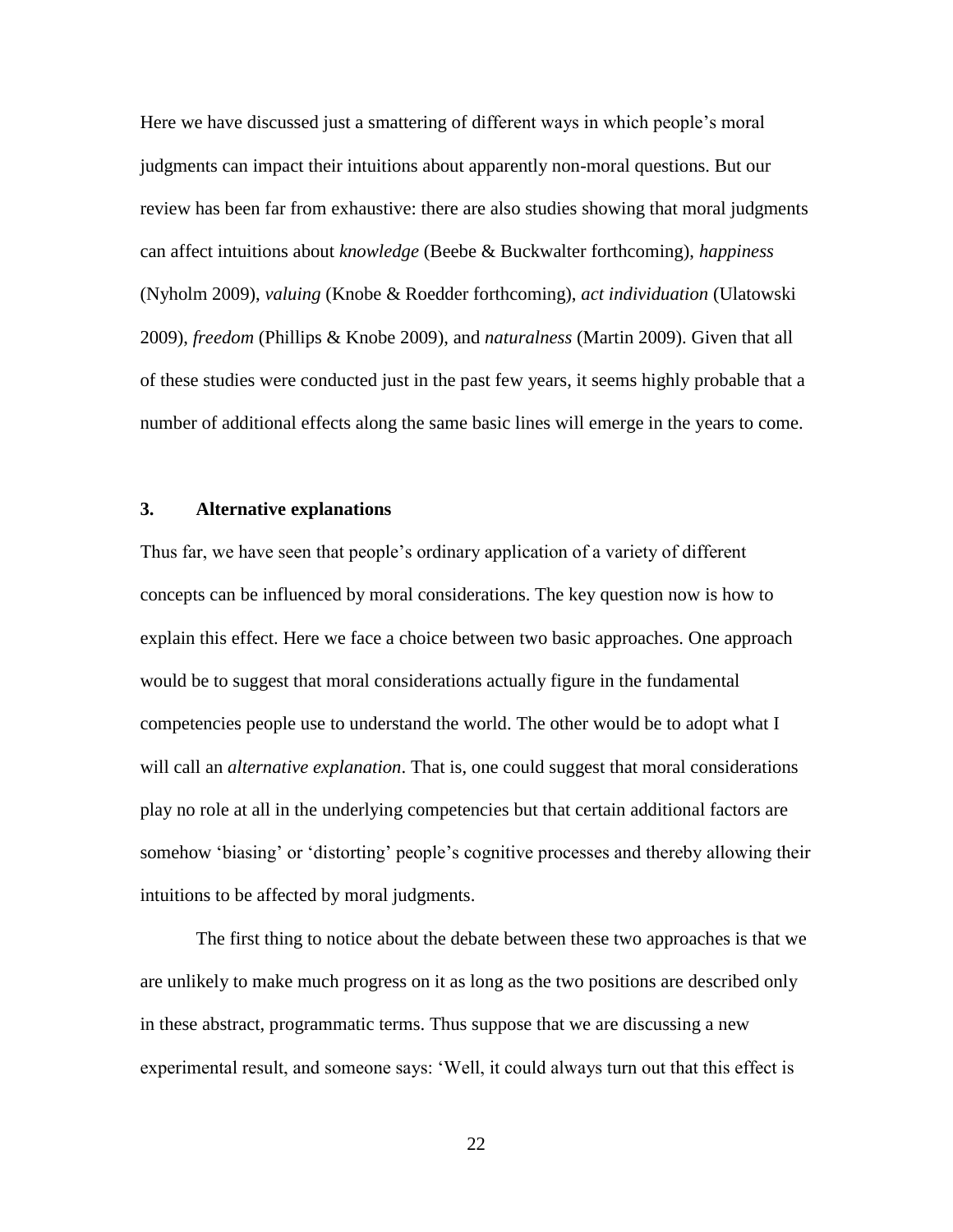due to some kind of interfering factor.' How would we even begin to test such a conjecture? As long as the claim is just about the possibility of 'some kind of interfering factor,' it is hard to know where one could go to look for confirming or disconfirming evidence.

Fortunately, however, the defenders of alternative hypotheses have not simply put forward these sorts of abstract, programmatic conjectures. Instead, they have developed sophisticated models that make it possible to offer detailed explanations of the available experimental data. Such models start out with the idea that people's actual competence includes no role for moral considerations, but they then posit various additional psychological factors that explain how people's moral judgments might nonetheless influence their intuitions in specific cases. Each such alternative explanation then generates further predictions, which can in turn be subjected to experimental test. There has been a great deal of research in recent years devoted to testing these models, including some ingenious new experiments that enable one to get a better handle on the complex cognitive processes underlying people's intuitions. At this point, then, the best approach is probably just to look in detail at some of the most prominent explanations that have actually been proposed and the various experiments that have been devised to test them.

### *3.1. The motivational bias hypothesis*

Think of the way a District Attorney's office might conduct its business. The DA decides to prosecute a suspect and hands the task over to a team of lawyers. These lawyers then begin looking at the case. Presumably, though, they do not examine the evidence with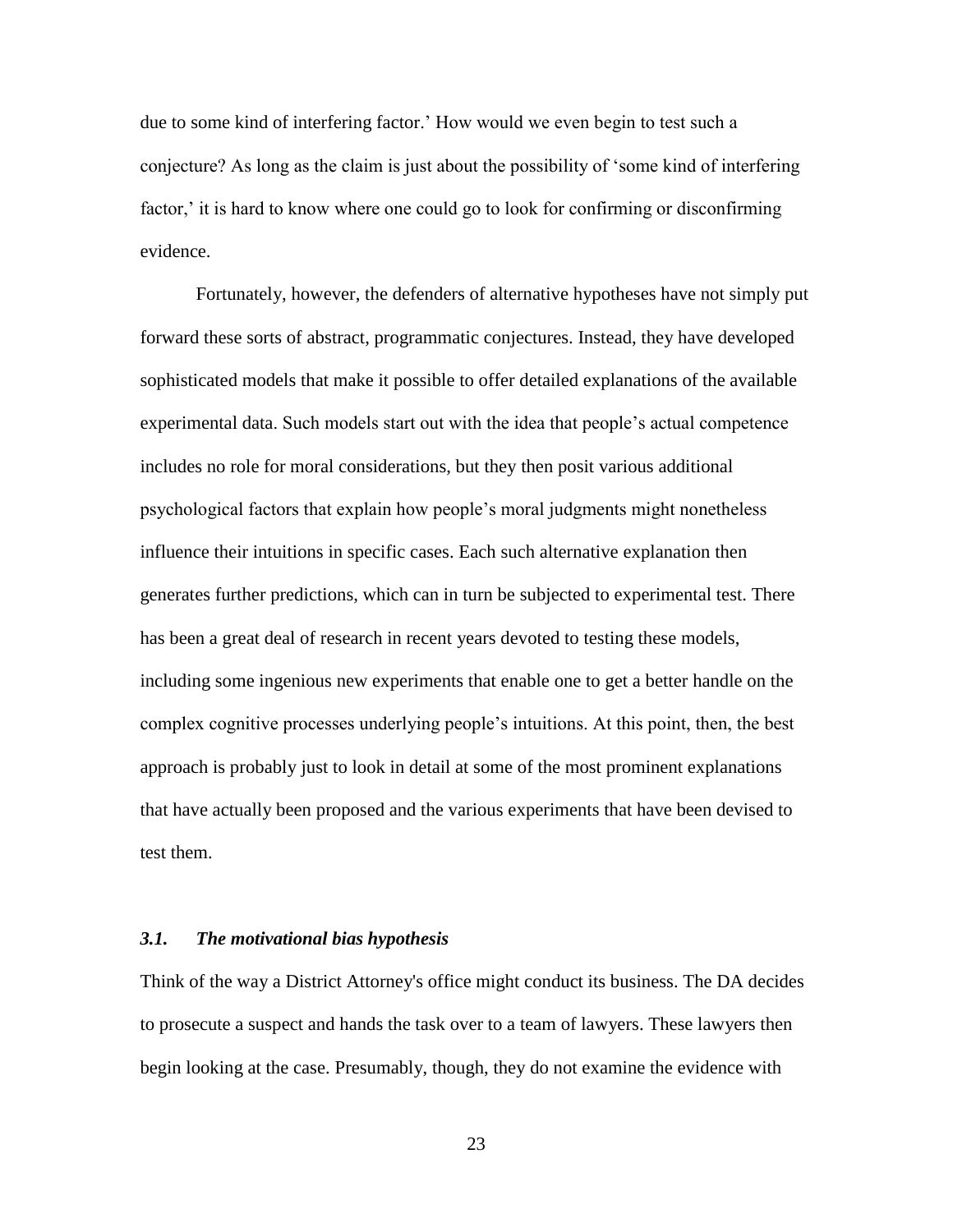perfectly unbiased eyes. They have been hired to secure a conviction, and they are looking at the evidence with a view to achieving this goal (cf. Tetlock 2002). One might say that they are under the influence of a *motivational bias*.

A number of researchers have suggested that a similar mechanism might be at the root of the effects we have been discussing here (Alicke 2008; Nadelhoffer 2006a). Perhaps people just read through the story and rapidly and automatically conclude that the agent is to blame. Then, after they have already reached this conclusion, they begin casting about for ways to justify it. They try to attribute anything they can – intention, causation, etc. – that will help to justify the blame they have already assigned. In essence, the suggestion is that the phenomena under discussion here can be understood as the results of a motivational bias.

This suggestion would involve a reversal of the usual view about the relationship between people's blame judgments and their intuitions about intention, causation, and so forth. The usual view is that this relationship looks something like this:



*Figure 3*: Traditional account of the process underlying blame ascription.

Here, the idea is that people first determine that the agent fulfilled the usual criteria for moral responsibility (intention, cause, etc.) and then, on the basis of this initial judgment, go on to determine that the agent deserves blame. This sort of model has a strong intuitive appeal, but it does not seem capable of explaining the experimental data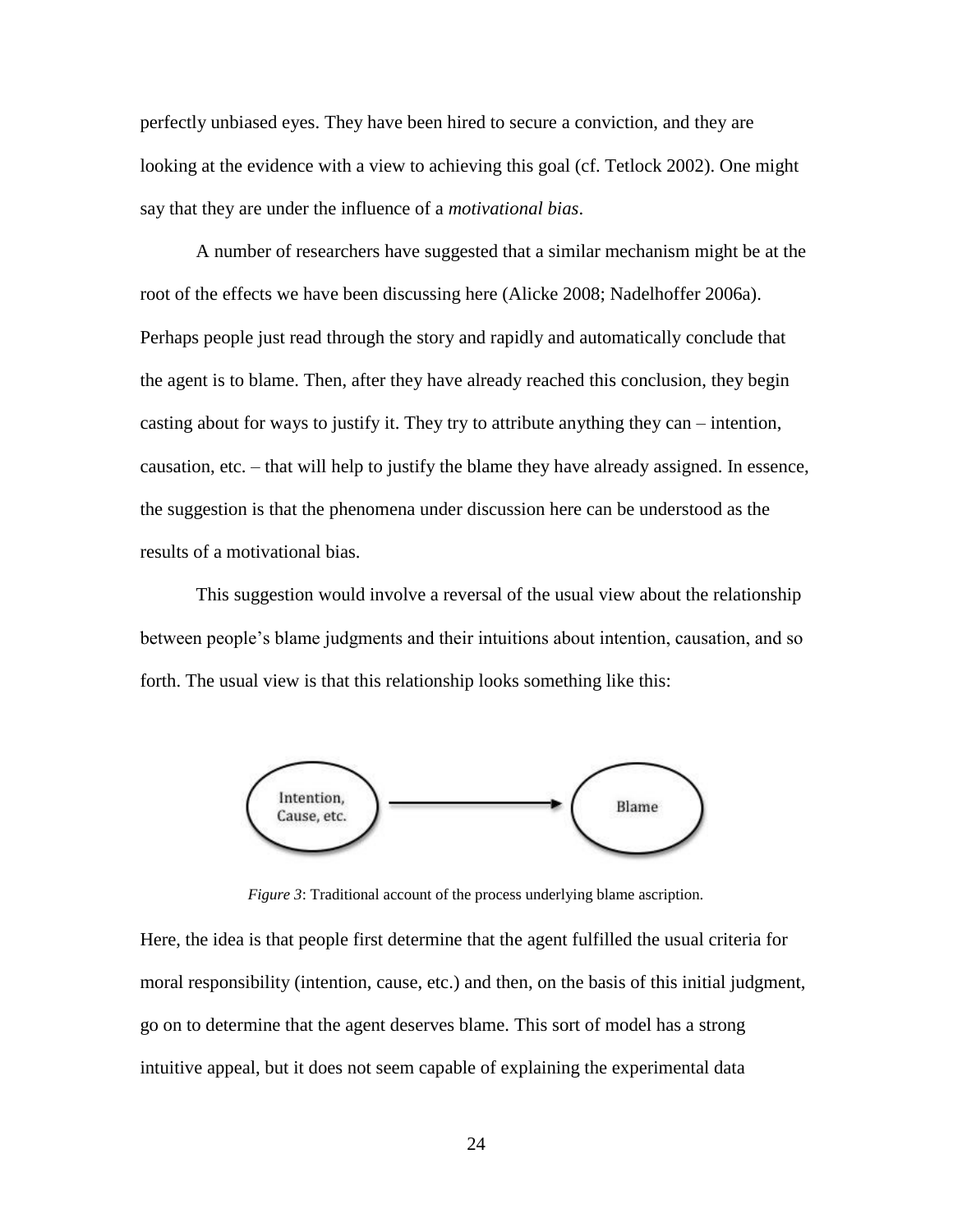reviewed above. After all, if people determine whether or not the agent caused the outcome before they make any sort of moral judgment, how could it be that their moral judgments affect their intuitions about causation?

To resolve this question, one might develop a model that goes more like this:



*Figure 4*: Motivational bias account of blame ascription.

In this revised model, there is a reciprocal relationship between people's blame judgments and their intuitions about intention, causation, etc. As soon as people observe behavior of a certain type, they become motivated to find some way of blaming the agent. They then look to the evidence and try to find a plausible argument in favor of the view that the agent fulfills all of the usual criteria for responsibility. If they can construct a plausible argument there, they immediately blame the agent. Otherwise, they reluctantly determine that the agent was not actually blameworthy after all. In short, the hypothesis says that people's intuitions about intention and causation affect their blame judgments but that the causal arrow can also go in the other direction, with people's drive to blame the agent distorting their intuitions about intention and causation.

One of the main sources of support for such a hypothesis is the well-established body of theoretical and experimental work within social psychology exploring similar effects in other domains. There is now overwhelming evidence that motivational biases can indeed lead people to interpret evidence in a biased manner (for a review, see Kunda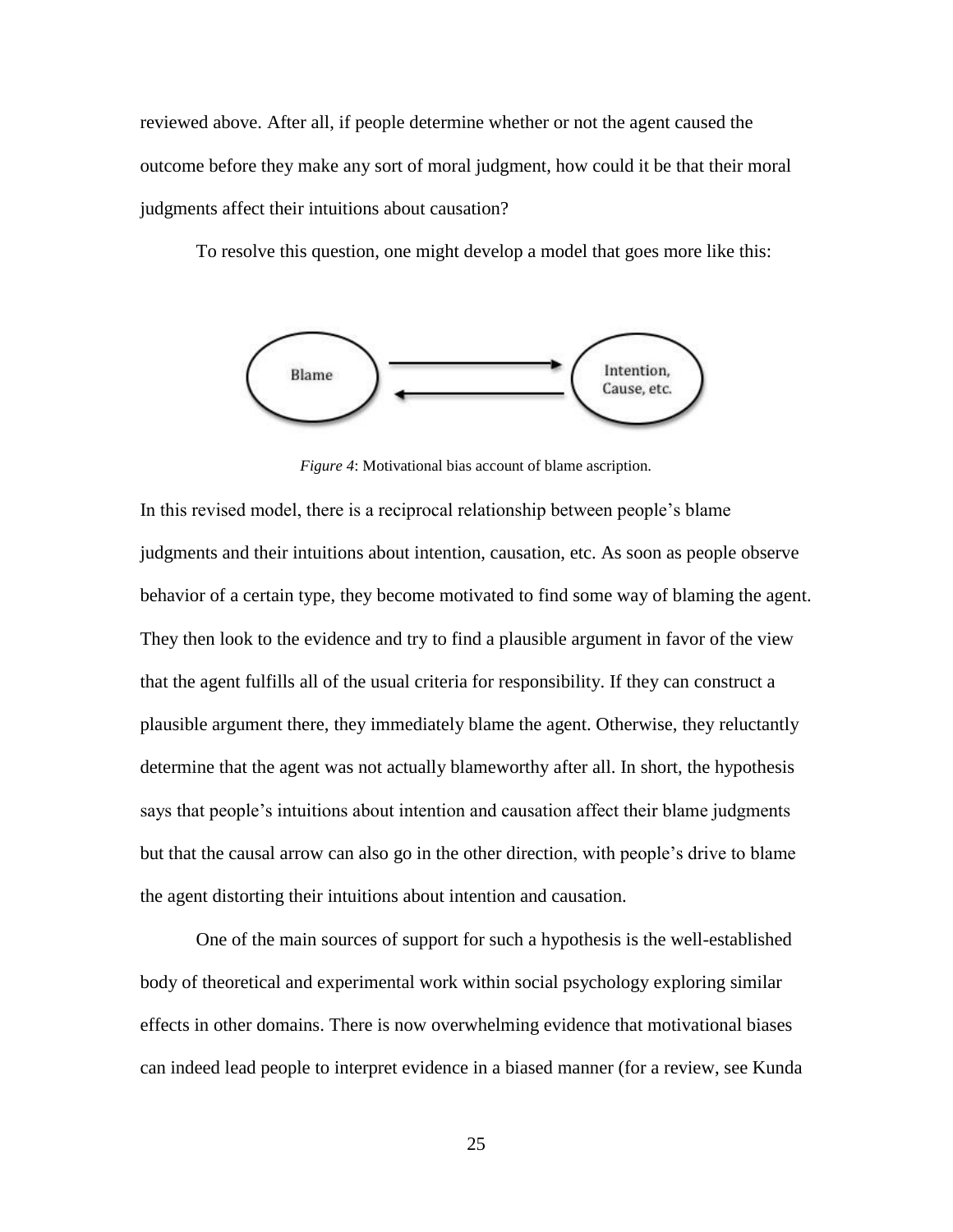1990), and within moral psychology specifically, there is a growing body of evidence suggesting that people often adopt certain views as part of a post-hoc attempt to justify prior moral intuitions (Haidt 2001; Ditto et al. 2009). So the motivational bias hypothesis is perhaps best understood as the application to a new domain of a theoretical perspective that is already quite well supported elsewhere.

More importantly, the hypothesis makes it possible to explain all of the existing results without supposing that moral considerations actually play any role at all in any of the relevant competencies. The thought is that people's competencies are entirely nonmoral but that a motivational bias then interferes with our ability to apply these concepts correctly. (An analogous case: If John sleeps with Bill's girlfriend, Bill may end up concluding that John's poetry was never really any good – but that does not mean that Bill's underlying criteria for poetry actually involve any reference to sexual behavior.)

All in all, then, what we have here is an excellent hypothesis. It draws on wellestablished psychological theory, provides a clear explanation of existing results, and offers a wealth of new empirically testable predictions. The one problem is that when researchers actually went out and tested those new predictions, none of them were empirically confirmed. Instead, the experimental results again and again seemed to go against what would have been predicted on the motivational bias view. At this point, the vast majority of researchers working on these questions have therefore concluded that the motivational bias hypothesis cannot explain the full range of experimental findings and that some other sort of psychological process must be at work here (Hindriks forthcoming; Machery forthcoming; McCann 2005; Nichols & Ulatowski 2007; Turner 2004; Wright & Bengson 2009; Young et al. 2006).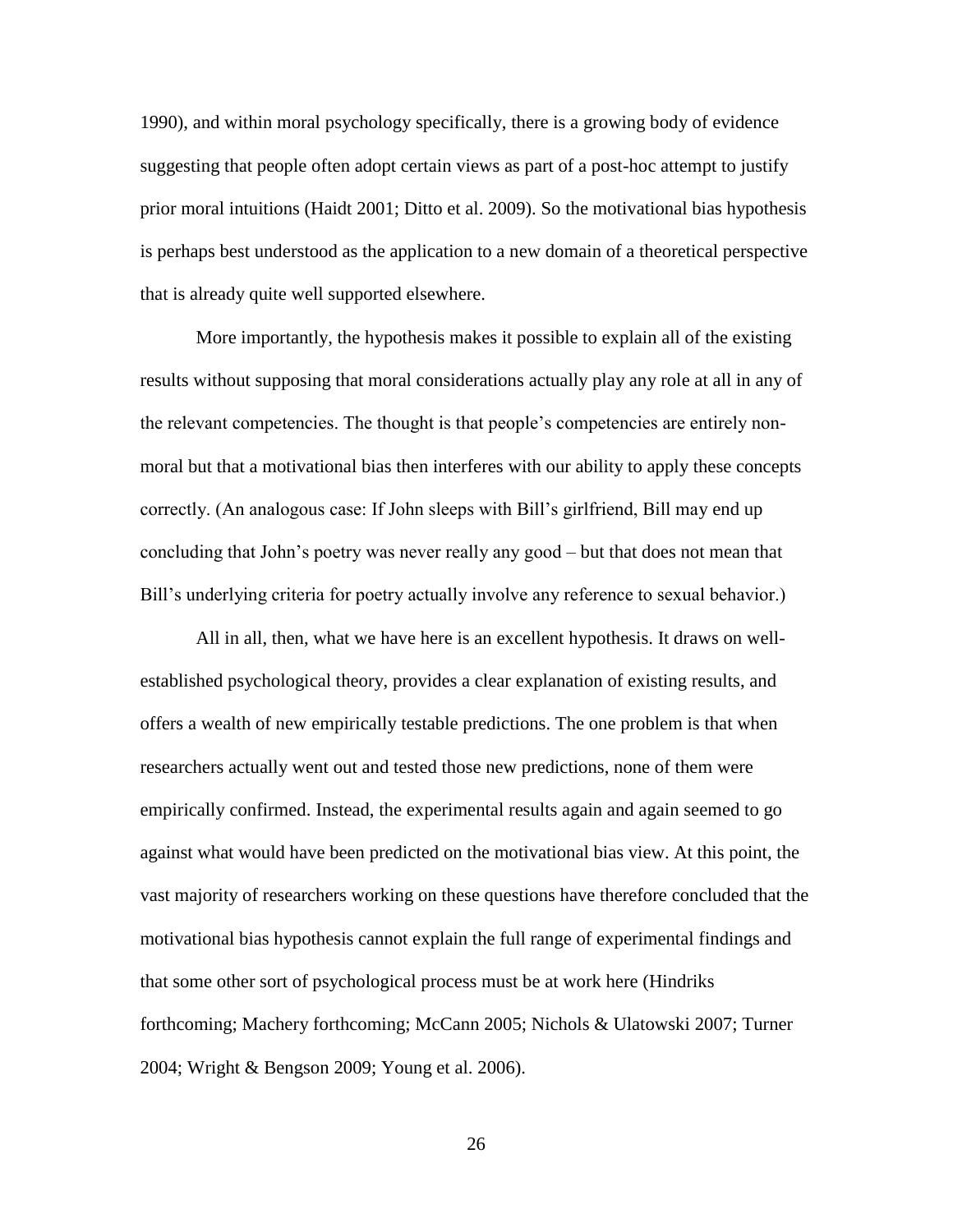**3.1.1.** The usual way of understanding the motivational bias hypothesis is that reading through certain kinds of vignettes triggers an immediate affective reaction, which then distorts people's subsequent reasoning (Nadelhoffer 2006a). An obvious methodology for testing the hypothesis is therefore to find people who *don't* have these immediate affective reactions and then check to see whether these people still show the usual effect.

Young, Cushman, Adolphs, Tranel and Hauser (2006) did just that. They took the very same cases we discussed above and gave these cases to subjects who had lesions in the ventromedial prefrontal cortex (VMPFC). Previous experiments had shown that such subjects have massive deficits in the ordinary capacity for affective response. They show little or no affective response in cases where normal subjects would respond strongly (Damasio et al. 1990), and when they are presented with moral dilemmas in which most people's answers seem to be shaped by affective responses, they end up giving answers that are radically different from those given by normal subjects (e.g., Koenigs, Young et al. 2007). The big question was whether they would also give unusual answers on the types of questions we have been examining here.

The results showed that they did not (Young et al. 2006). Just like normal subjects, the VMPFC patients said that the chairman harmed the environment intentionally but helped the environment unintentionally. In fact, *one hundred percent* of patients in this study said that the environmental harm was intentional. On the basis of this experimental result, Young and colleagues concluded that the asymmetry observed in normal subjects was not, in fact, due to an affective reaction.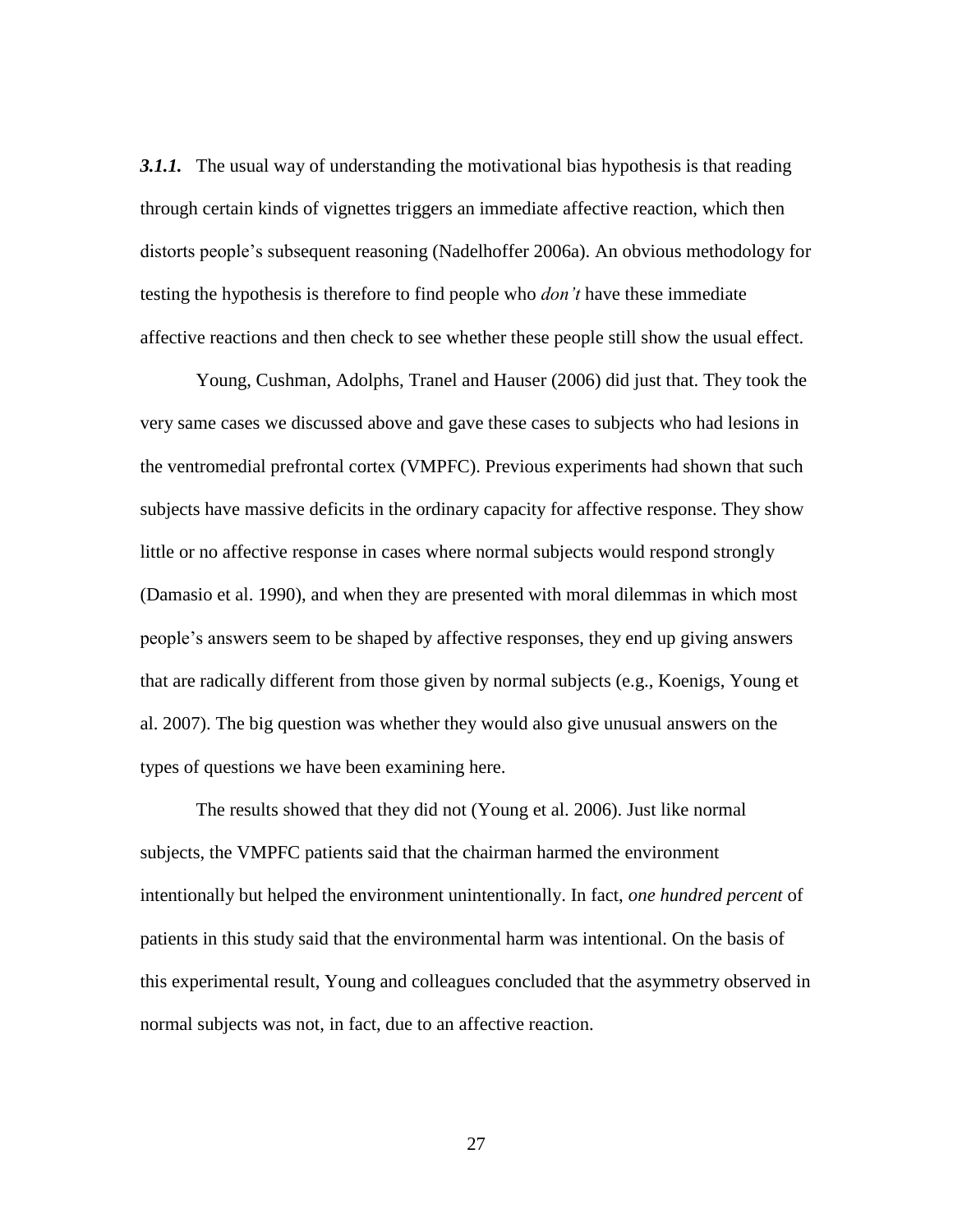But, of course, even if it turns out that affective reactions play no role in these effects, the motivational bias hypothesis would not necessarily be refuted (Alicke 2008). After all, it is important to distinguish carefully between affect and motivation, and we need to acknowledge the possibility that people are experiencing a motivational bias that does not involve any kind of affect at all. Perhaps people just calmly observe certain behaviors, rapidly arrive at certain moral appraisals, and then find themselves trying to justify a judgment of blame.

This proposal is, I believe, an interesting and suggestive one. To address it properly, we will need to develop a more complex theoretical framework.

*3.1.2.* To begin with, we need to distinguish between a variety of different types of moral judgment. One type of moral judgment is a judgment of *blame*. This is the type of judgment we have been discussing thus far, and it certainly does play an important role in people's psychology. But it is not the only type of moral judgment people make. They also make judgments about whether an agent did something morally *wrong*, about whether a behavior violated people's moral *rights*, about whether its consequences were *bad*. A complete theory of moral cognition would have to distinguish carefully between these various types of moral judgments and explain how each relates to people's intuitions about intention, causation, etc.

In any case, as soon as we distinguish these various types of moral judgment, we see that it would be possible for people's intuitions to be influenced by their moral judgments even if these intuitions are not influenced by *blame* in particular. In fact, a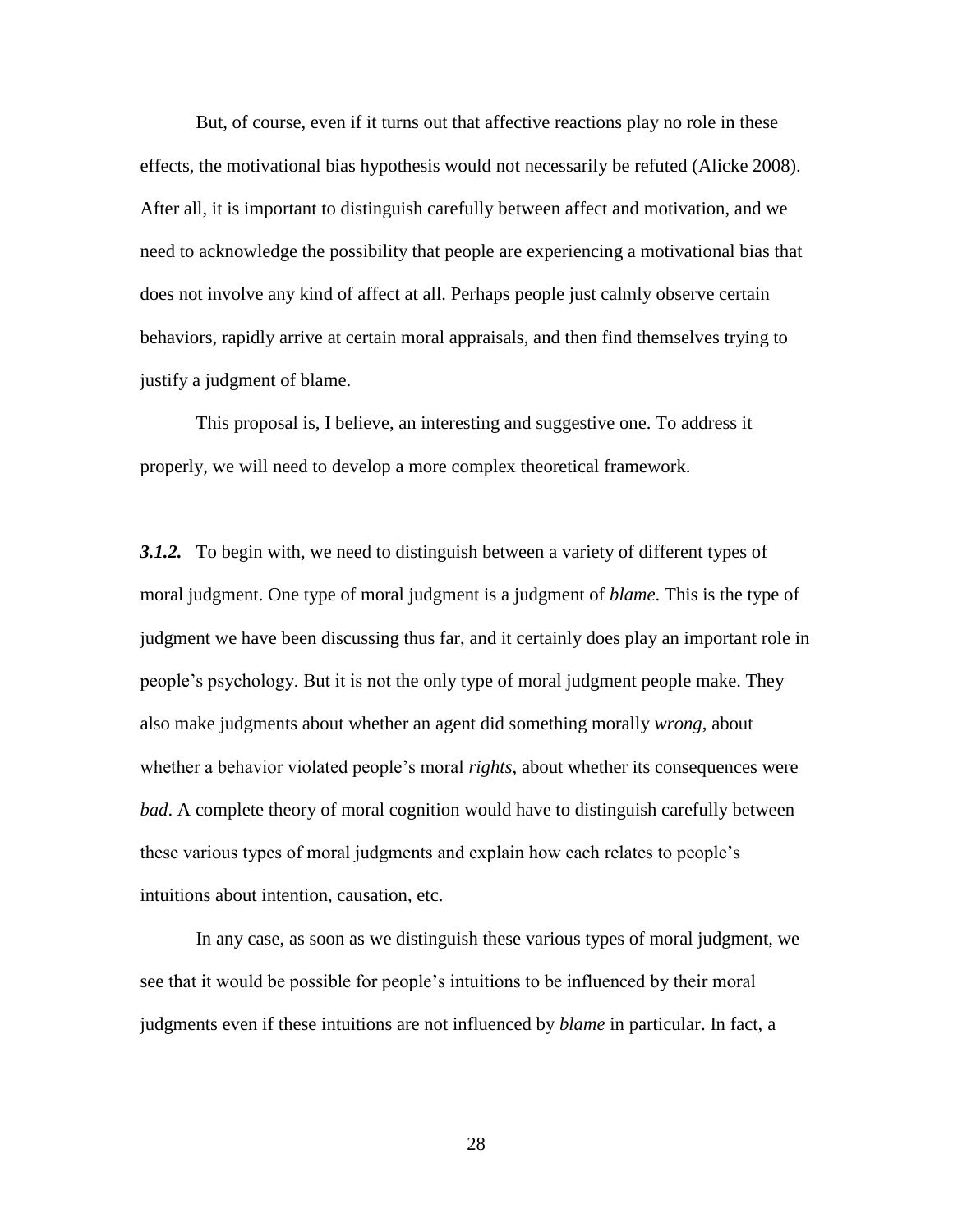growing body of experimental evidence suggests that the process actually works something like this:



*Figure 5*: Distinct processes of moral judgment.

This model involves a quite radical rejection of the view that people's intuitions about intention, causation, etc. are distorted by judgments of blame. Not only are these intuitions not *distorted* by blame, they are not even influenced by blame at all. Rather, people start out by making some other type of moral judgment, which then influences their intuitions about intention and causation, which in turn serves as input to the process of assessing blame.

Though this model may at first seem counterintuitive, it has received support from experimental studies using a wide variety of methodologies. To take one example, Guglielmo and Malle (2009a) gave subjects the vignette about the chairman and the environment and then used structural equation modeling to test various hypotheses about the relations among the observed variables. The results did not support a model in which blame judgments affected intuitions about intentional action. In fact, the analysis supported a causal model that went in precisely the opposite direction: it seems that people are first arriving at an intuition about intentional action and that this intuition is then impacting their blame judgments. In short, whatever judgment it is that affects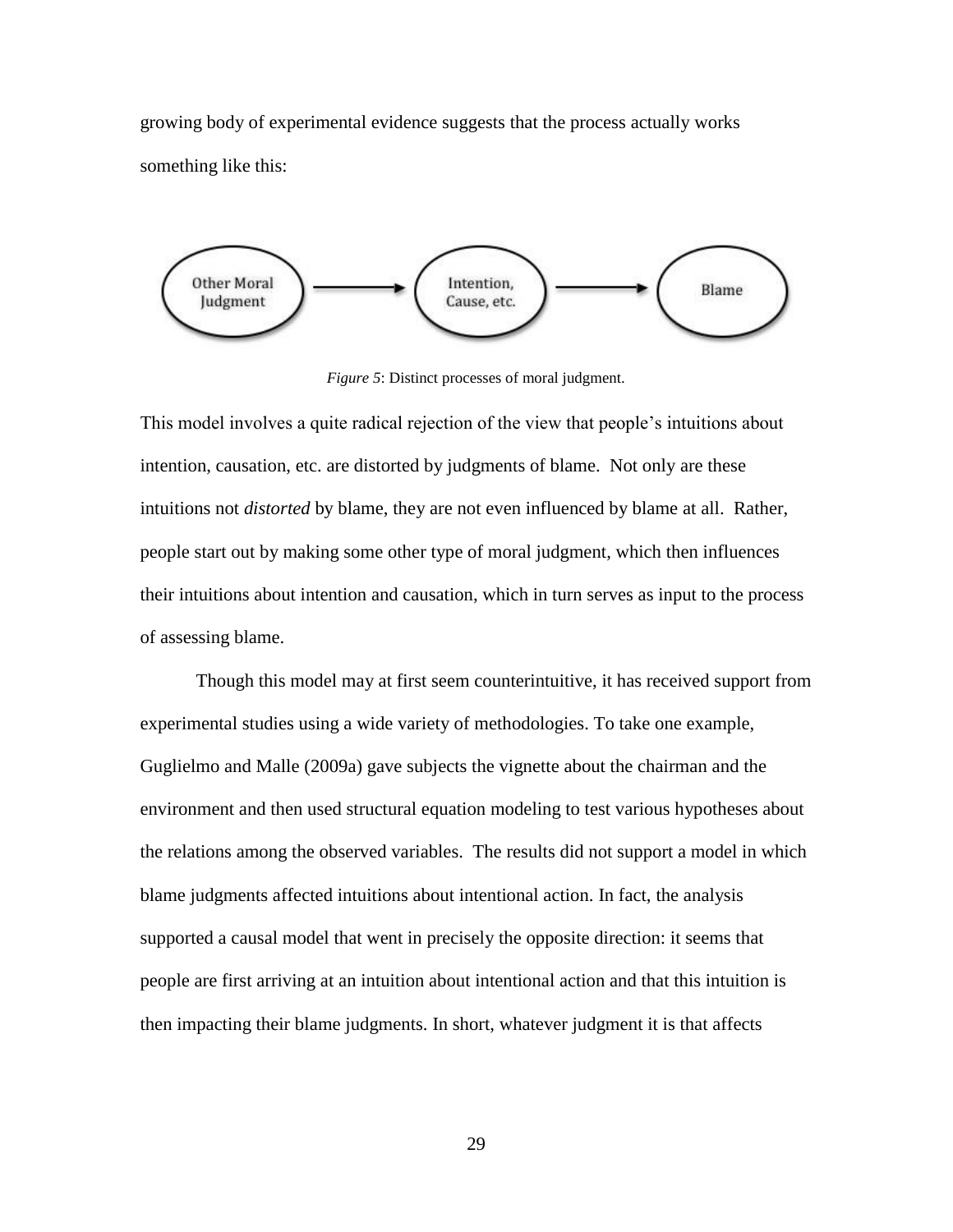people's intentional action intuitions, the statistical results suggest that it is not a judgment of blame per se.

In a separate experiment, Guglielmo and Malle (2009b) used reaction time measures to determine how long it took subjects to make a variety of different types of judgments. The results showed that people generally made judgments of intentional action *before* they made judgments of blame. (There was even a significant effect in this direction for some, though not all, of the specific cases we have been considering here.) But if the blame judgment does not even take place until after the intentional action judgment has been completed, it seems that people's intentional action judgments cannot be distorted by feedback from blame.

 Finally, Keys and Pizarro (unpublished data) developed a method that allowed them to manipulate blame and then look for an effect on intuitions about intentional action. Subjects were given the vignettes about the agent who either helps or harms the environment, but they were also randomly assigned to receive different kinds of information about the character of this agent. Some were given information that made agent look like a generally nice person; others were given information that made the agent look like a generally nasty person. The researchers could then examine the impact of this manipulation on intuitions about blame and about intentional action. Unsurprisingly, people's intuitions about blame were affected by the information they received about the agent's character, but – and this is the key result of the experiment –

this information had no significant impact on people's intuitions about intentional action. Instead, intuitions about intentional action were affected only by information about the actual behavior (helping vs. harming) the agent was said to have performed.<sup>3</sup>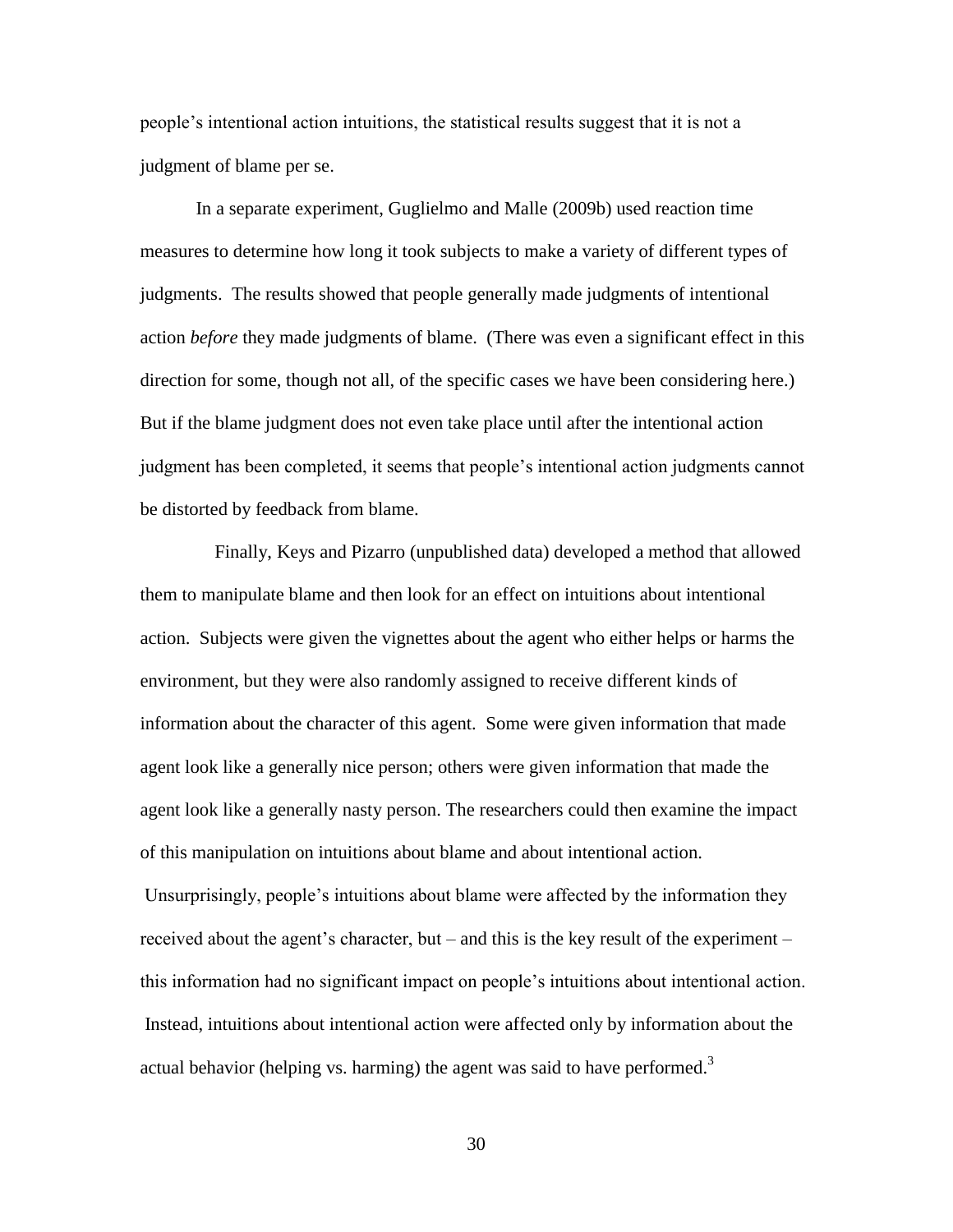In the face of these new results, friends of the motivational bias view might simply to retreat to a weaker position. They might say: 'Okay, so we initially suggested that people's intuitions were distorted by an affective reaction associated with an impulse to blame, but we now see that the effect is not driven by affect and is not caused specifically by blame. Still, the basic idea behind the theory could nonetheless be on track. That is to say, it could still be that people's intuitions are being distorted by an effort to justify some kind of moral judgment…'

*3.1.3.* This approach certainly sounds good in the abstract, but as one proceeds to look carefully at the patterns of intuition observed in specific cases, it starts to seem less and less plausible. The difficulty is that the actual patterns observed in these cases just don't make any sense as an attempt to justify prior moral judgments.

For a simple example, consider the case in which the receptionist runs out of pens and people conclude that the professor is the sole cause of the problem that results. In this case, it seems that some kind of moral judgment is influencing people's intuitions about causation, but which moral judgment is doing the work here? One obvious hypothesis would be that people's intuitions about causations are being influenced by a judgment that *the agent deserves blame for the outcome*. If this hypothesis were correct, it would make a lot of sense to suggest that people's intuitions were being distorted by a motivational bias. The idea would be that people want to conclude that the professor is to blame for a particular outcome and, to justify this conclusion, they say that he is the sole cause of this outcome.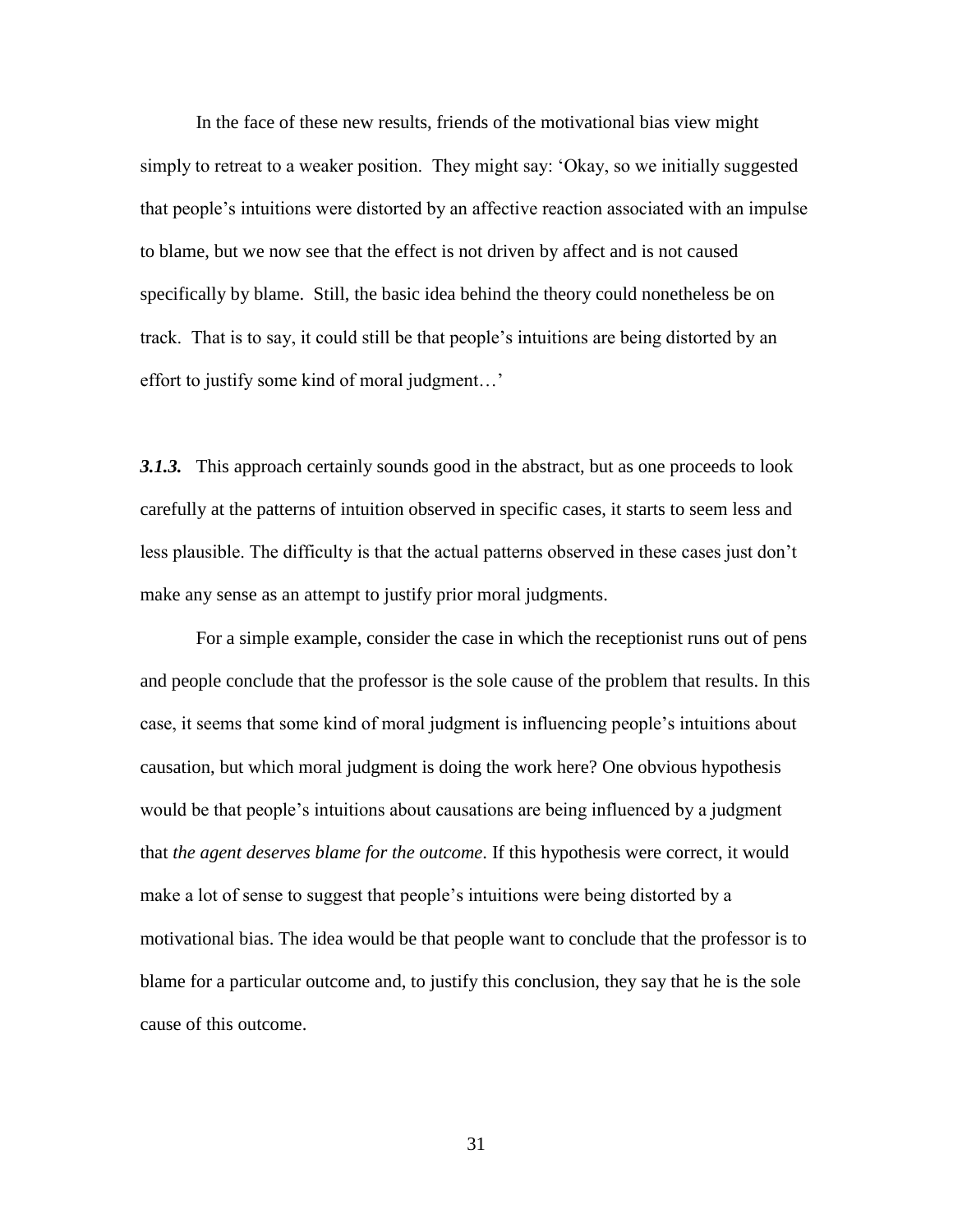The one problem is that this hypothesis does not actually appear to be correct. It does not seem that people's causal intuitions truly are being influenced by a judgment that the agent is to blame for the outcome. Instead, the data suggest that people's intuitions are simply being influenced by a judgment that *the agent's action itself is bad*. So, for example, in the case at hand, we can distinguish two different moral judgments that people might make:

1. The professor is to blame for the outcome (the receptionist's lack of pens).

2. There is something bad about the professor's action (taking a pen from the desk). The key claim now is that it is the second of these judgments, rather than the first, that is influencing people's intuition that the professor caused outcome.

To test this claim empirically, we need to come up with a case in which the agent is judged to have performed a bad action but in which the agent is nonetheless not judged to be blameworthy for the outcome that results. One way to construct such a case would be to modify our original story by switching the outcome over to something *good*. (For example: the receptionist was planning to stab the department chair's eye out with a pen, but now that all of the pens have been taken, her plan is thwarted, and the department chair's eyes are saved.) In such a case, the professor would still be performing a bad action, but there would not even be a question as to whether he was 'to blame' for the outcome that resulted, since there would be no bad outcome for which anyone could deserve blame.

Experiments using this basic structure have arrived at a surprising pattern of results (Hitchcock & Knobe forthcoming). Even when the outcome has been switched to something good, people continue to have the same causal intuitions. They still conclude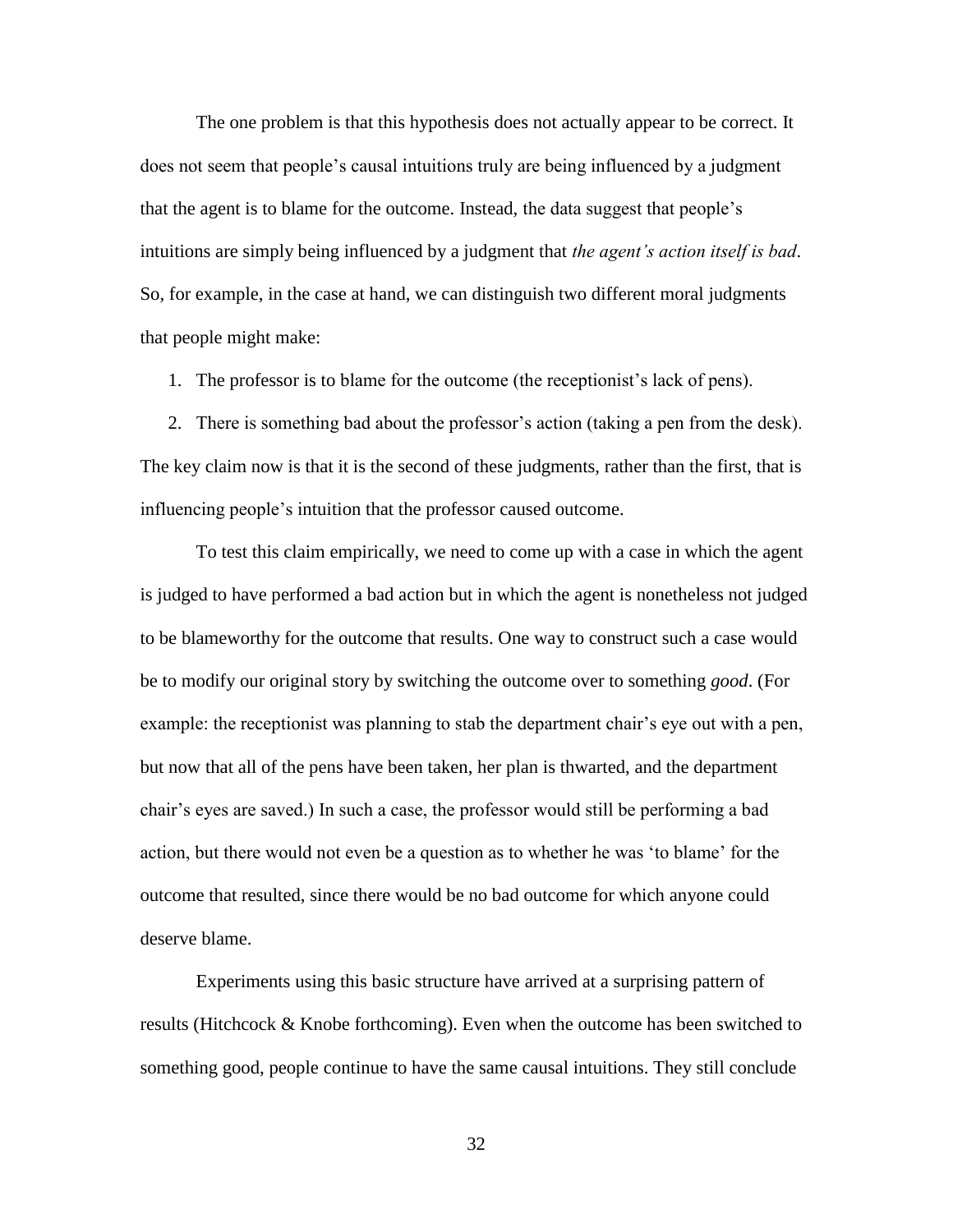that the agent who performed the bad action is more of a cause than the agent who performed the good action. Yet when the outcome is something good, it seems impossible to explain this pattern in terms of a motivational bias. After all, friends of the motivational bias hypothesis would then have to say that people are displeased with the agent who performs the bad action, that their intuitions thereby become distorted by moral judgment, and that they end up being motivated to conclude: 'This bad guy must have been the sole cause of the wonderful outcome that resulted.' It seems quite difficult, however, to see how such a conclusion could possibly serve as a post-hoc justification for some kind of negative moral judgment.

*3.1.4.* Of course, it might ultimately prove possible to wriggle out of all of these difficulties and show that the data we have amassed here does not refute the motivational bias hypothesis. But even then, a larger problem would still remain. This problem is that no one ever seems to be able to produce any positive evidence in favor of the hypothesis. That is, no one seems to be able to provide evidence that motivational biases are at the root of the particular effects under discussion here. There is, of course, plenty of evidence that motivational biases do in general exist (e.g., Kunda 1990), and there are beautiful experimental results showing the influence of motivational biases in other aspects of moral cognition (Alicke 2000; Haidt 2001; Ditto, Pizarro & Tannenbaum forthcoming), but when it comes to the specific effects under discussion here, there are no such experiments. Instead, the argument always comes down to something like: 'This explanation turned out to be true for so many other effects, so it is probably true for these as well.'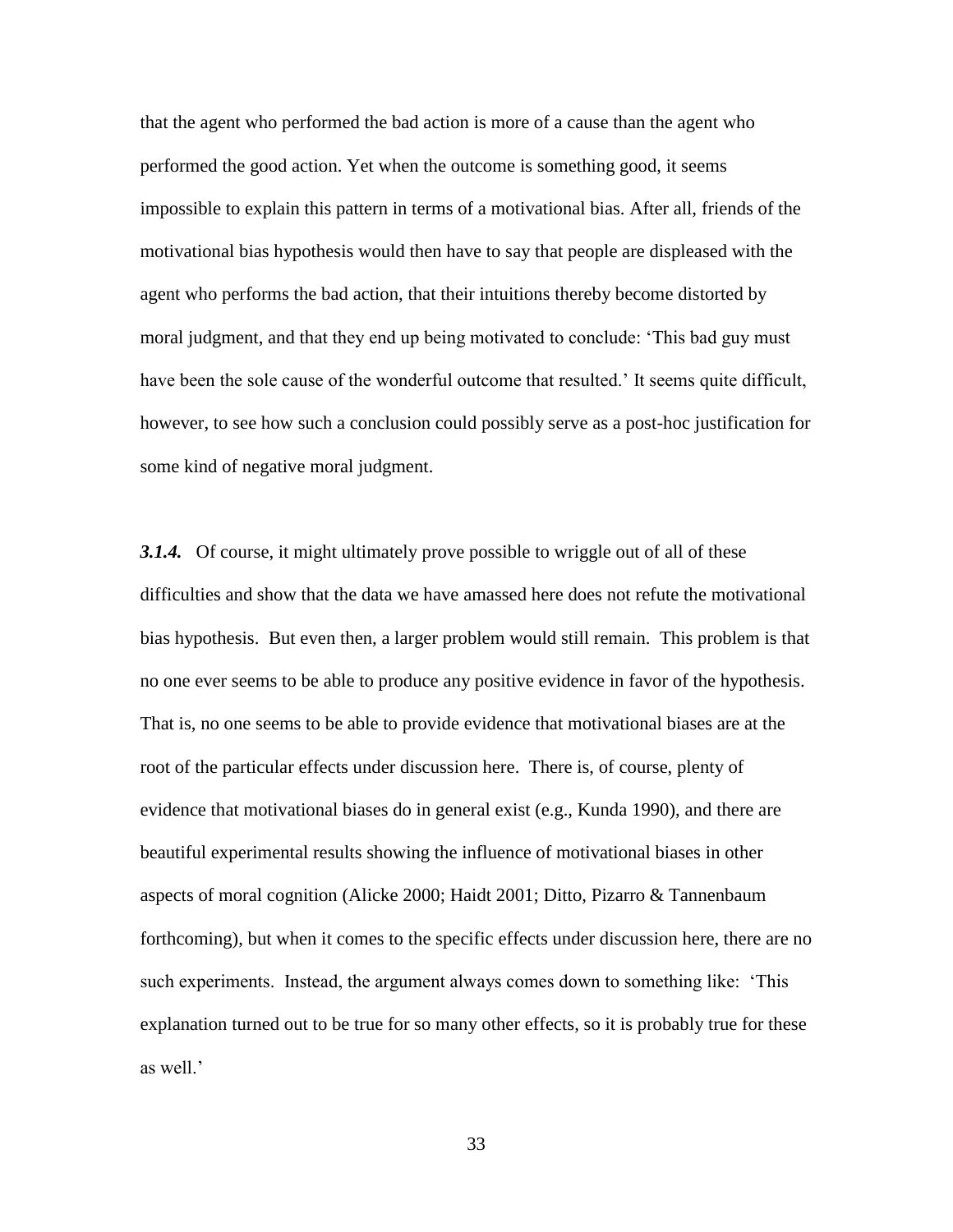It now appears that this strategy may have been leading us astray. The basic concepts at work in the motivational bias explanation – affective reactions, post-hoc rationalization, motivated reasoning – have proved extraordinarily helpful in understanding other aspects of moral cognition. But moral cognition is a heterogeneous phenomenon. What proves helpful in thinking about certain aspects of it may prove utterly irrelevant in thinking about others.

# *3.2. The conversational pragmatics hypothesis*

Let us turn, then, to a second possible alternative hypothesis. When people are engaged in ordinary discussions, their use of words does not simply serve as a straightforward reflection of the way they apply their underlying concepts. Instead, people strive to act as helpful conversation partners, following certain complex principles that enable them to provide useful information to their audience. The study of these principles falls under the heading of 'conversational pragmatics,' and researchers engaged in this study have illuminated many puzzling aspects of the way people ordinarily use language in communication. A number of researchers have suggested that this approach might also serve to explain the phenomena we are trying to understand here (Adams & Steadman 2004a, 2004b; Driver 2008a, 2008b).

To get a sense for this hypothesis, it might be helpful to start out by looking at a potentially analogous case in another domain. Imagine that you have a bathroom in your building but that this bathroom is completely non-functional and has been boarded up for the past three years. And now imagine that someone hands you a questionnaire that asks:

Do you have a bathroom in your building?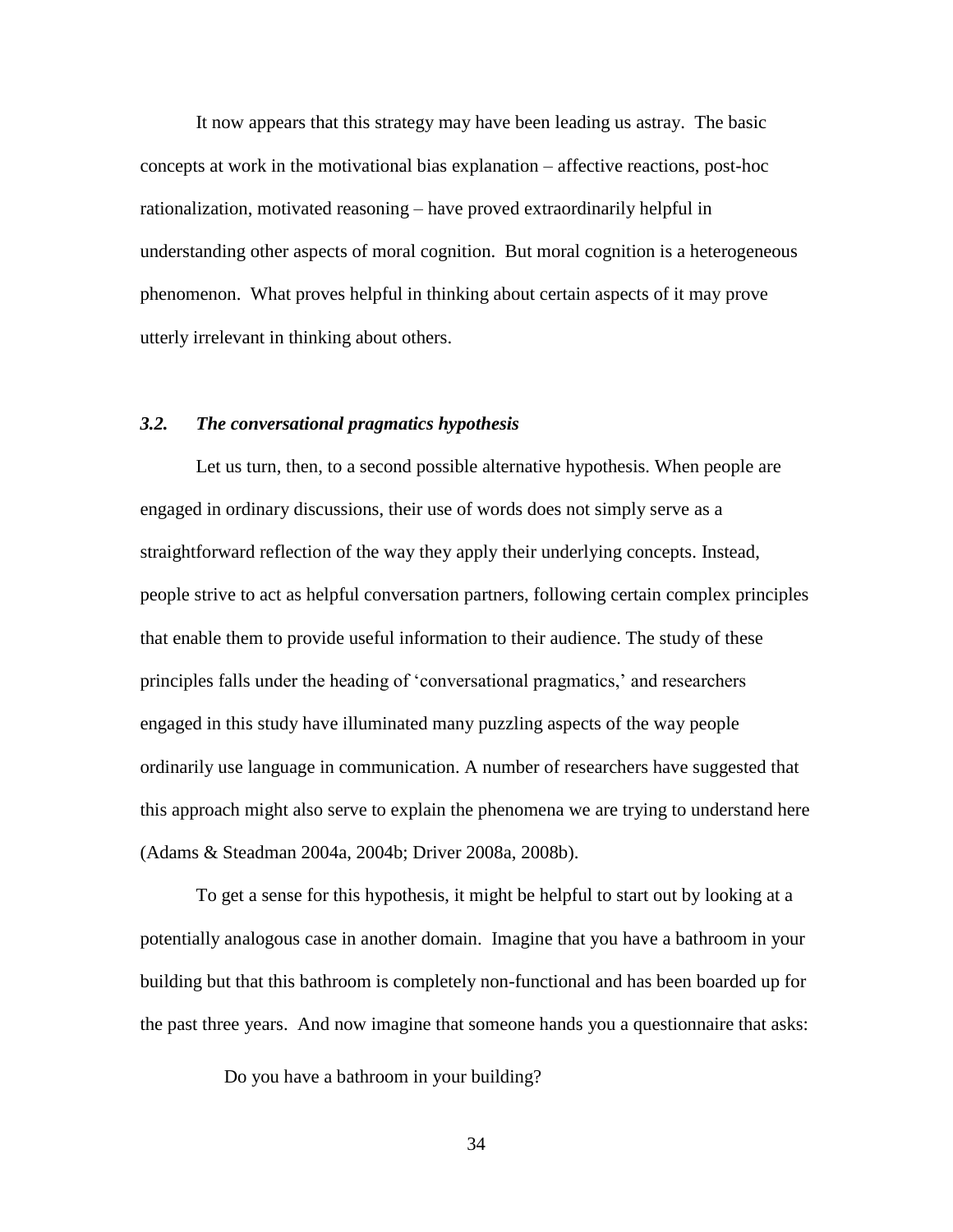$Yes$   $No$ 

It does seem that your underlying concept *bathroom* might correctly apply to the room in your building, but when you receive this question, you immediately have an understanding of what the questioner really wants to know – namely, whether or not you have a bathroom that actually works — and you might therefore choose to check the box marked 'No.'

With these thoughts in mind, consider what might happen when subjects receive a questionnaire that asks whether they agree or disagree with the sentence:

The chairman of the board harmed the environment intentionally.

| definitely<br>disagree |  | unsure |  | definitely<br>agree |
|------------------------|--|--------|--|---------------------|

It might be thought that people's underlying concept *intentional* does not, in fact, apply to cases like this one but that, as soon as they receive the questionnaire, they form an understanding of what the questioner really wants to know. The real question here, they might think, is whether the chairman deserves to be blamed for his behavior, and they might therefore check the circle marked 'definitely agree.'

Similar remarks might be applied to many of the other effects described above. Thus, suppose that subjects are asked whether they agree or disagree with the sentence:

The administrative assistant caused the problem.

| definitely<br>disagree |  | unsure |  | definitely<br>agree |
|------------------------|--|--------|--|---------------------|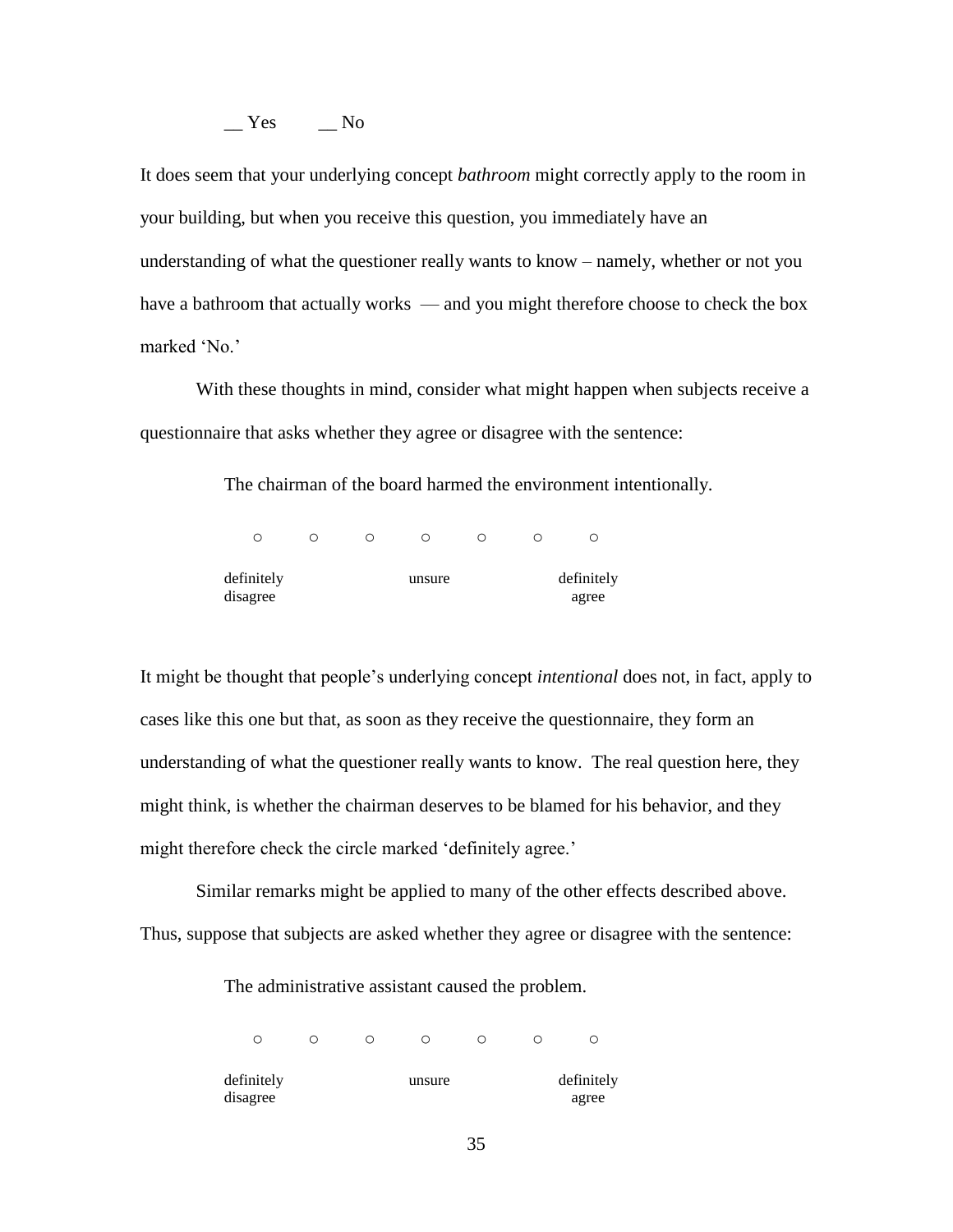It might be thought that people's concept *cause* does apply in cases like this one, but it also seems that subjects might quite reasonably infer that the real point of the question is to figure out whether the administrative assistant deserves blame for this outcome and that they might therefore check the circle marked 'definitely disagree.'

Before going on any farther, it might be helpful to take a moment to emphasize just how different this pragmatic hypothesis is from the motivational bias hypothesis we discussed above. The motivational bias hypothesis posits an error that affects people's understanding of certain morally relevant events. By contrast, the pragmatic hypothesis does not involve any error or even any effect on people's understanding of events. It simply suggests that people are applying certain kinds of conversational rules. The basic idea is that moral considerations aren't actually affecting people's fundamental understanding of the situation; it's just that moral considerations do sometimes affect people's view about which particular words would be best used to describe it.

In any case, although the two hypotheses are very different in their theoretical approaches, they have proved remarkably similar in their ultimate fate. Like the motivational bias hypothesis, the pragmatic hypothesis initially looked very promising – a clear and plausible explanation, backed by a well-supported theoretical framework – but, as it happened, the actual empirical data just never came out the way the pragmatic hypothesis would predict. Indeed, the pragmatic hypothesis suffers from many of the same problems that plagued the motivational bias hypothesis, along with a few additional ones that are all its own.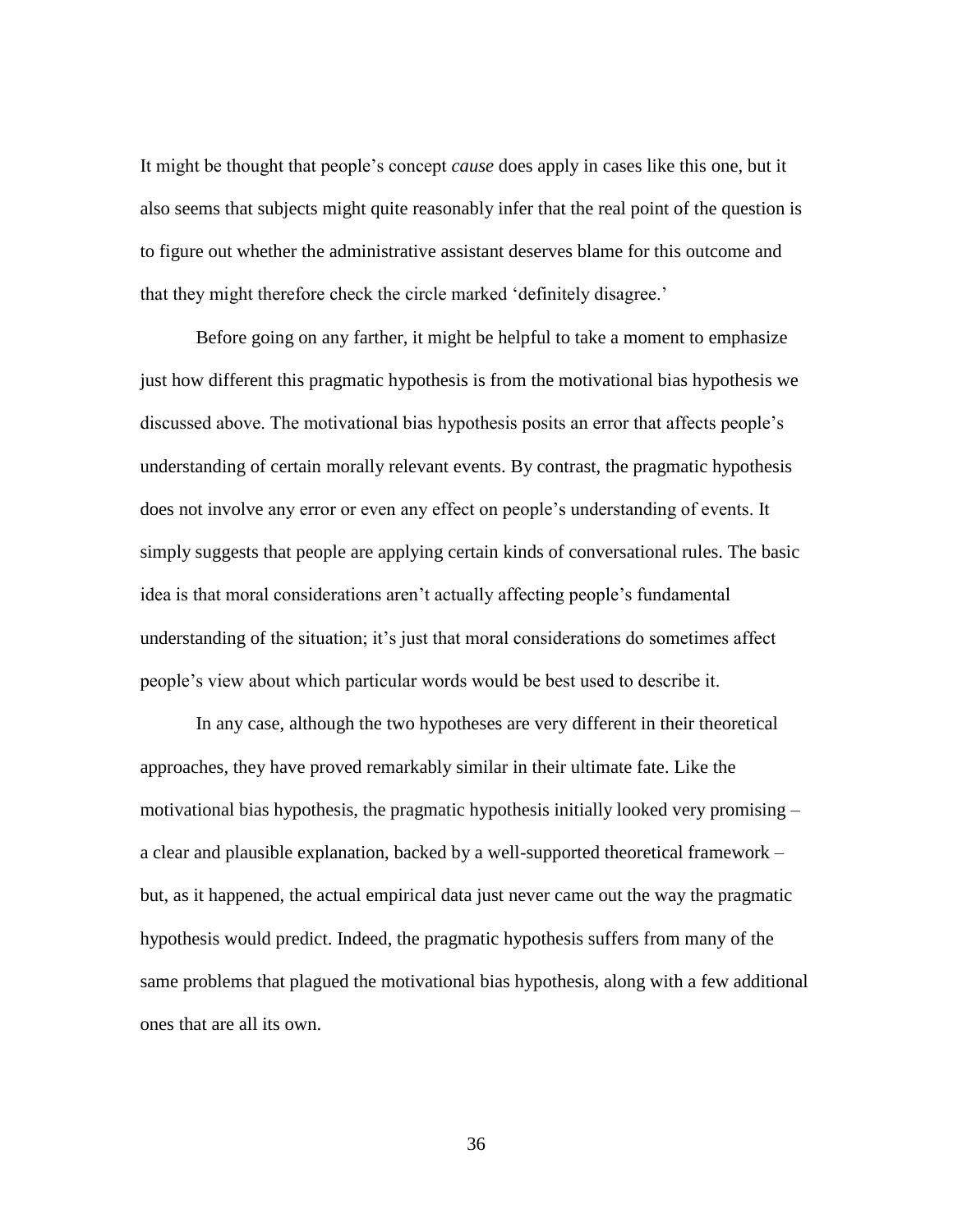*3.2.1.* One way to test the hypothesis would be to identify subjects who show an inability to use conversational pragmatics in the normal way and then to check to see whether these subjects still show the usual effect. Zalla, Machery and Leboyer (2010) did exactly that. They took the story about the chairman who harms or helps the environment and presented it to subjects with Asperger's syndrome, a developmental disorder characterized by difficulties in certain forms of communication and a striking inability to interact normally with others. Previous studies had shown that subjects with Asperger's display remarkable deficits in the capacity to understand conversational pragmatics, tending instead to answer questions in the most literal possible way (e.g., De Villiers, Stainton & Szatmari 2006; Surian et al. 1996). If the original effect had been due entirely to pragmatic processes, one might therefore have expected subjects with Asperger's to respond quite differently from typically developing subjects.

But that is not what Zalla and colleagues found. Instead, they found that subjects with Asperger's showed exactly the same pattern of responses that typically developing subjects did. Just like typically developing subjects, they tended to say that the chairman harmed the environment intentionally but helped it unintentionally. This result suggests that the pattern displayed by typically developing subjects is not, in fact, a product of their mastery of complex pragmatic principles.

*3.2.2.* Of course, the study of linguistic deficits in people with Asperger's brings up a host of complex issues, and this one experiment certainly should not be regarded as decisive. The thing to notice, though, is that results from a variety of other tests point toward the same basic conclusion, offering converging evidence for the claim that the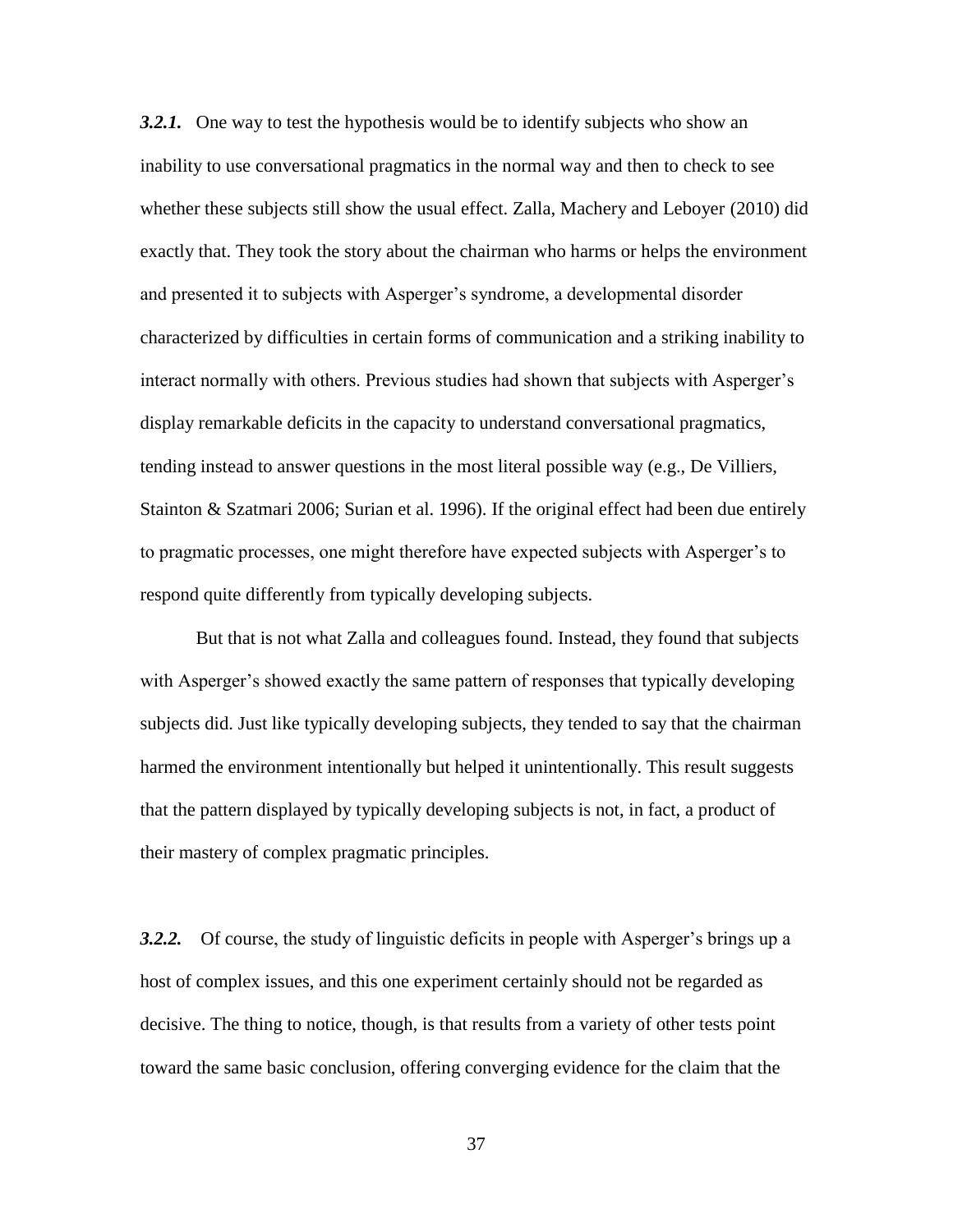effect here is not a purely pragmatic one (Adams & Steadman 2007; Knobe 2004; Nichols & Ulatowski 2007; for a review, see Nadelhoffer 2006b).

Indeed, one can obtain evidence for this claim using one of the oldest and most widely known tests in the pragmatics literature. Recall that we began our discussion of conversational pragmatics with a simple example. If a person says 'There is a bathroom in the building,' it would be natural to infer that this bathroom is actually in working order. But now suppose that we make our example just a little bit more complex. Suppose that the person utters two sentences: 'There is a bathroom in the building. However it is not in working order.' Here it seems that the first sentence carries with it a certain sort of pragmatic significance but that the second sentence then eliminates the significance that this first sentence might otherwise have had. The usual way of describing this phenomenon is to say that the pragmatic implicatures of the first sentence have been *cancelled* by the second (Grice 1989).

Using this device of cancellation, we could then construct a questionnaire that truly would accurately get at people's actual concept of bathrooms. For example, subjects could be asked to select from among the options:

\_\_ There is no bathroom in the building.

\_\_ There is a bathroom in the building, and it is in working order.

\_\_ There is a bathroom in the building, but it is not in working order.

Subjects could then feel free to signify the presence of the bathroom by selecting the third option, secure in the knowledge that they would not thereby be misleadingly conveying an impression that the bathroom actually did work.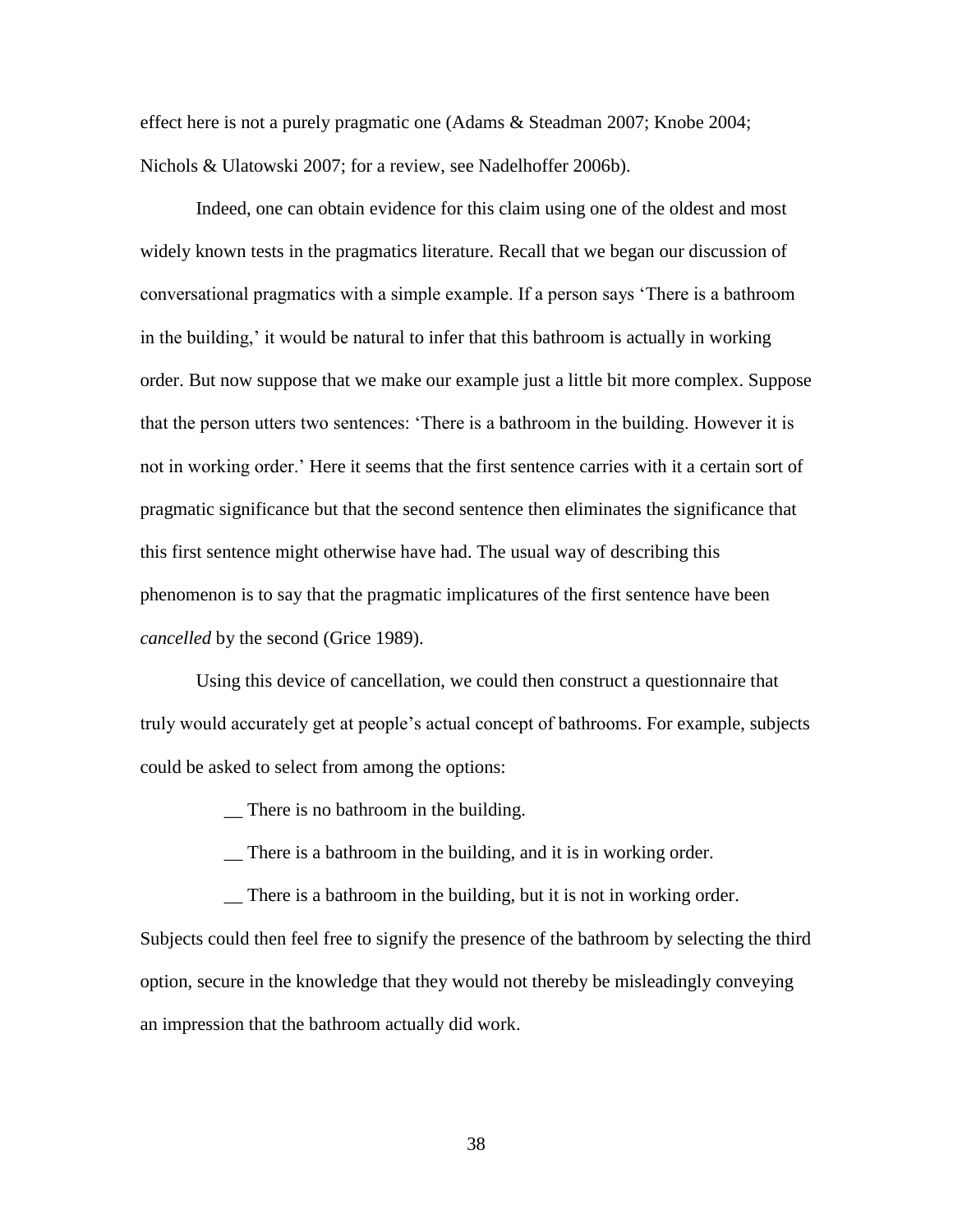In a recent experimental study, Nichols and Ulatowski (2007) used this same approach to get at the impact of pragmatic factors in intuitions about intentional action. Subjects were asked to select from among the options:

- \_\_ The chairman *intentionally* harmed the environment, and he is responsible for it
- \_\_ The chairman didn't *intentionally* harm the environment, but he is responsible for it.

As it happened, Nichols and Ulatowski themselves believed that the original effect was entirely pragmatic, and they therefore predicted that subjects would indicate that the behavior was unintentional when they had the opportunity to do so without conveying the impression that the chairman was not to blame. But that is not at all how the data actually came out. Instead, subjects were just as inclined to say that the chairman acted intentionally in this new experiment as they were in the original version. In light of these results, Nichols and Ulatowski concluded that the effect was not due to pragmatics after all.

*3.2.3.* Finally, there is the worry that, even if conversational pragmatics might provide a somewhat plausible explanation of some of the effects described above, there are other effects that it cannot explain at all. Hence, the theory of conversational pragmatics would fail to explain the fact that moral considerations exert such a pervasive effect on a wide range of different kinds of judgments.

The pragmatic hypothesis was originally proposed as an explanation for people's tendency to agree with sentences like:

The chairman of the board harmed the environment intentionally.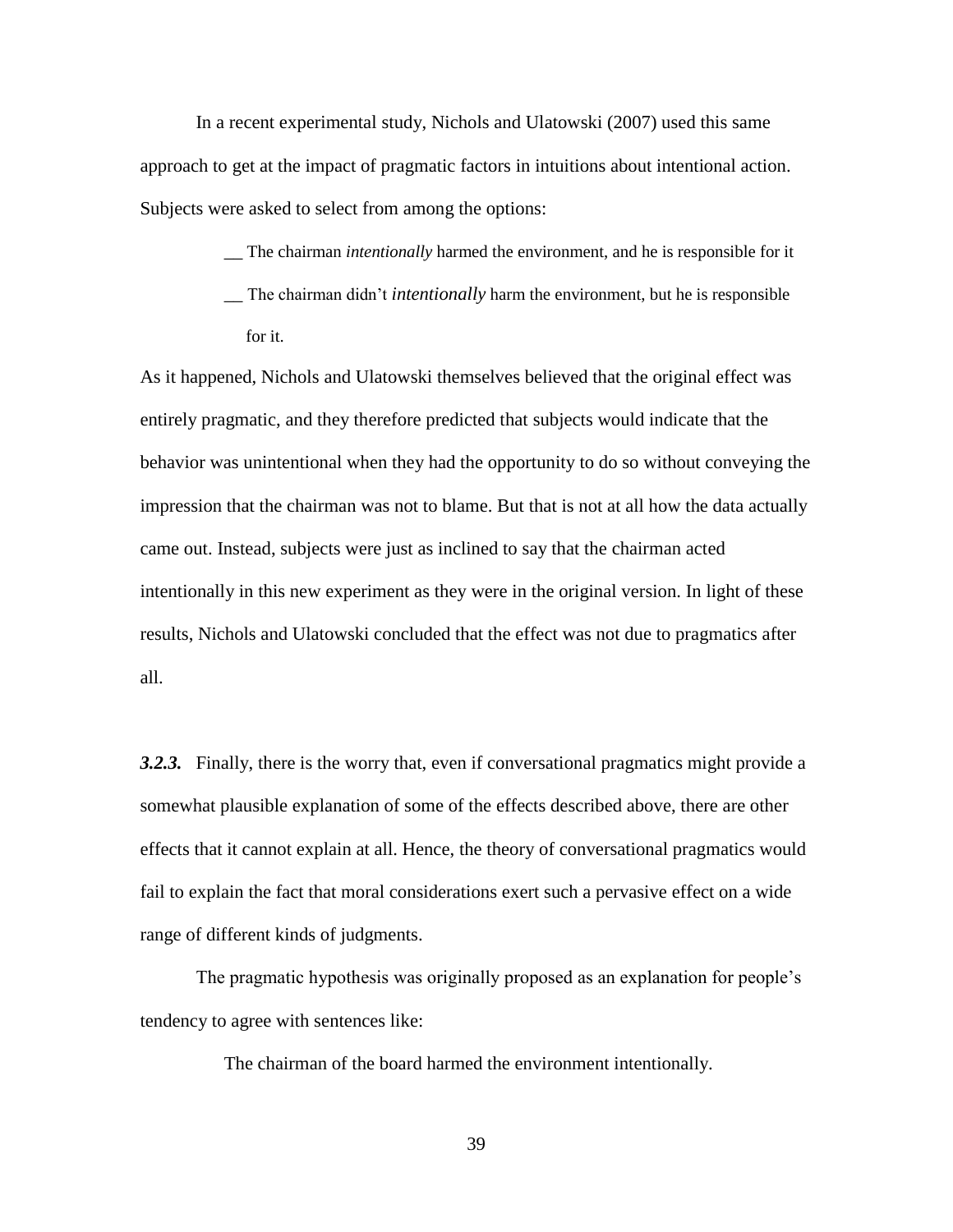And when the hypothesis is applied to cases like this one, it does look at least initially plausible. After all, it certainly does seem that a sentence like 'He did not harm the environment intentionally' could be used to indicate that the agent was not, in fact, to blame for his behavior.

But now suppose we take that very same hypothesis and apply it to sentences like:

The chairman harmed the environment in order to increase profits. Here the hypothesis does not even begin to get a grip. There simply isn't any conversational rule according to which one can indicate that the chairman is not to blame by saying something like: 'He didn't do that in order to increase profits.' No one who heard a subject uttering such a sentence would ever leave with the impression that it was intended as a way of exculpating or excusing the chairman.

Of course, one could simply say that the pragmatics hypothesis does explain the effect on 'intentionally' but does not explain the corresponding effect on 'in order to.' But such a response would take away much of the motivation for adopting the pragmatics hypothesis in the first place. The hypothesis was supposed to give us a way of explaining how moral considerations could impact people's use of certain words without giving up on the idea that people's underlying concepts were entirely morally neutral. If we now accept a non-pragmatic explanation of the effect for 'in order to,' there is little reason not to accept a similar account for 'intentionally' as well.

#### *3.3. Summary*

Looking through these various experiments, one gradually gets a general sense of what has been going wrong with the alternative explanations. At the core of these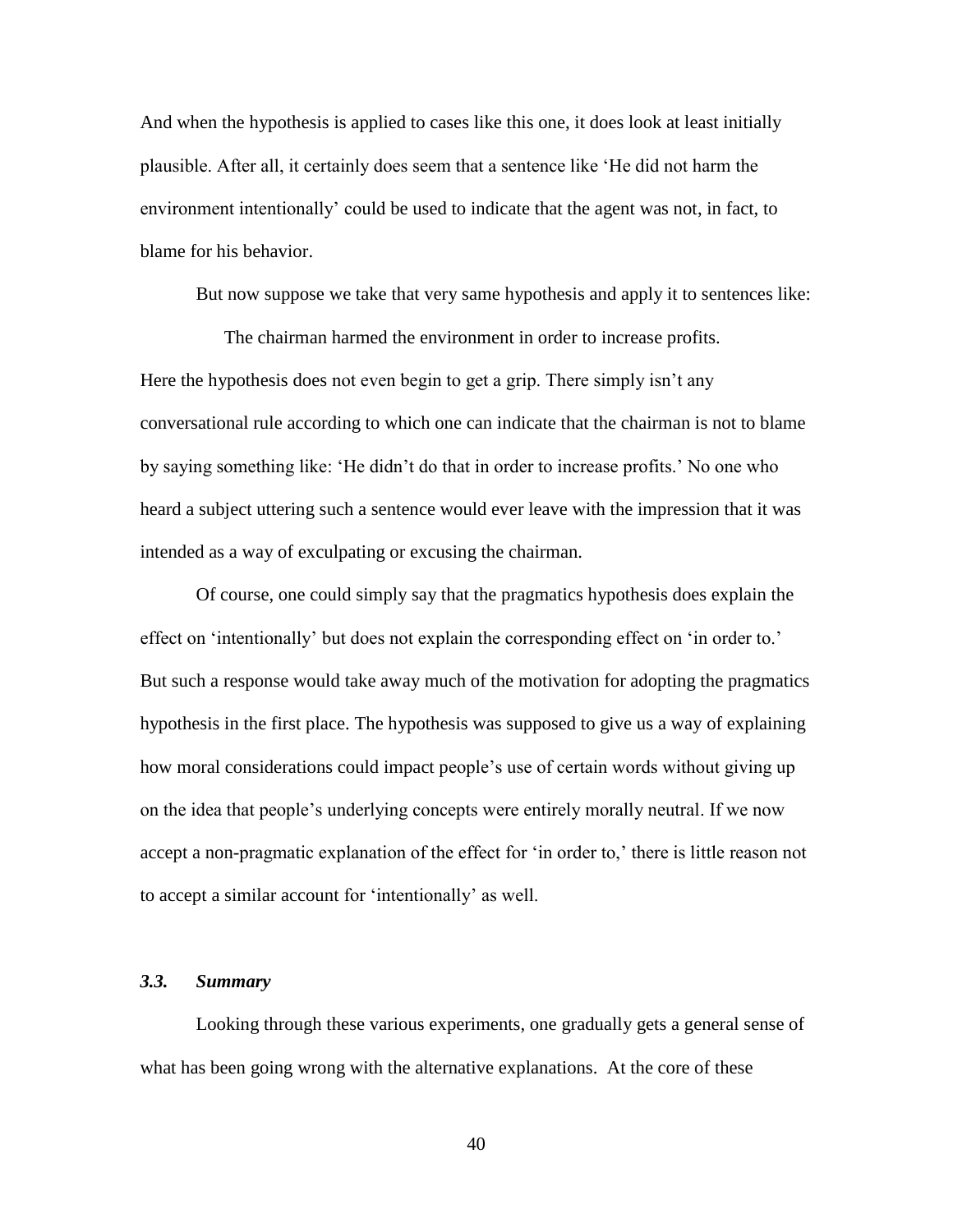explanations is the idea that people start out with an entirely non-moral competence but that some additional factor then interferes and allows people's actual intuitions to be influenced by moral considerations. Each alternative explanation posits a different interfering factor, and each explanation thereby predicts that the whole effect will go away if this factor is eliminated. So one alternative explanation might predict that the effect will go away when we eliminate a certain emotional response, another that it will go away when we eliminate certain pragmatic pressures, and so forth.

The big problem is that these predictions never actually seem to be borne out. No one has yet found a way of eliminating the purported interfering factors and thereby making the effect go away. Instead, the effect seems always to stubbornly reemerge, coming back again and again despite all our best efforts to eliminate it.

Now, one possible response to these difficulties would be to suggest that we just need to try harder. Perhaps the relevant interfering factor is an especially tricky or wellhidden one, or maybe there are a whole constellation of different factors in place here, all working together to generate the effects observed in the experiments. When we finally succeed in identifying all of the relevant factors, we might be able to find a way of eliminating them all and thereby allowing people's purely non-moral competence to shine through unhindered.

Of course, it is at least possible that such a research program would eventually succeed, but I think the most promising approach at this point would be to try looking elsewhere. In my view, the best guess about why no one has been able to eliminate the interfering factors is that there just *aren't* any such factors. It is simply a mistake to try to understand these experimental results in terms of a purely non-moral competence which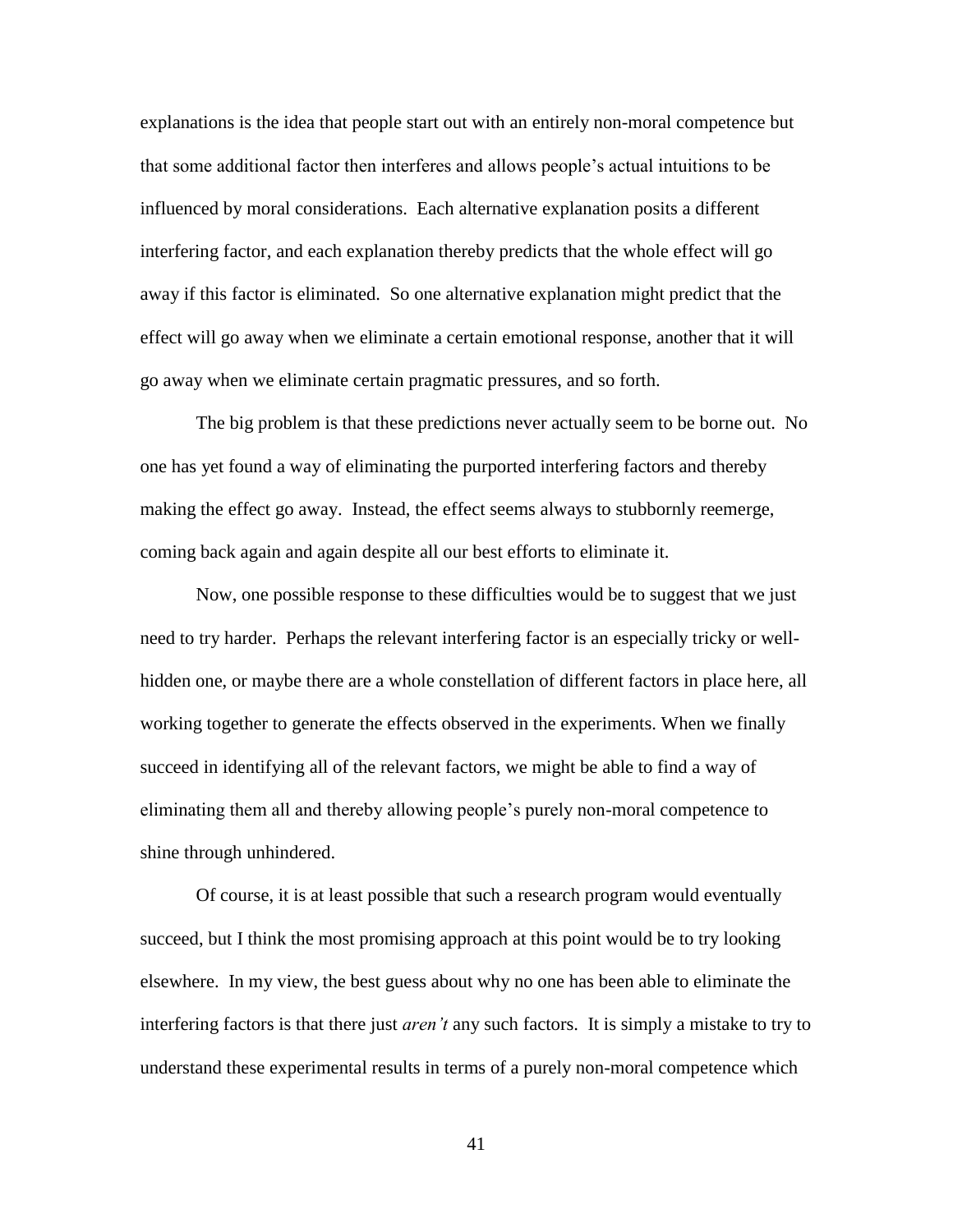then gets somehow derailed by various additional factors. Rather, the influence of moral considerations that comes out in the experimental results truly is showing us something fundamental about the nature of the basic competencies people use to understand their world.

### **4. Competence theories**

Let us now try to approach the problem from a different angle. Instead of focusing on the interfering factors, we will try looking at the competence itself. The aim will be to show that something about the very nature of this competence is allowing people's moral judgments to influence their intuitions.

### *4.1. General approach*

At the core of the approach is a simple and straightforward assumption that has already played an enormously important role in numerous fields of cognitive science. Specifically, I will be relying heavily on the claim that we make sense of the things that actually happen by considering *other ways things might have been* (Byrne 2005; Kahneman & Miller 1986; Roese 1997).

A quick example will help to bring out the basic idea here. Suppose that we come upon a car that has a dent in it. We might immediately think about how the car would have looked if it did not have this dent. Thus, we come to understand the way the car actually is by considering another way that it could have been and comparing its actual status to this imagined alternative.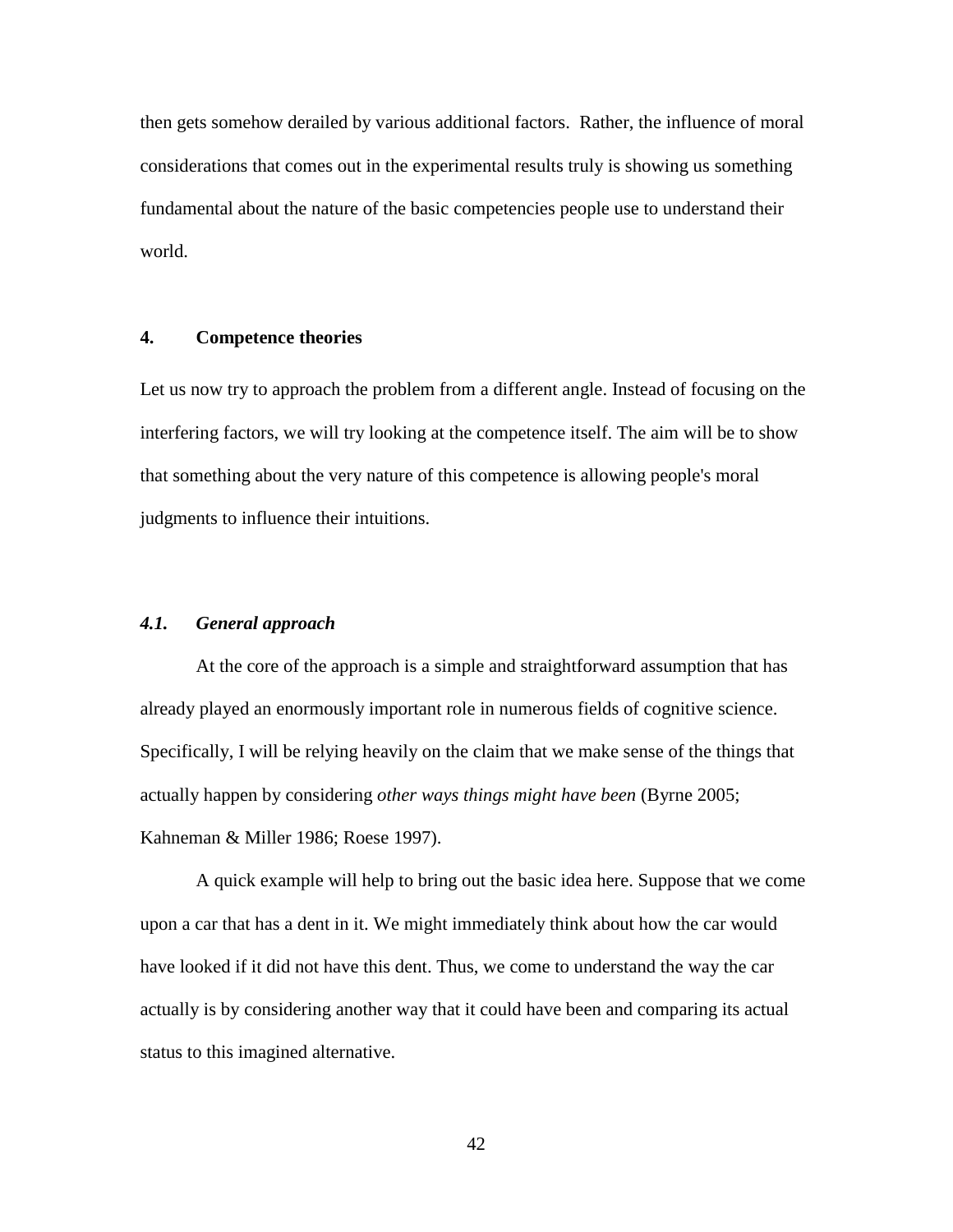An essential aspect of this process, of course, lies in our ability to select among all the possible alternatives just the few that prove especially relevant. Hence, in the case at hand, we would immediately consider the possibility that the car could have been undented and think: 'Notice that this car is dented rather than undented.' But then there are all sorts of other alternatives that we would immediately reject as irrelevant or not worth thinking about. We would not take the time, e.g., to consider the possibility that the car could have been levitating in the air and then think: 'Notice that the car is standing on the ground rather than levitating in the air.'

Our ability to pick out just certain specific alternatives and ignore others is widely regarded as a deeply important aspect of human cognition, which shapes our whole way of understanding the objects we observe. It is, for example, a deeply important fact about our way of understanding the dented car that we compare it to an undented car. If we had instead compared it to a levitating car, we would end up thinking about it in a radically different way.

A question now arises as to why people focus on certain particular alternative possibilities and ignore others. The answer, of course, is that all sorts of different factors can play a role here. People's selection of specific alternative possibilities can be influenced by their judgments about controllability, about recency, about statistical frequency, about non-moral forms of goodness and badness (for reviews, see Byrne 2005; Kahneman & Miller 1986; Roese 1997). But there is also another factor at work here that has not received quite as much discussion in the existing literature. A number of studies have shown that people's selection of alternative possibilities can be influenced by their *moral judgments* (McCloy & Byrne 2000; N'gbala & Branscombe 1995). In other words,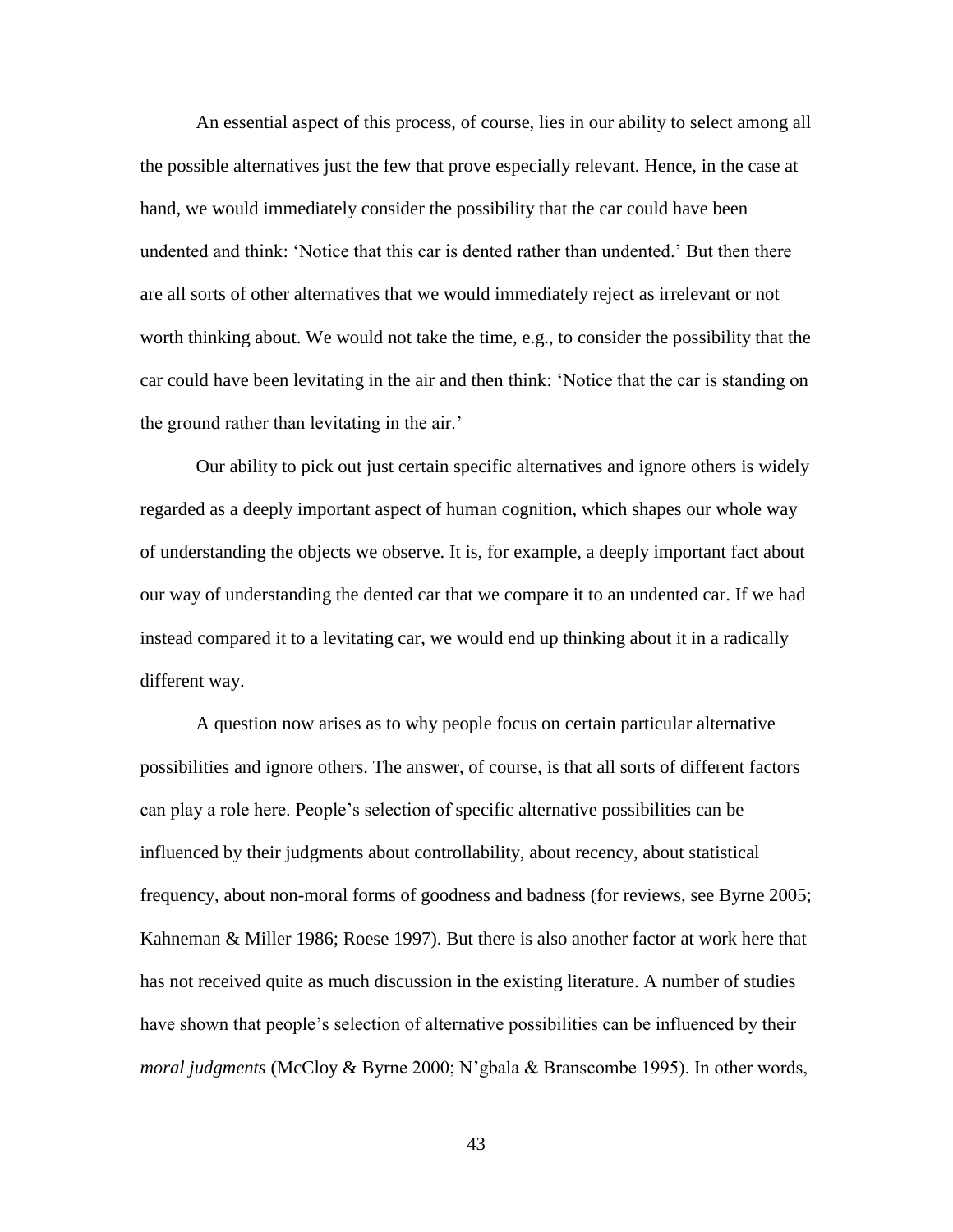people's intuition about which possibilities are relevant can be influenced by their judgments about which actions are morally right.

For a simple illustration, take the case of the chairman who hears that he will be helping the environment but reacts with complete indifference. As soon as one hears this case, one's attention is drawn to a particular alternative possibility:

(1) Notice that the chairman reacted in this way, rather than specifically preferring that the environment be helped.

This alternative possibility seems somehow to be especially relevant, more relevant at least than many other possibilities we could easily imagine. In particular, one would not think:

(2) Notice that the chairman reacted in this way rather than specifically trying to avoid anything that would help the environment.

Of course, one could imagine the chairman having this latter sort of attitude. One could imagine him saying: 'I don't care at all whether we make profits. What I really want is just to make sure that the environment is harmed, and since this program will help the environment, I'm going to do everything I can to avoid implementing it.' Yet this possibility has a kind of peculiar status. It seems somehow preposterous, not even worth considering. But why? The suggestion now is that moral considerations are playing a role in people's way of thinking about alternative possibilities. Very roughly, people regard certain possibilities as relevant because they take those possibilities to be especially good or right.

With these thoughts in mind, we can now offer a new explanation for the impact of moral judgments on people's intuitions. The basic idea is just that people's intuitions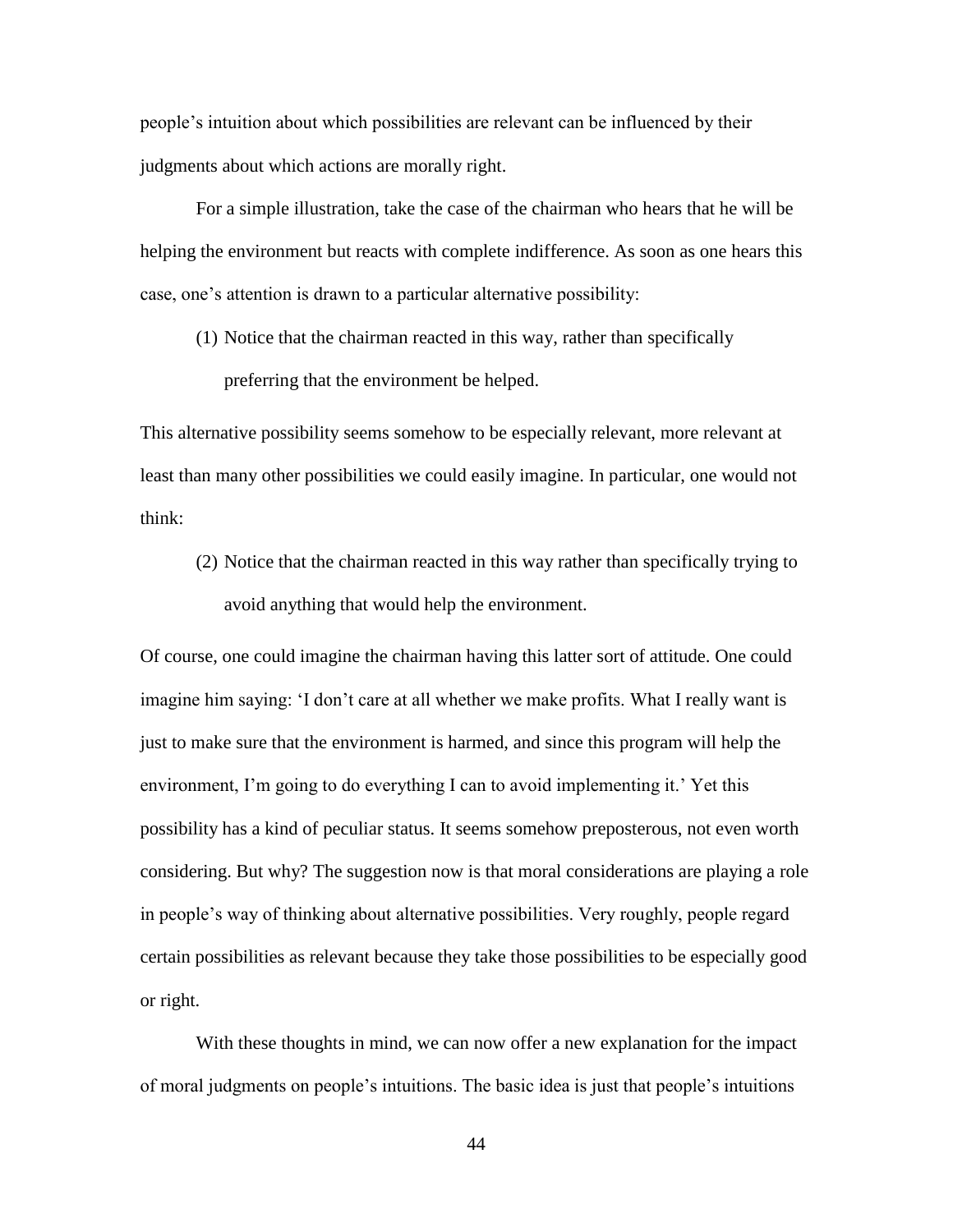in all of the domains we have been discussing – causation, doing/allowing, intentional action, and so on – rely on a comparison between the actual world and certain alternative possibilities. Since people's moral judgments influence the selection of alternative possibilities, these moral judgments end up having a pervasive impact on the way people make sense of human beings and their actions.<sup>4</sup>

# *4.2. A case study*

To truly spell out this explanation in detail, one would have to go through each of the different effects described above and show how each of these effects can be explained on a model in which moral considerations are impacting people's way of thinking about alternative possibilities. This would be a very complex task, and we will not attempt it here. Let us proceed instead by picking just one concept whose use appears to be affected by moral considerations. We can then offer a model of the competence underlying that one concept and thereby illustrate the basic approach. For these illustrative purposes, let us focus on the concept *in favor*.

We begin by introducing a fundamental assumption that will guide the discussion that follows. The assumption is that people's representation of the agent's attitude is best understood, not in terms of a simple dichotomy between 'in favor' and 'not in favor,' but rather in terms of a whole *continuum* of different attitudes an agent might hold.<sup>5</sup> So we will be assuming that people can represent the agent as strongly in favor, as strongly opposed, or as occupying any of the various positions in between. For simplicity, we can depict this continuum in terms of a scale running from *con* to *pro*.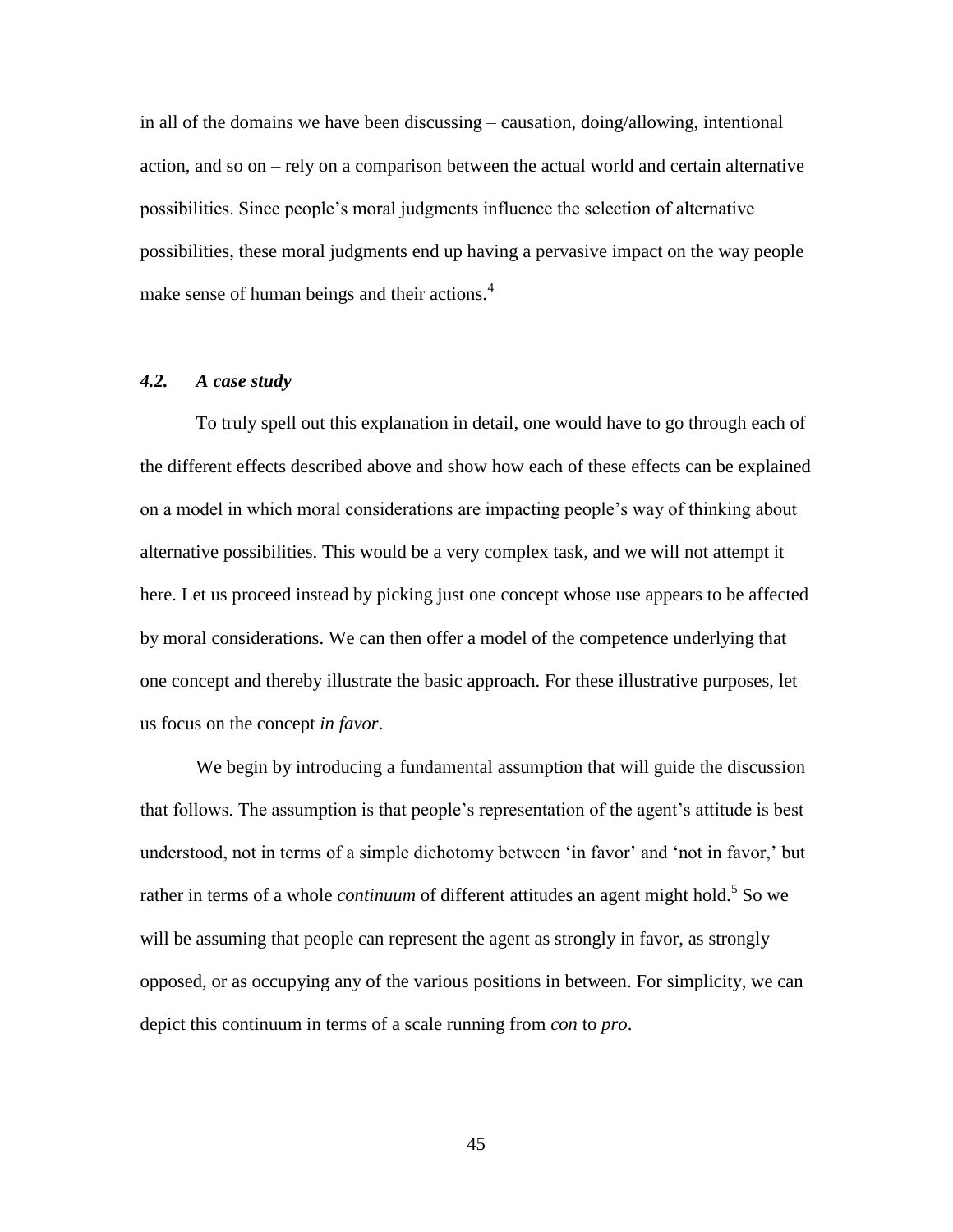Con

Pro



Looking at this scale, it seems that an agent whose attitude falls way over on the *con* side will immediately be classified as 'not in favor' and that an agent whose attitude falls way over on the *pro* side will immediately be classified as 'in favor.' But now, of course, we face a further question. How do people determine the threshold at which an agent's attitude passes over from the category 'not in favor' to the category 'in favor'?

To address this question, we will need to add an additional element to our conceptual framework. Let us say that people assess the various positions along the continuum by comparing each of these positions to a particular sort of alternative possibility. We can refer to this alternative possibility as the *default*. Then we can suggest that an agent will be counted as 'in favor' when his or her attitude falls sufficiently far beyond this default point.



*Figure 7*: Criteria for ascription of 'in favor.'

The key thing to notice about this picture is that there needn't be any single absolute position on the continuum that always serves as the threshold for counting an agent as 'in favor.' Instead, the threshold might vary freely depending on which point gets picked out as the default.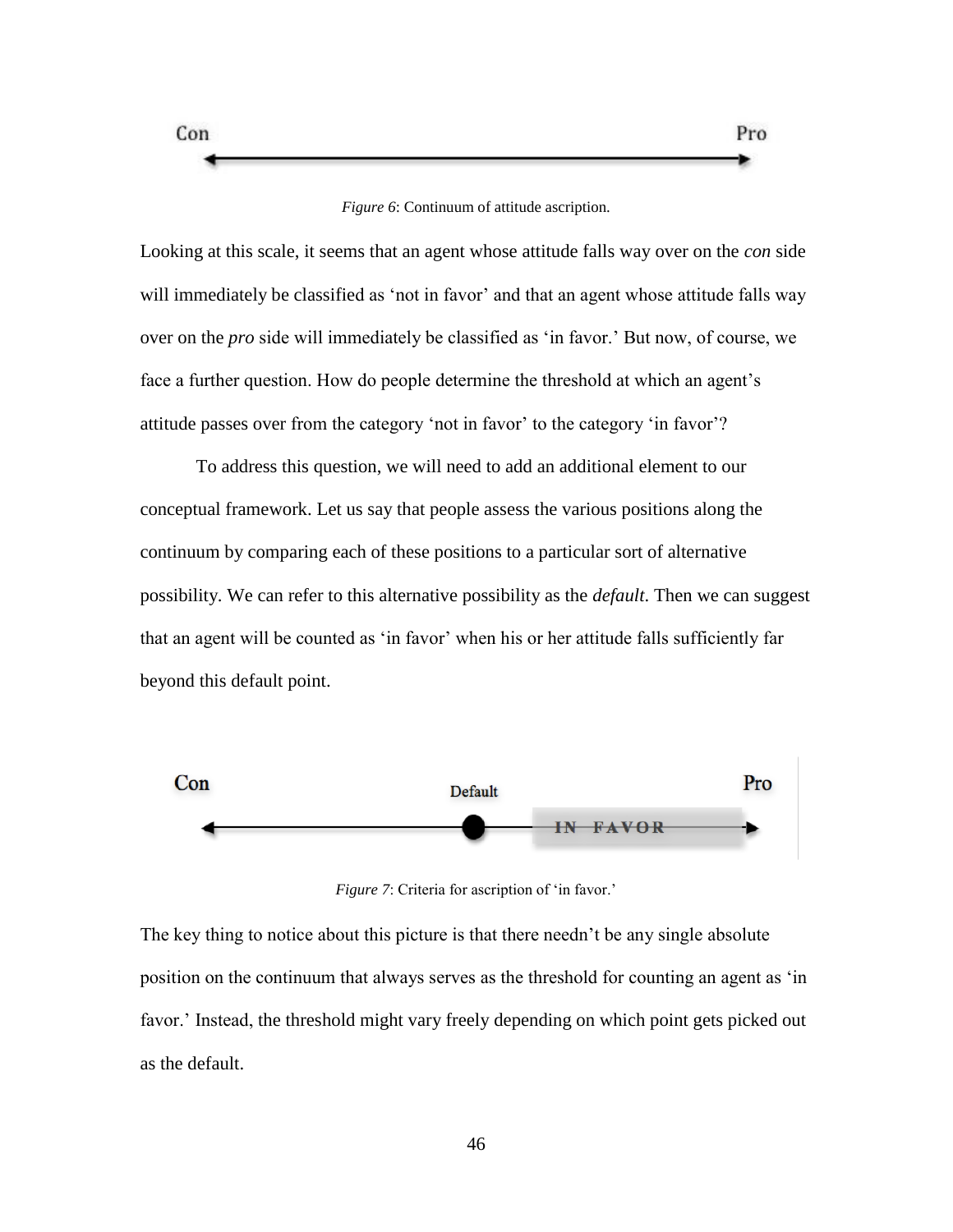To get a sense for the idea at work here, it may be helpful to consider a closely analogous problem. Think of the process a teacher might use in assigning grades to students. She starts out with a whole continuum of different percentage scores on a test, and now she needs to find a way to pick out a threshold beyond which a given score will count as an A. One way to do this would be to introduce a general rule, such as 'a score always counts as an A when it is at least 20 points above the default.' Then she can pick out different scores as the default on different tests – treating 75% as default on easy tests, 65% as default on more difficult ones – and the threshold for counting as an A will vary accordingly.

The suggestion now is that people's way of thinking about attitudes uses this same sort of process. People always count an agent as 'in favor' when his or her attitude falls sufficiently far beyond the default, but there is no single point along the continuum that is treated as default in all cases. Different attitudes can be treated as default in different cases, and the threshold for counting as 'in favor' then shifts around from one case to the next.

Now we arrive at the crux of the explanation. The central claim will be that people's moral judgments affect their intuitions *by shifting the position of the default*. For morally good actions, the default is to have some sort of pro-attitude, whereas for morally bad actions, the default is to have some sort of con-attitude. The criteria for 'in favor' then vary accordingly.

Suppose we now apply this general framework to the specific vignettes used in the experimental studies. When it comes to helping the environment, it seems that the default attitude is a little bit toward the *pro* side. That is to say, the default in this case is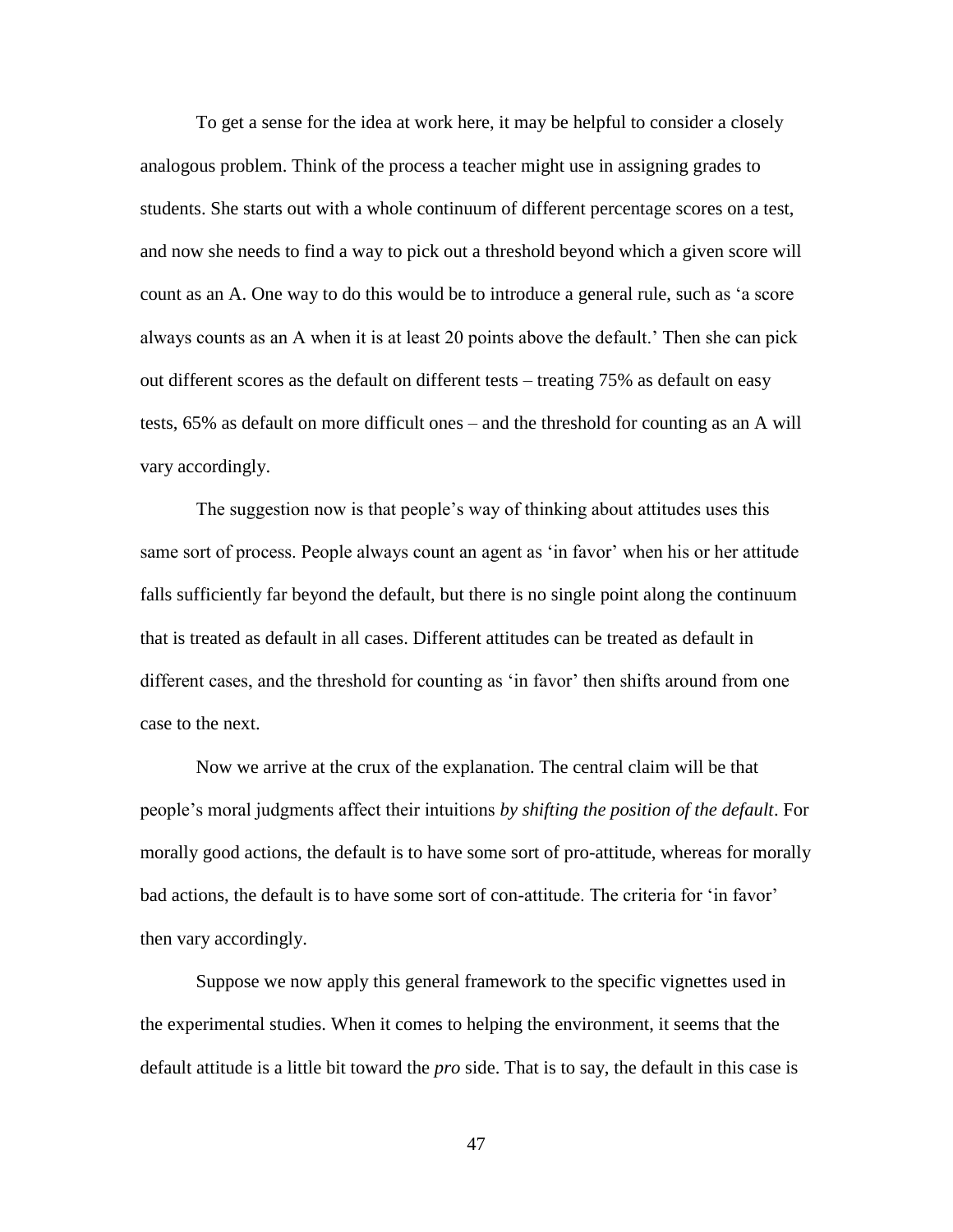to have at least a slightly positive attitude – not necessarily a deep or passionate attachment, but at least some minimal sense that helping the environment would be a nice thing to do. An attitude will then count as 'in favor' to the extent that it goes sufficiently far beyond this default point.



*Figure 8*: Representation of the continuum for the help case.

But look at the position of the agent's actual attitude along this continuum. The agent is not even close to reaching up to the critical threshold here – he is only interested in helping the environment as a side-effect of some other policy – and people should therefore conclude that he does not count as 'in favor' of helping.

Now suppose we switch over to the harm case. There, we find that the agent's actual attitude has remained constant, but the default has changed radically. When it comes to harming the environment, the default is to be at least slightly toward the *con*  side – not necessarily showing any kind of vehement opposition, but at least having some recognition that harming the environment is a bad thing to do. An agent will then count as 'in favor' to the extent that his attitude goes sufficiently far beyond this default.



*Figure 9*: Representation of the continuum for the harm case.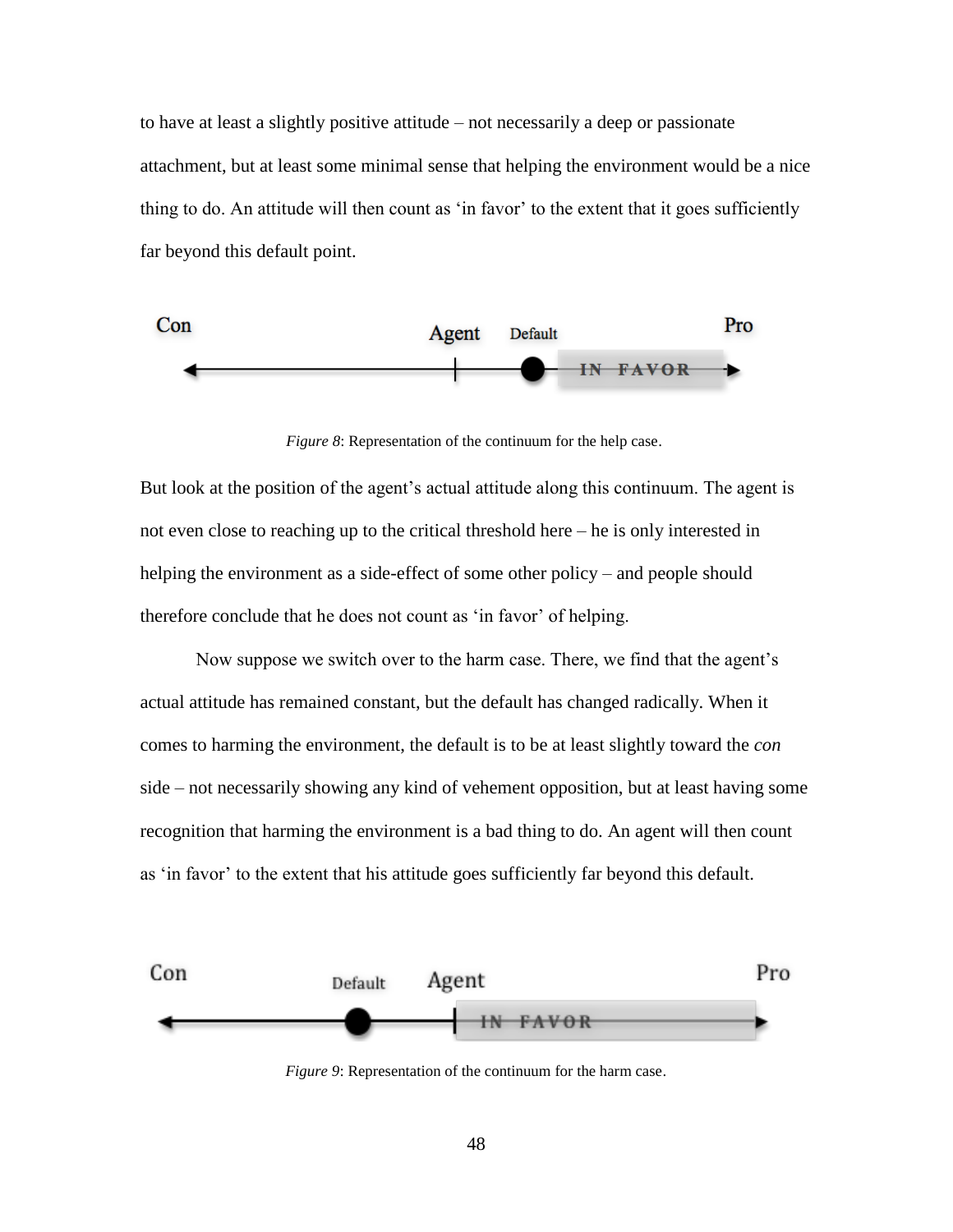In this new representation, the agent's actual attitude remains at exactly the same point it was above, but its position relative to the default is now quite different. This time, the agent falls just about at the critical threshold for counting as 'in favor,' and people should therefore be just about at the midpoint in their intuitions as to whether he was in favor of harming – which, in fact, is exactly what the experimental results show.

Notice how sharply this account differs from the alternative hypotheses discussed above. On those alternative hypotheses, people see that the agent harmed the environment, want to blame him for his behavior, and this interest in blame then shapes the way they conceptualize or describe various aspects of the case. The present account says nothing of the kind. Indeed, the account makes no mention at all of blame. Instead, it posits a role for an entirely different kind of moral judgment – a judgment that could be made even in the absence of any information about this specific agent or his behaviors. The claim is that before people even begin considering what actually happened in the case at hand, they can look at the act of harming the environment and make a judgment about what sort of attitude an agent could be expected to hold toward it. This judgment then serves as a standard which they can use to make sense of the behavior they actually observe.

### *4.3. Extending the model*

What we have here is a model of the competence underlying people's use of one particular concept. The key question now is whether this same basic approach can be applied to the various other concepts discussed above. In a series of recent papers, I have argued that it can be used to explain the impact of moral judgment on people's intuitions about freedom, knowledge and causation<sup>6</sup> (Hitchcock & Knobe forthcoming; Pettit & Knobe forthcoming; Phillips & Knobe 2009), but new studies are coming out all the time,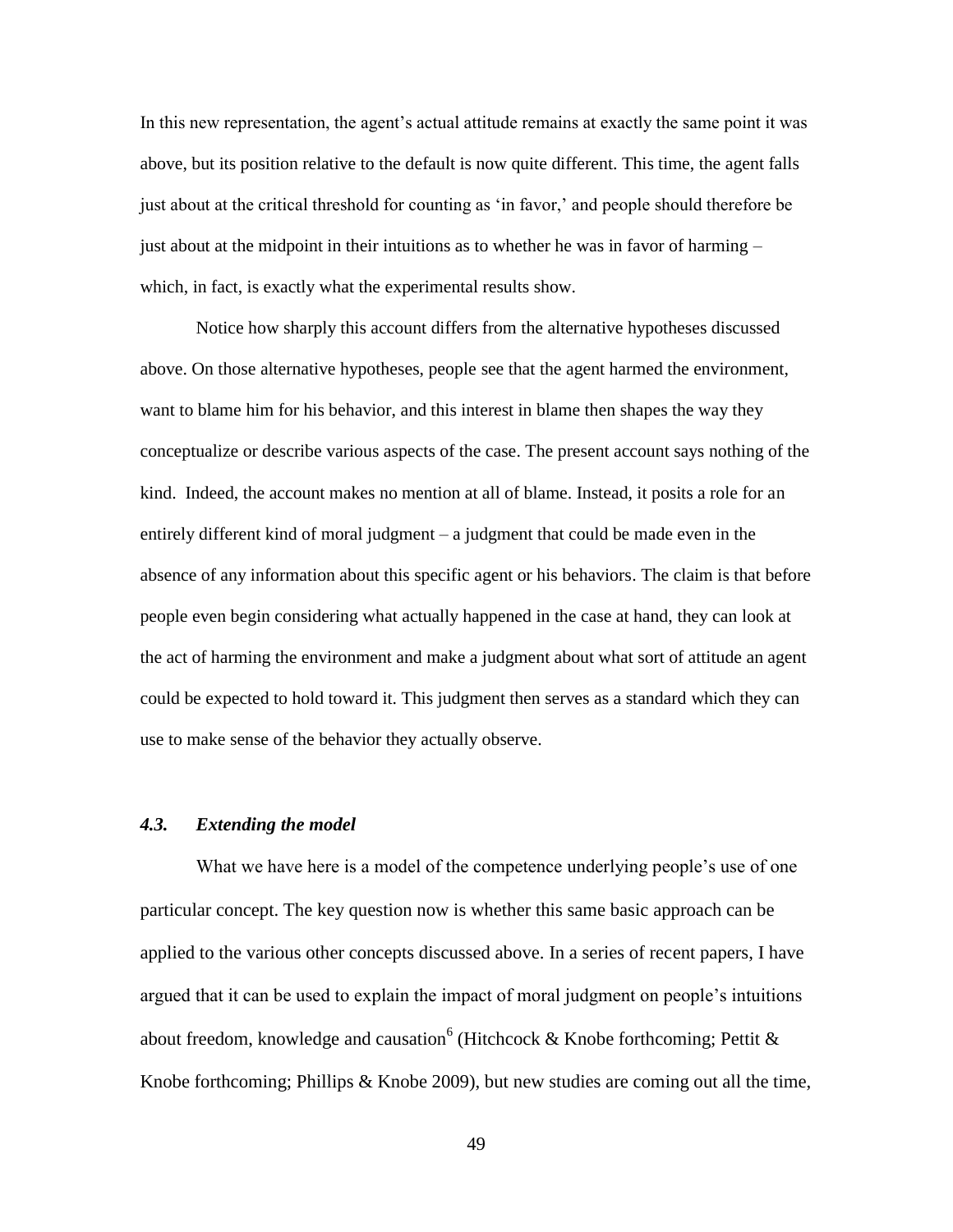and we may soon be faced with experimental results that the model cannot explain. At any rate, one certainly should not expect that this model will turn out to be correct in every detail. Presumably, further work will show that it needs to be revised or expanded in various ways, and perhaps it will even have to be scrapped altogether.

In the present context, however, our concern is not so much to explore the details of this one model as to use it as a way of illustrating a more general approach and the contrast between this approach and the one we saw in the alternative explanations described above. The alternative explanations start out with the idea that the relevant competencies are entirely non-moral but that some additional factor then interferes and allows people's intuitions to be influenced by moral considerations. These explanations therefore predict that it should be possible, at least in principle, to eliminate the interfering factors and examine the judgments people make in the absence of this influence. By contrast, in the approach under discussion here, moral considerations are not understood as some kind of extra factor that gets added in on top of everything else. Instead, the whole process is suffused with moral considerations from the very beginning. Hence, in this approach, no real sense can be attached to the idea of eliminating the role of morality and just watching the basic process unfold in its pure, non-moral form.

# **5. Conclusion**

This paper began with a metaphor. The suggestion was that people's ordinary way of making sense of the world might be similar, at least in certain respects, to the way research is conducted in a typical modern university. Just as a university would have specific departments devoted especially to the sciences, our minds might include certain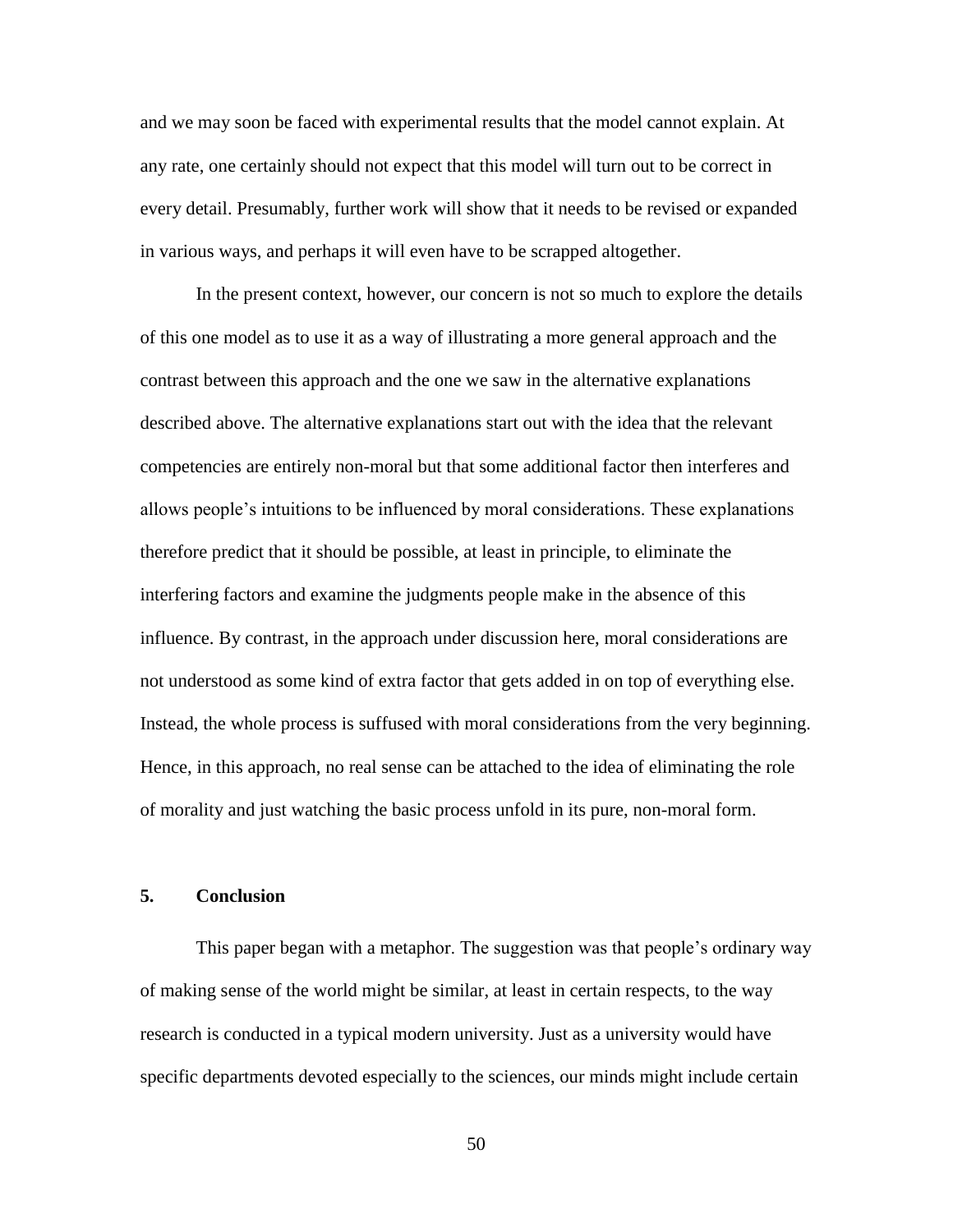specific psychological processes devoted especially to constructing a roughly 'scientific' kind of understanding.

If one thinks of the matter in this way, one immediately arrives at a certain picture of the role of moral judgments in people's understanding as a whole. In a university, there might be faculty members in the philosophy department who were hired specifically to work on moral questions, but researchers in the sciences typically leave such questions to one side. So maybe the mind works in much the same way. We might have certain psychological processes devoted to making moral judgments, but there would be other processes that focus on developing a purely 'scientific' understanding of what is going on in a situation and remain neutral on all questions of morality.

I have argued that this picture is deeply mistaken. The evidence simply does not suggest that there is a clear division whereby certain psychological processes are devoted to moral questions and others are devoted to purely scientific questions. Instead, it appears that everything is jumbled together. Even the processes that look most 'scientific' actually take moral considerations into account. It seems that we are moralizing creatures through and through.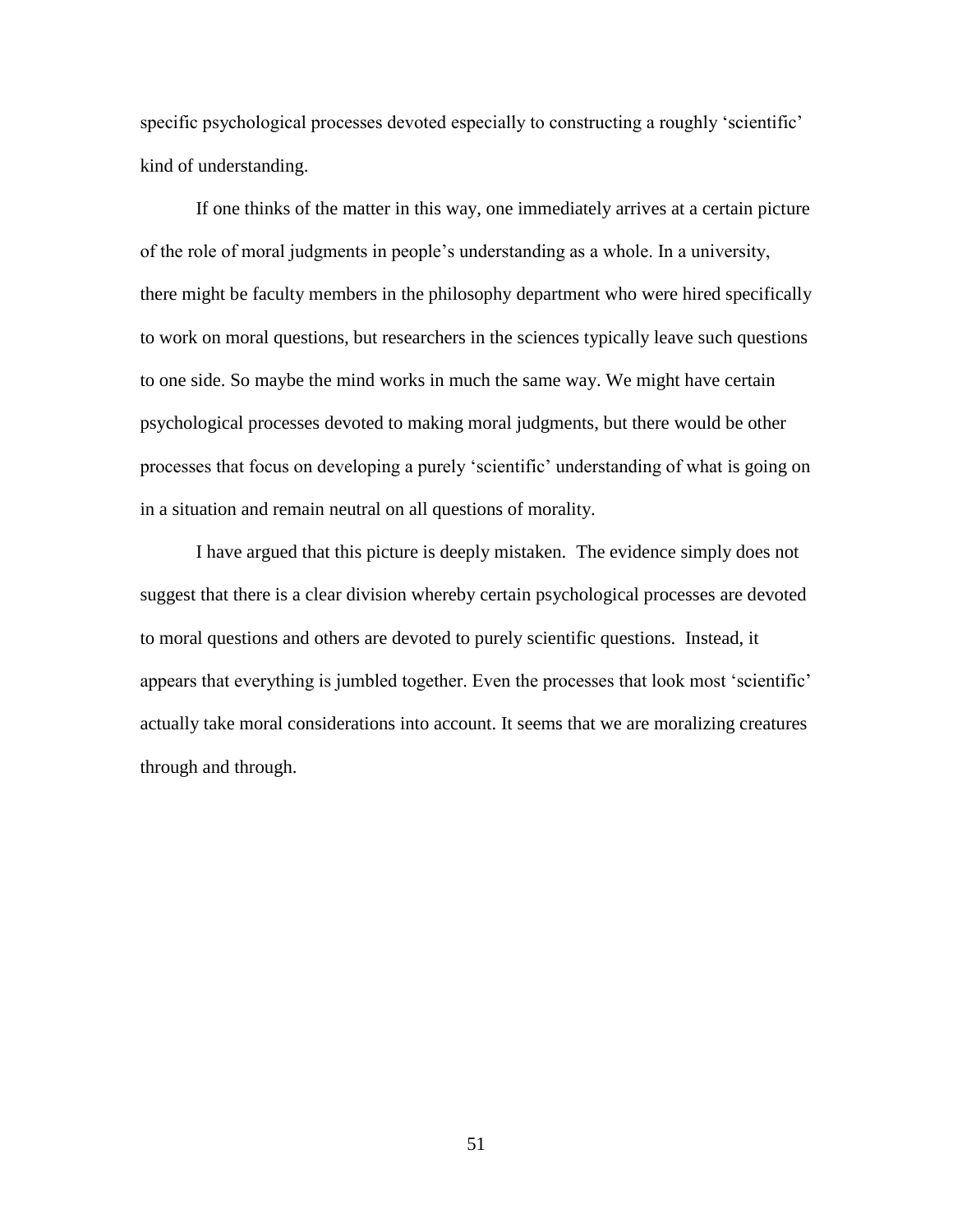#### **Notes:**

<sup>1</sup> For comments on earlier drafts, I am deeply grateful to John Doris, Shaun Nichols, Stephen Stich and five anonymous reviewers.

 $2<sup>2</sup>$  In each of the studies that follow, we found a statistically significant difference between intuitions about a morally good act and intuitions about a morally bad act, but one might well wonder how large each of those differences was. The answers are as follows. *Intentional action*: 33% vs. 82%. (All subsequent results are on a scale from 1 to 7.) *Deciding*: 2.7 vs. 4.6. *In favor*: 2.6 vs. 3.8. *In order to*: 3.0 vs. 4.6. *By*: 3.0 vs. 4.4. *Causation*: 2.8 vs. 6.2. *Doing/allowing*: 3.0 vs. 4.6.

 $3$  Surprisingly, there was also a significant gender x character interaction, whereby women tended to regard the act as more intentional when the agent had a bad character while men tended to regard the act as more intentional when the agent had a good character. I have no idea why this might be occurring, but it should be noted that this is just one of the many individual differences observed in these studies. Feltz and Cokely (2007) have shown that men show a greater moral asymmetry in intentional action intuitions when the vignettes are presented within-subject, and Buckwalter (2010) has shown that women show a greater moral asymmetry when they are asked about the agent's knowledge. Though not well-understood at the moment, these individual differences might hold the key to future insights into the moral asymmetries discussed here. (For further discussion, see Nichols & Ulatowski 2007.)

<sup>4</sup> Strikingly, recent research has shown that people's intuitions about intentional action can be affected by non-moral factors, such as judgments about the agent's own interests (Machery 2008; Nanay forthcoming), knowledge of conventional rules (Knobe 2007) and implicit attitudes (Inbar et al. 2009). This recent discovery offers us an interesting opportunity to test the present account. If we can come up with a general theory about how people's evaluations impact their thinking about alternative possibilities – a theory that explains not only the impact of moral judgments but also the impact of other factors – we should be able to generate predictions about the precise ways in which each of these other factors will impact people's intentional action intuitions. Such predictions can then be put to the test in subsequent experiments.

<sup>5</sup>There may be certain general theoretical reasons for adopting the view that people's representations of the agent's attitude have this continuous character, but the principal evidence in favor of it comes from the actual pattern of the experimental data. For example, suppose that instead of saying that the agent does not care at all about the bad sideeffect, we say that the agent deeply regrets the side-effect but decides to go ahead anyway so as to achieve the goal. Studies show that people then tend to say that the side-effect was brought about *unintentionally* (Phelan & Sarkissian 2008; Sverdlik 2004). It is hard to see how one could explain this result on a model in which people have a unified way of thinking about all attitudes that involve the two features (1) foreseeing that an outcome will arise but (2) not specifically wanting it to arise. However, the result becomes easy to explain if we assume that people represent the agent's attitude, not in terms of sets of features (as I earlier believed; Knobe 2006), but in terms of a continuous dimension. We can then simply say that people take the regretful agent to be slightly more toward the 'con' side of the continuum and are therefore less inclined to regard his or her behavior as intentional.

 $<sup>6</sup>$  Very briefly, the suggestion is that intuitions in all three of these domains involve a capacity to compare reality to</sup> alternative possibilities. Thus, (a) intuitions about whether an agent acted freely depend on judgments about whether it was possible for her to choose otherwise, (b) intuitions about whether a person knows something depend on judgments about whether she has enough evidence to rule out relevant alternatives, and (c) intuitions about whether one event caused another depend on judgments about whether the second event would still have occurred if the first had not. Since moral judgments impact the way people decide which possibilities are relevant or irrelevant, moral judgments end up having an impact on people's intuitions in all three of these domains.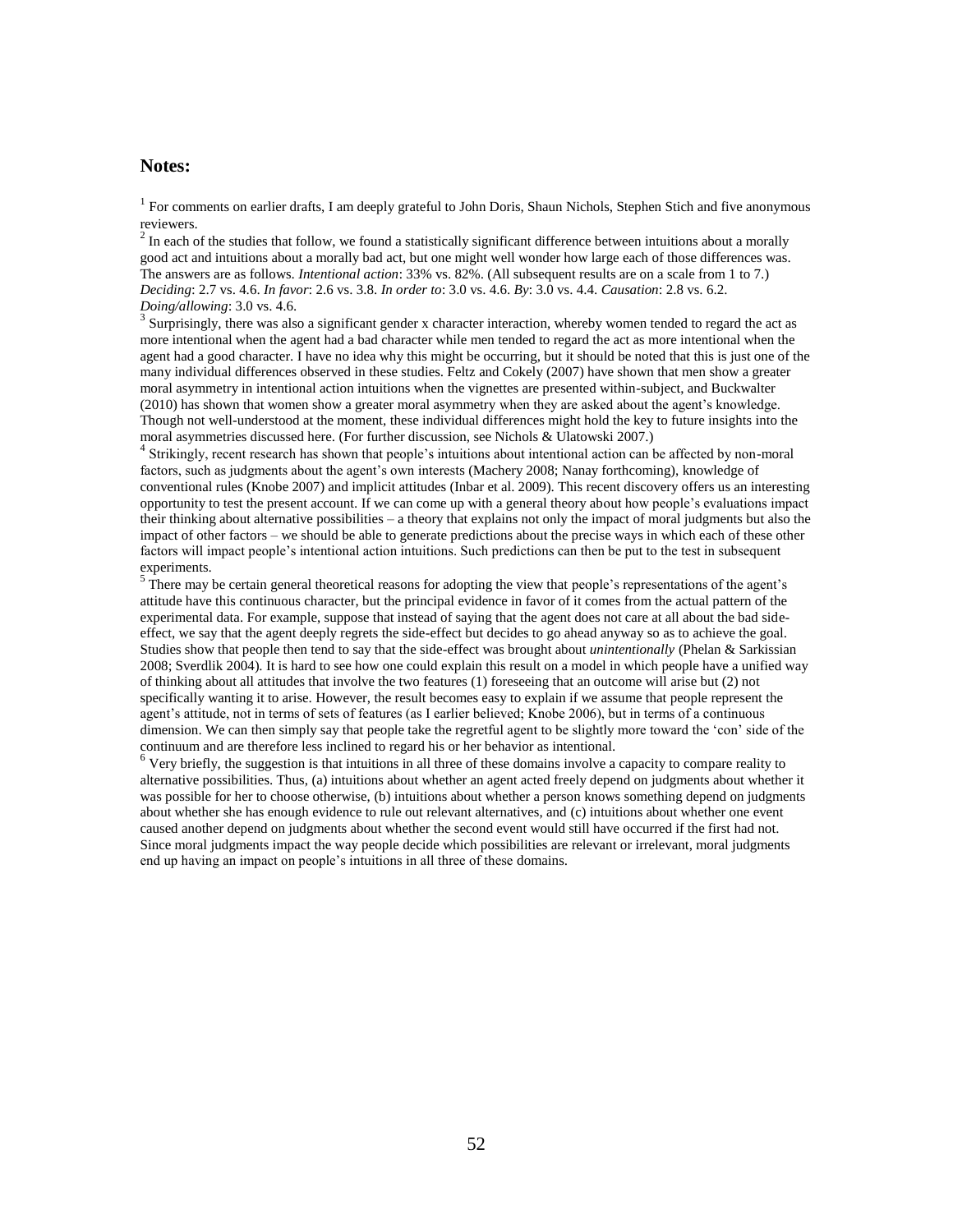### **References**

- Adams, F. & Steadman, A. (2004a) Intentional action in ordinary language: Core concept or pragmatic understanding? *Analysis* 64:173-81.
- Adams, F. & Steadman, A. (2004b) Intentional actions and moral considerations: Still pragmatic. *Analysis* 64:268-76.
- Adams, F. and A. Steadman. 2007: Folk concepts, surveys, and intentional action. In C. Lumer (ed.). *Intentionality, deliberation, and autonomy: The action-theoretic basis of practical philosophy*. Aldershot: Ashgate Publishers.
- Alicke, MD. (2000) Culpable control and the psychology of blame. *Psychological Bulletin* 126:556-74.
- Alicke, MD. (2008) Blaming badly. *Journal of Cognition and Culture* 8:179-186.
- Beebe, J. R. & Buckwalter W. (forthcoming) The epistemic side-effect effect. *Mind & Language*.
- Buckwalter, W. (2010) Gender and epistemic intuition. Unpublished manuscript. City University of New York.
- Byrne, R. (2005) *The rational imagination: How people create alternatives to reality*. Cambridge, MA: MIT Press.
- Carey, S. & Spelke, E. (1996) Science and core knowledge. *Philosophy of Science*, 63:515-533
- Chapman, L. & Chapman, J. (1967) Genesis of popular but erroneous psychodiagnostic observations. *Journal of Abnormal Psychology*. 72: 193-204.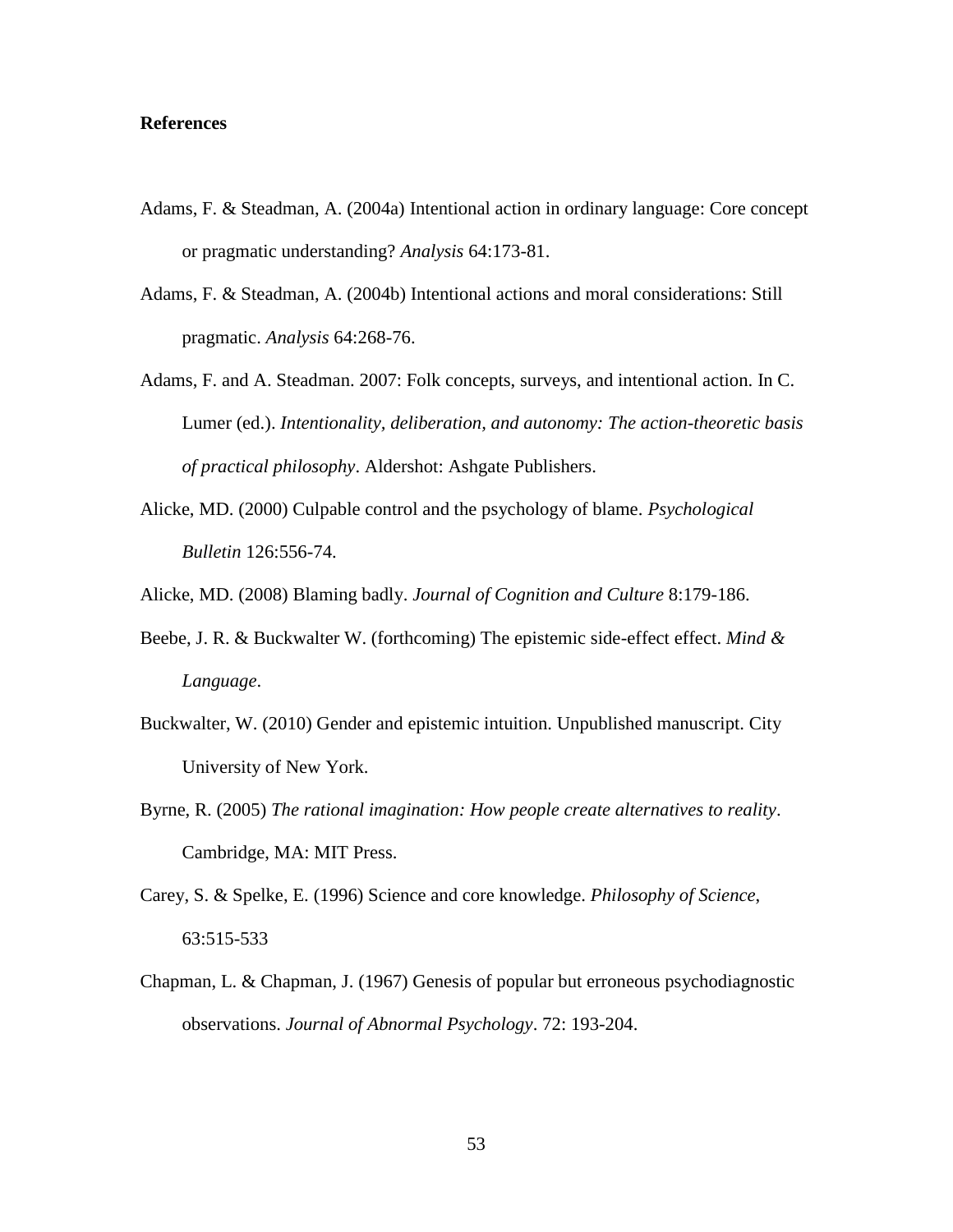- Churchland, P. (1981) Eliminative materialism and the propositional attitudes. *Journal of Philosophy* 78(2):67-90.
- Cushman, F. (2010) Judgments of morality, causation and intention: Assessing the Connections. Unpublished manuscript, Harvard University.
- Cushman, F. & Mele, A. (2008) Intentional action: Two-and-a-half folk concepts? In: *Experimental Philosophy*, ed. J. Knobe & S. Nichols. Oxford University Press.
- Cushman, F., Knobe, J. & Sinnott-Armstrong, W. (2008) Moral appraisals affect doing/allowing judgments. *Cognition* 108:353-80.
- Damasio, A.R., Tranel, D. & Damasio, H. (1990) Individuals with socio-pathic behavior caused by frontal damage fail to respond autonomically to social stimuli. *Behavioural Brain Research* 41:81–94.
- De Villiers, J., Stainton, R. & Szatmari, P. (2006) Pragmatic abilities in autism spectrum disorder: A case study in philosophy and the empirical. *Midwest Studies in Philosophy* 31:292-317.
- Ditto, P., Pizarro, D. & Tannenbaum, D. (2009) Motivated moral reasoning. In: *Moral judgment and decision making: The psychology of learning and motivation*, ed. D. M. Bartels, C. W. Bauman, L. J. Skitka, & D. L. Medin. Elsevier.
- Driver, J. (2008a) Attributions of causation and moral responsibility. In: *Moral psychology volume 2: The cognitive science of morality: Intuition and diversity*, ed. W. Sinnott-Armstrong. MIT Press.
- Driver, J. (2008b) Kinds of norms and legal causation: Reply to Knobe and Fraser and Deigh. In: *Moral psychology volume 2: The cognitive science of morality: Intuition and diversity*, ed. W. Sinnott-Armstrong. MIT Press.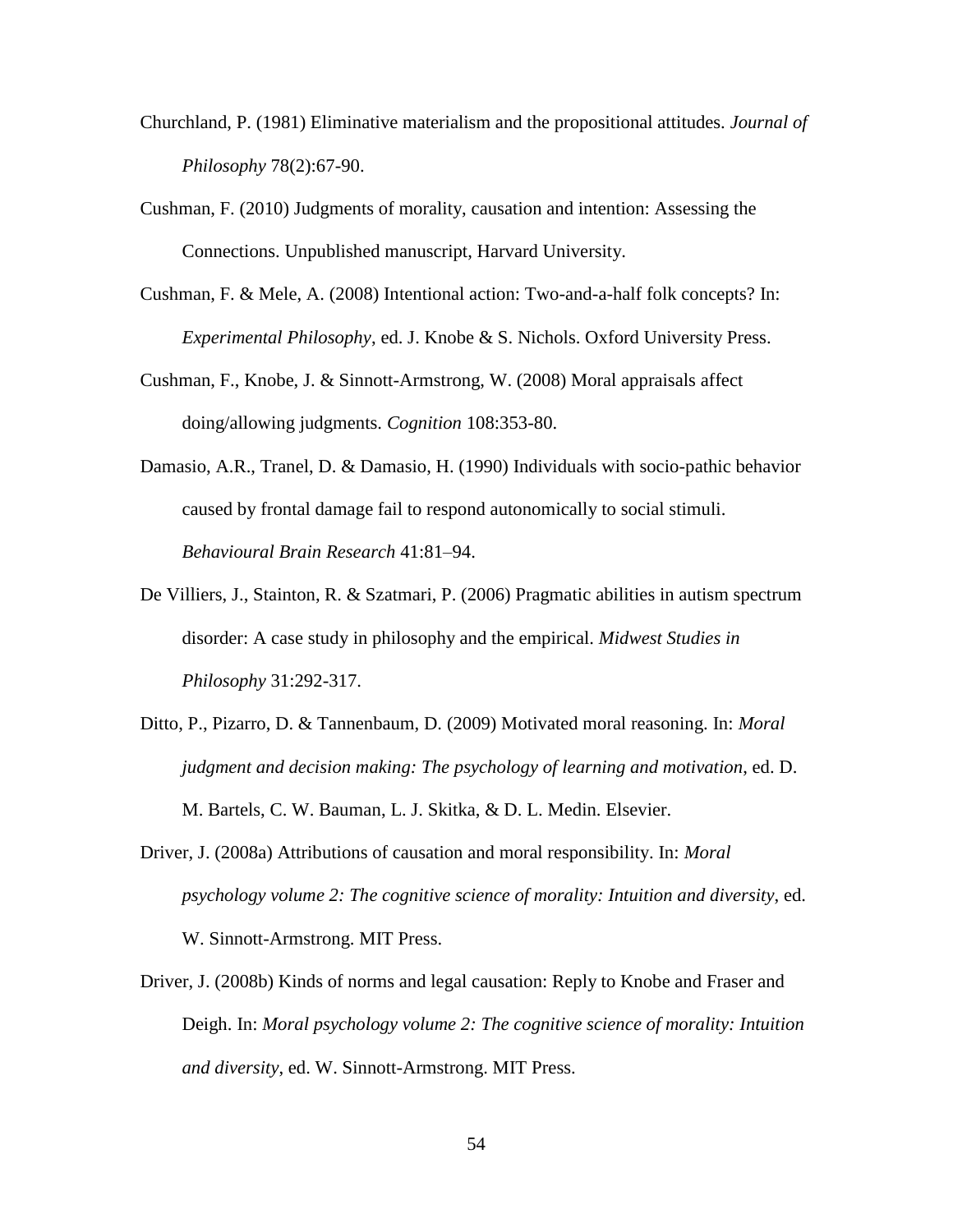Feltz, A. & Cokely, E. (2007) An anomaly in intentional action ascription: More evidence of folk diversity. *Proceedings of the Cognitive Science Society*.

Goldman, A. (1970) *A theory of human action*. Prentice-Hall, Inc.

- Goldman, A. (2006) *S*i*mulating minds: The philosophy, psychology and neuroscience of mindreading*. Oxford University Press.
- Gopnik, A. & Meltzoff, A. (1997). *Words, thoughts and theories*. Cambridge: MIT Press.
- Gopnik, A. & Wellman, H. (1992). Why the child's theory of mind really is a theory. *Mind & Language* 7:145-71.
- Gopnik, A., Glymour, C., Sobel, D., Schulz, L., Kushnir, T. & Danks, D. (2004). A theory of causal learning in children: Causal maps and Bayes nets. *Psychological Review*, 111: 1-31.

Grice, H. P. (1989) *Studies in the way of words*. Harvard University Press.

- Guglielmo, S. & Malle, B.F. (2009a) Can unintended side-effects be intentional? Solving a puzzle in people's judgments of intentionality and morality. Unpublished manuscript, Brown University.
- Guglielmo, S. & Malle, B.F. (2009b) The timing of blame and intentionality: testing the moral bias hypothesis. Unpublished manuscript, Brown University.
- Haidt, J. (2001) The emotional dog and its rational tail: A social intuitionist approach to moral judgment. *Psychological Review* 108:814-34.
- Hindriks, F.A. (forthcoming) Intentional action and the praise-blame asymmetry. *Philosophical Quarterly*.

Hitchcock, C. & Knobe, J. (forthcoming) Cause and norm. *Journal of Philosophy*.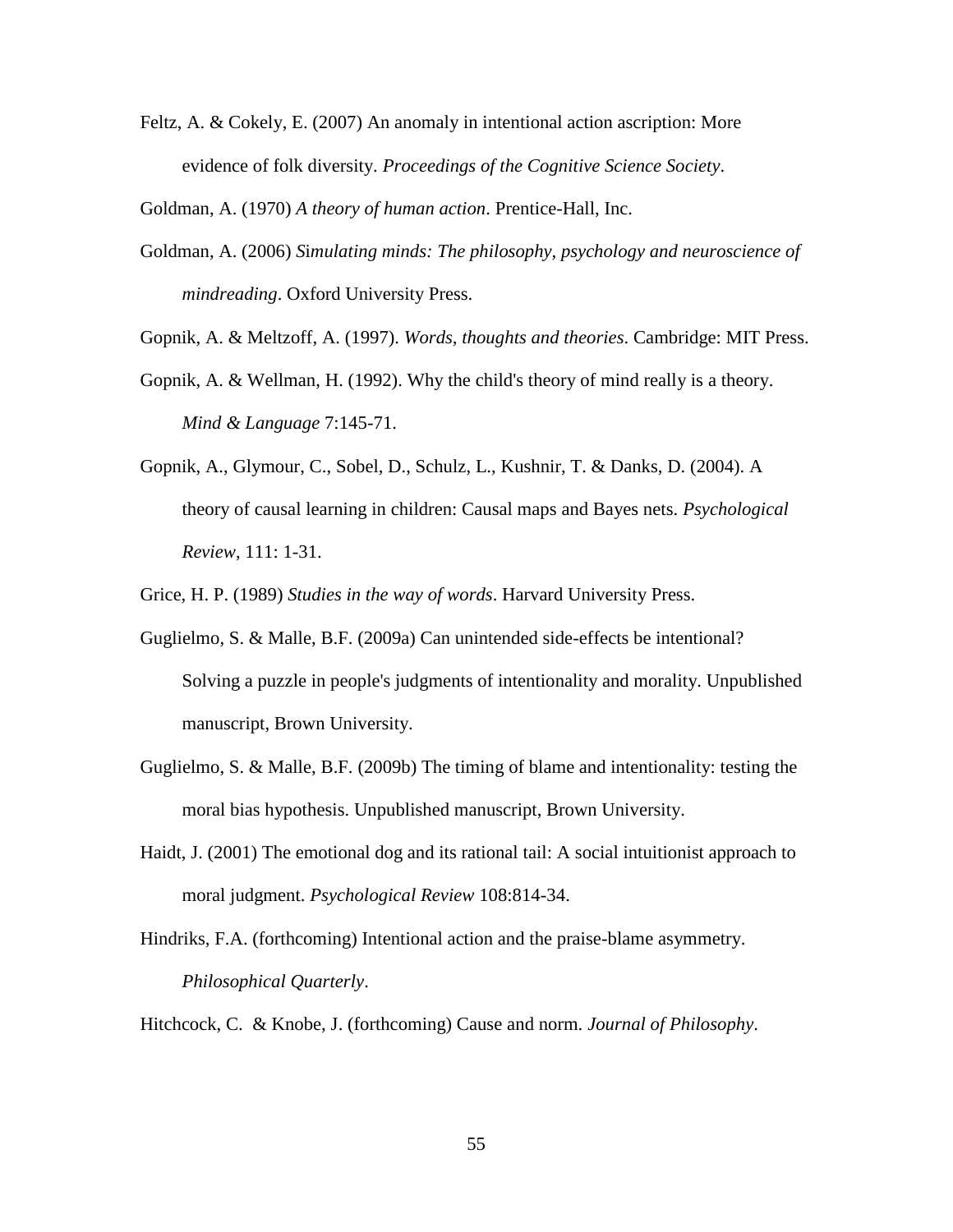- Inbar, Y., Pizarro, D.A., Knobe, J., & Bloom, P. (2009). Disgust sensitivity predicts intuitive disapproval of gays. *Emotion* 9*:*435-439.
- Kahneman, D., & Miller, D. (1986). Norm theory: Comparing reality to its alternatives. *Psychological Review* 93:136-153.
- Kelley, H. H. (1967) Attribution theory in social psychology. In: *Nebraska Symposium on Motivation*, ed. D. Levine. University of Nebraska Press.
- Koenigs, M., Young, L., Adolphs, R., Tranel, D., Cushman, F., Hauser, M. & Damasio, A. (2007) Damage to the prefrontal cortex increases utilitarian moral judgements. *Nature* 446:908-11.
- Knobe, J. (forthcoming) Action tree and moral judgment. *Topics in Cognitive Science*.
- Knobe, J. (2003a) Intentional action and side effects in ordinary language. *Analysis* 63:190-3.
- Knobe, Joshua. (2004) Intention, intentional action and moral considerations. *Analysis* 64:181-187.
- Knobe, J. (2003b) Intentional action in folk psychology: An experimental investigation. *Philosophical Psychology* 16:309-24.
- Knobe, J. (2004a) [Intention, intentional action and moral considerations.](http://www.unc.edu/~knobe/AdamsSteadmanReply.html) *Analysis* 64:181-7.
- Knobe, J. (2004b) Folk psychology and folk morality: Response to critics. *Journal of Theoretical and Philosophical Psychology* 24(2):270-79.
- Knobe, J. (2007) Reason explanation in folk psychology. *Midwest Studies in Philosophy* 31:90-107.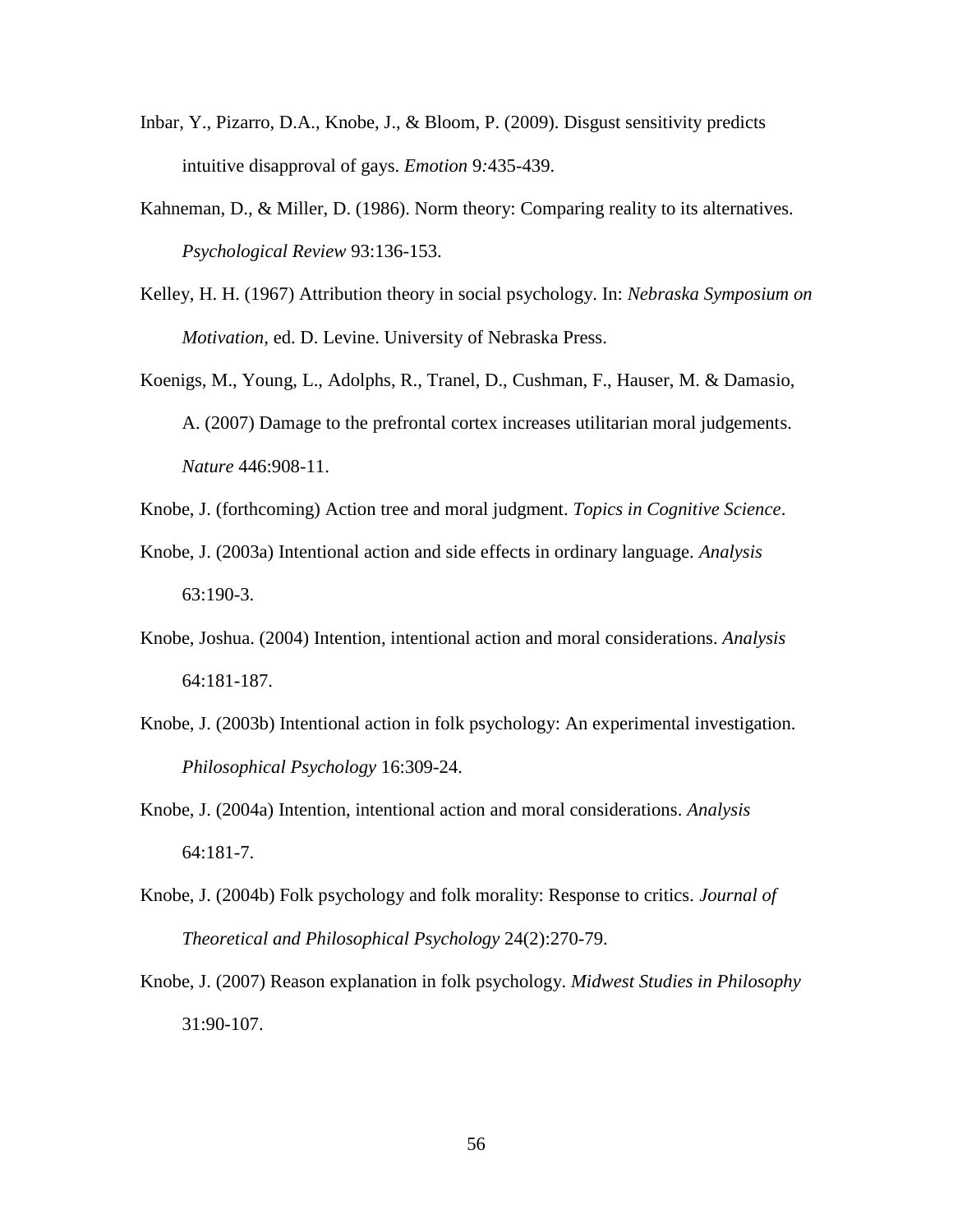- Knobe, J. & Burra, A. (2006) Intention and intentional action: A cross-cultural study. *Journal of Culture and Cognition* 6:113-32.
- Knobe, J. & Fraser, B. (2008) Causal judgment and moral judgment: Two experiments. In: *Moral psychology volume 2: The cognitive science of morality: Intuition and diversity*, ed. W. Sinnott-Armstrong. MIT Press.
- Knobe, J. & Roedder, E. (forthcoming) The ordinary concept of valuing. *Philosophical Issues*.
- Kunda, Z. (1990) The case for motivated reasoning. *Psychological Bulletin* 108(3):480- 498.
- Leslie, A., Knobe, J. & Cohen, A. (2006) Acting intentionally and the side-effect effect: 'Theory of mind' and moral judgment. *Psychological Science* 17:421-7.
- Machery, E. (2008). The folk concept of intentional action: Philosophical and experimental issues. *Mind & Language* 23:165-189.
- Martin, K. (2009) An experimental approach to the normativity of 'natural'. Paper presented at the Annual Meeting of the South Carolina Society for Philosophy, Rock Hill, South Carolina, 2009.
- McArthur, L & Post, D. (1977). Figural emphasis and person perception. *Journal of Experimental Social Psychology* 13: 520-535.
- McCann, H. (2005) Intentional action and intending: Recent empirical studies. *Philosophical Psychology* 18:737-48.
- McCloy, R. & Byrne, R. (2000). Counterfactual thinking about controllable events. *Memory and Cognition* 28: 1071-1078.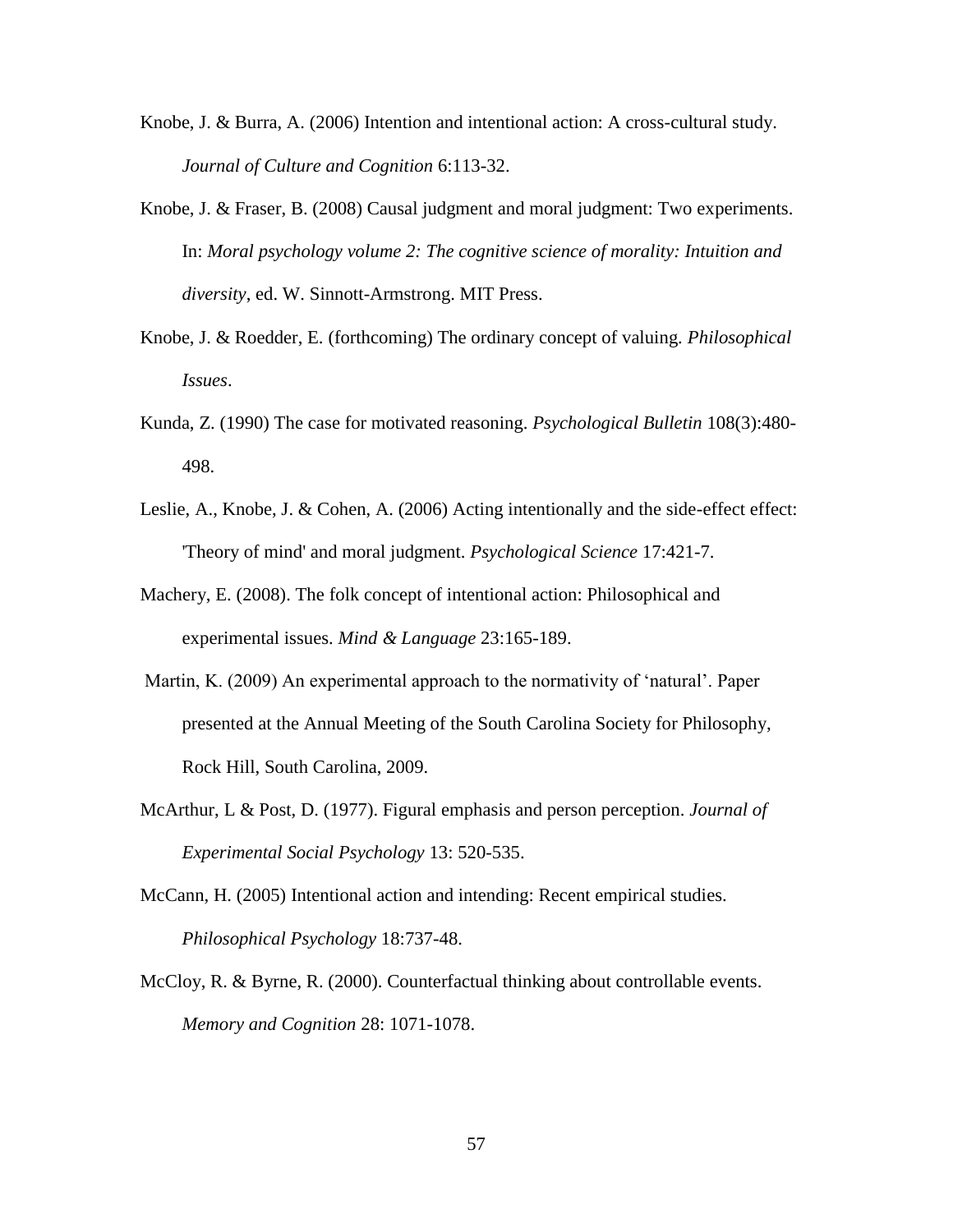- Mikhail, J. (2007) Universal moral grammar: Theory, evidence, and the future. *Trends in Cognitive Sciences* 11:143-52.
- Murphy, G. L. & Medin D. L. (1985) The roles of theories in conceptual coherence. *Psychological Review* 92:289-316.
- N'gbala, A., & Branscombe, N.R. (1995). Mental simulation and causal attribution: When simulating an event does not affect fault assignment. *Journal of Experimental Social Psychology* 31:139-162.
- Nadelhoffer, T. (2005) Skill, luck, control, and folk ascriptions of intentional action. *Philosophical Psychology* 18:343-54.
- Nadelhoffer, T. (2006a) Bad acts, blameworthy agents, and intentional actions: Some problems for jury impartiality. *Philosophical Explorations* 9:203-20.
- Nadelhoffer, T. (2006b) [On trying to save the Simple View.](http://users.dickinson.edu/~nadelhth/Online%20Papers/Simple%20View%20Revise%20and%20Resubmit.pdf) *Mind & Language* 21:565- 586.
- Nanay, B. (forthcoming). Morality of modality? What does the attribution of intentionality depend on? *Canadian Journal of Philosophy.*
- Nichols, S. & Ulatowski, J. (2007) Intuitions and individual differences: The Knobe effect revisited. *Mind & Language* 22:346-65.
- Nyholm, S. (2009) Moral judgments and happiness. Unpublished manuscript, University of Michigan.
- Pettit, D. & Knobe, J. (forthcoming) The pervasive impact of moral judgment. *Mind & Language*.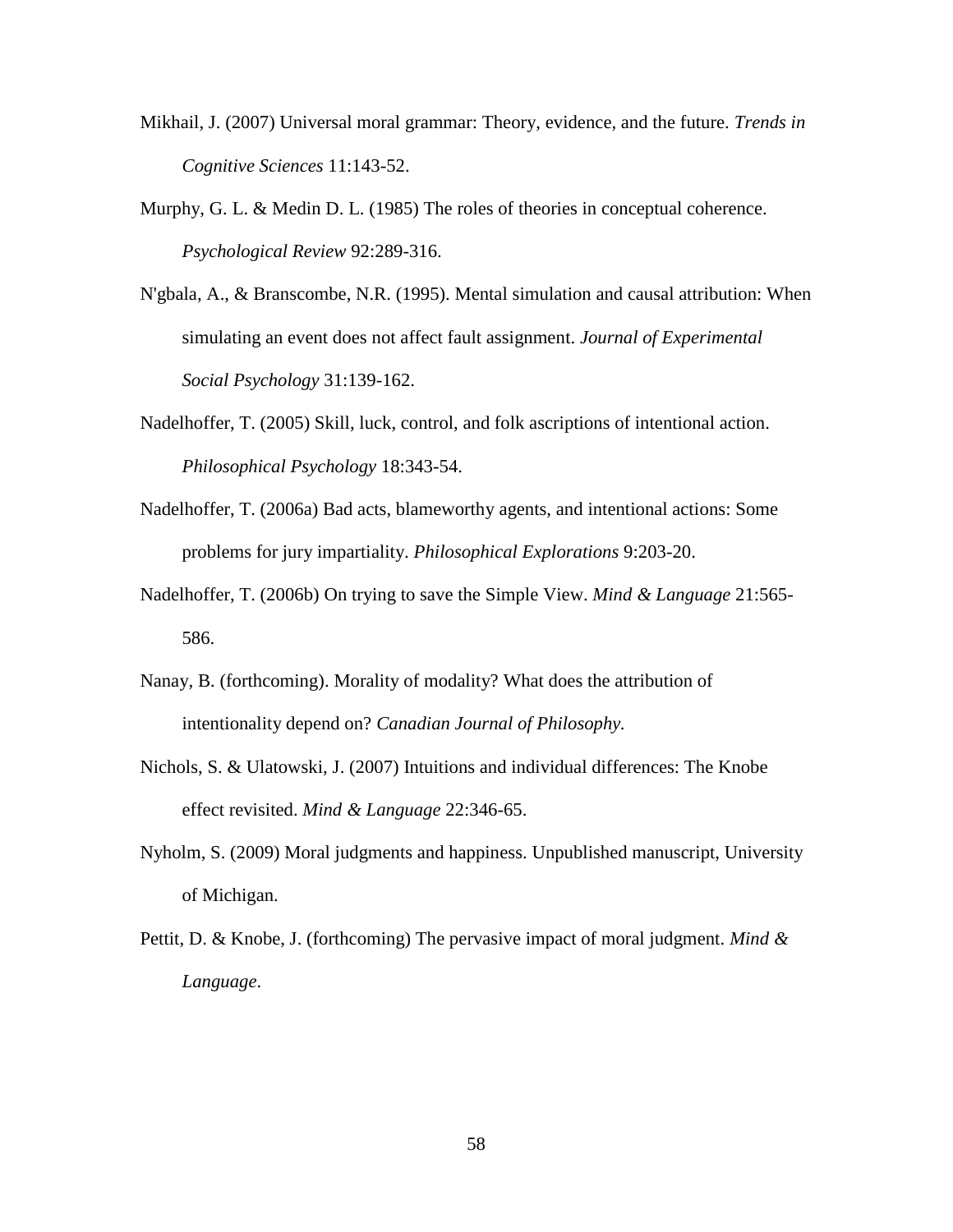- Phelan, M. & Sarkissian, H. (2008) The folk strike back; or, why you didn't do it intentionally, though it was bad and you knew it. *Philosophical Studies* 138: 291- 298.
- Phillips, J. & Knobe, J. (2009) Moral judgments and intuitions about freedom. *Psychological Inquiry* 20:30-6.
- Premack, D., & Woodruff, G. (1978c). Does the chimpanzee have a theory of mind. *Behavioral and Brain Sciences* 1:515-526.

Roese, N. (1997). Counterfactual thinking. *Psychological Bulletin* 121:133-148.

- Roxborough, C. & Cumby, J. (2009) Folk psychological concepts: Causation. *Philosophical Psychology* 22:205-13.
- Shepard, J. (2009) The side-effect effect in Knobe's environment case and the Simple View of intentionality. Unpublished Manuscript, Georgia State University.
- Sloman, S. (2005) Causal models: How people think about the world and its alternatives. Oxford University Press.
- Smedslund, J. (1963). The concept of correlation in adults. *Scandinavian Journal of Psychology* 4: 165–173.
- Solan, L. & Darley, J. (2001) Causation, contribution, and legal liability: An empirical study. *Law and Contemporary Problems* 64:265-98.
- Surian, L., Baron-Cohen, S., & van der Lely, H. K. J. (1996) Are children with autism deaf to Gricean maxims? *Cognitive Neuropsychiatry* 1:55-71.
- Sverdlik, S. (2004) Intentionality and moral judgments in Commonsense Thought about Action. *Journal of Theoretical and Philosophical Psychology* 24:224-236.